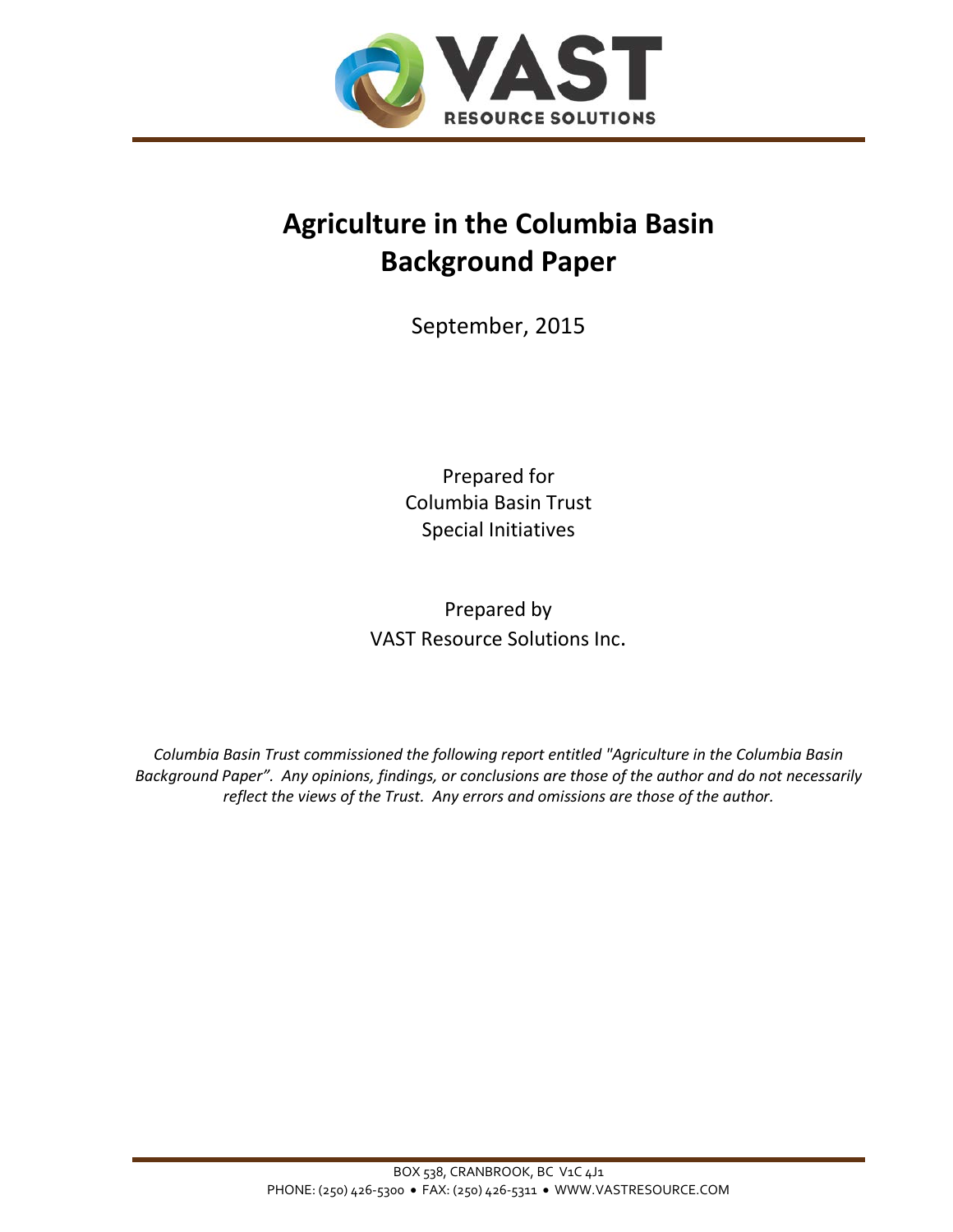# <span id="page-1-0"></span>**Executive Summary**

Agriculture is an integral part of the history, culture, and social and economic fabric of the Canadian Columbia Basin region. For thousands of years prior to European settlement, local First Nations people inhabited the Columbia River's shores and utilized land and resources within the Basin for sustenance. In the late 1800s land was marketed to the original European settlers as agricultural property under the Preemption Act and they undertook subsistence farming activities. Over time, cultivated agriculture expanded to include mixed production and utilization of Crown range land to meet local needs for agricultural goods. Today, the region supports a diversity of farm operations producing a broad range of agricultural products including tree and bush fruits, vegetables, potatoes, poultry, eggs, milk and other dairy products, cereal grains, hay and Christmas trees, as well as beef cattle, hogs, sheep, goats, horses and specialty livestock.

#### *Agricultural Resources*

The generally mountainous topography of the Basin places a wide range of both climatic and soil limitations on land capability for agriculture. Farming and ranching occur primarily along the valley bottoms of the major drainages associated with the Rocky, Purcell, Selkirk and Monashee mountain ranges. Most locations have thermal climatic capabilities to support a broad range of crops, with some risk of spring or fall frost. The limiting factor is the climatic moisture deficit, which limits plant growth at some point during the growing season, unless irrigation water is applied. Soil capability is highly variable, with topography, insufficient moisture holding capacity and stoniness being the predominant limitations to agricultural capability.

A majority of the Basin region experiences a seasonal water deficit. As a result, irrigation is necessary in order to fully optimize production of field crops. Farms and ranches rely primarily on surface water licenses for irrigation and livestock watering needs. A total of 4,052 water licenses are currently permitted for agricultural purposes, with irrigation accounting for more than 99% of the total water volume on an annual basis.

#### *Farm Characteristics*

According to 2011 Census of Agriculture data, the RDEK accounts for approximately 58% of all census farmland within the Basin, but only about one-third of the total number of farms. Conversely, the RDCK is home to only 18% of the farmland, but almost half of the farm operations. Comparisons of 2011 and 2001 census data indicate a decline in both farmland area, from 161,747 ha in 2001 to 136,978 ha in 2011, and in the number of farms, from 1,296 in 2001 to 1,159 in 2011. Average farm size, which reflects the diversity in the predominant types of agriculture enterprises across the Basin, has declined from 125 ha in 2001 to 118 ha in 2011.

Natural rangeland and tame pasture for livestock production is the dominant agricultural land use in the Basin, occurring on 59% of the census farmland in 2011. Crops, which includes a broad array of grain, forage, vegetable, fruit and nursery products, account for 21% of farmland use. Woodlands, wetlands, Christmas tree operations, idle land and farm infrastructure account for the remainder.

The RDEK accounts for two-thirds of the natural and tame pasture land use and approximately one-third of the crop land use in the Basin. Almost 45% of RDCK census farmland is utilized for crop production; another 34% is used for pasture. Farmland uses in the RDKB and CSRD electoral areas within the CBT boundary account for 6% of all farmland uses within the Basin.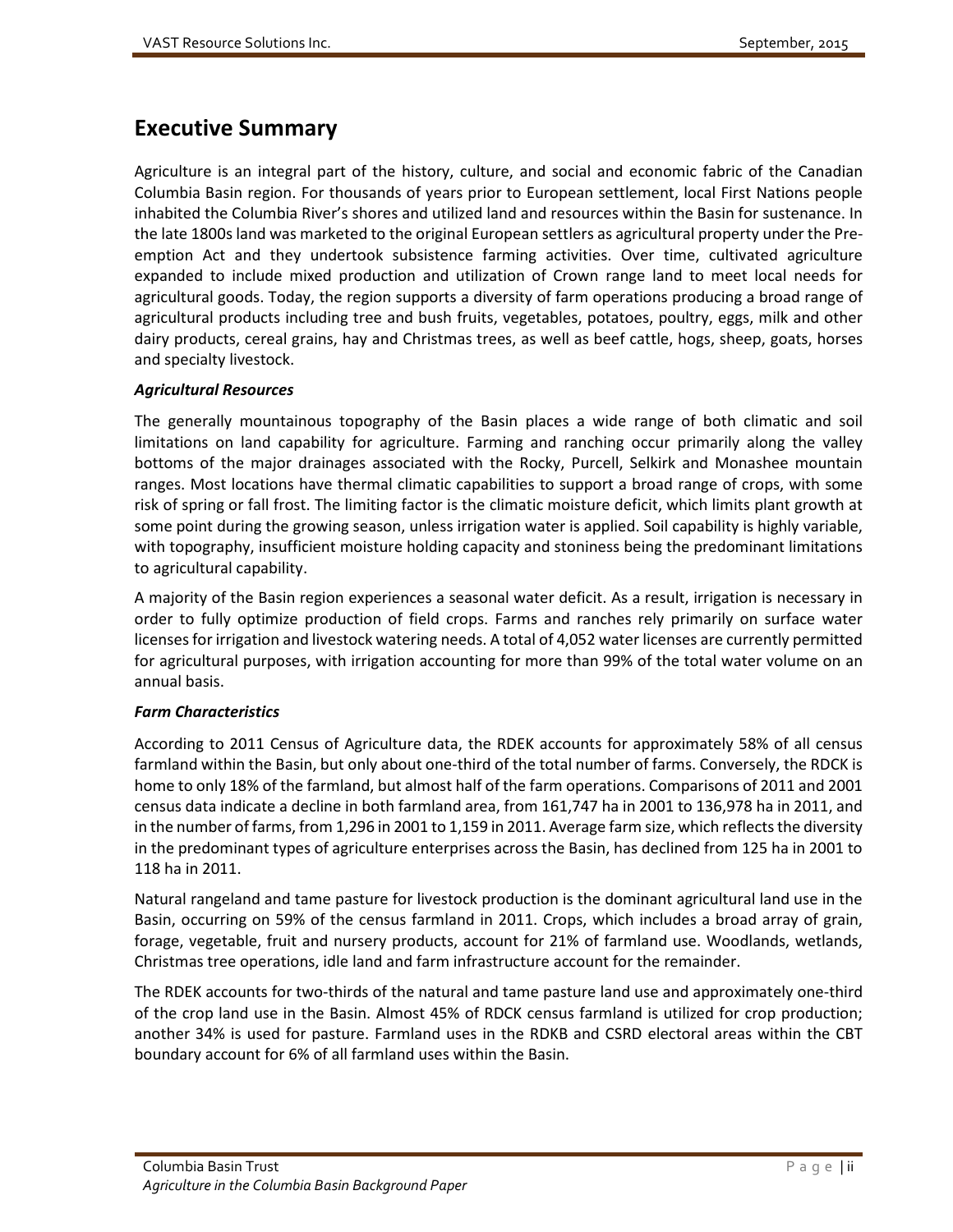Hay and forage crops, predominantly alfalfa and alfalfa/grass mixtures, account for the majority of cultivated crop production in the Basin based on land use. The RDCK accounts for more than 55% of the field crop (grains, oilseeds, etc.) area; 92% of the area planted to fruits, berries and nuts; and 85% of the vegetable and nursery production. Commercial-scale greenhouse operations are located in both the RDCK and RDEK, with the majority of production focused on flowers and bedding plants. Comparisons with census data from 2001 and 2006 indicates that, in general, the area sown to hay crops has remained relatively static, field and fruit crops area have declined slightly, and vegetable and greenhouse/nursery production has increased.

All major classes of livestock, and several specialty classes, are produced within the Basin. Beef cattle and calves are the predominant type of livestock, with the RDEK accounting for 37% of the farms and 54% of the total animals. A majority of the poultry, pig and dairy cattle production occurs in the RDCK, predominantly in the Creston Valley. Comparisons with Census data from 2001 and 2006 indicates that all major classes of livestock have exhibited decline in the number of farms reporting and the number of animals on farms.

The average age of farm operators in the Basin increased from 54.8 years to 57.1 years of age between the 2006 and 2011 census years, and exceeds both the provincial and national averages.

#### *Farm Economics and Profitability*

Land and buildings represent 91.5% of the total farm capital value in the Basin, followed by farm machinery at 6.5% and livestock at 2%. Between 2006 and 2011 the value of owned land and buildings increased by 38.5% and 45.7% in the RDEK and RDCK respectively, and declined in the remaining regions of the Basin. The value of farm machinery and livestock and poultry declined in all regions over the same period. The average capital value of farms ranged from \$719,549 in the RDKB to \$1,718,919 in the RDEK in 2011.

The overall average gross farm receipts for the Basin was \$48,174 in 2011 compared to the provincial average of \$148,506. More than 50% of all census farms in the Basin reported gross farm receipts of less than \$10,000 in each of the past three census years (2001, 2006 and 2011). It is important to note that small, part-time, hobby and/or self-sufficiency operations that may not have much expectation of income are included in the census numbers, and there is no means of separating their data from commercial-scale farm and ranch operations.

#### *Agricultural Commerce*

An increasing number of farms and ranches marketing farm products directly to the public from the farm gate, offering products ranging from breads and grains to herbs, spices, fruits, vegetables, preserves, honey, eggs and meat. In addition, farmers' markets continue to grow in number and diversity, with more than a dozen seasonal markets in communities throughout the Basin offering local produce.

Value added processing and manufacturing of agriculture and food products is currently a very small sector in the Basin, with a focus on bakeries and small-scale food processors (e.g. honey, fruit and vegetable products) and wineries.

The majority of agricultural products produced in the Columbia Basin are processed and marketed outside the region. There are no longer any local or regional stockyards or auction markets to facilitate local sales of livestock. As a result, most livestock are shipped to Alberta for finishing and slaughter. Similarly, there is no commercial-scale infrastructure associated with grains (i.e. elevators, producer car load-out facilities), fruits, vegetables or forage production or processing.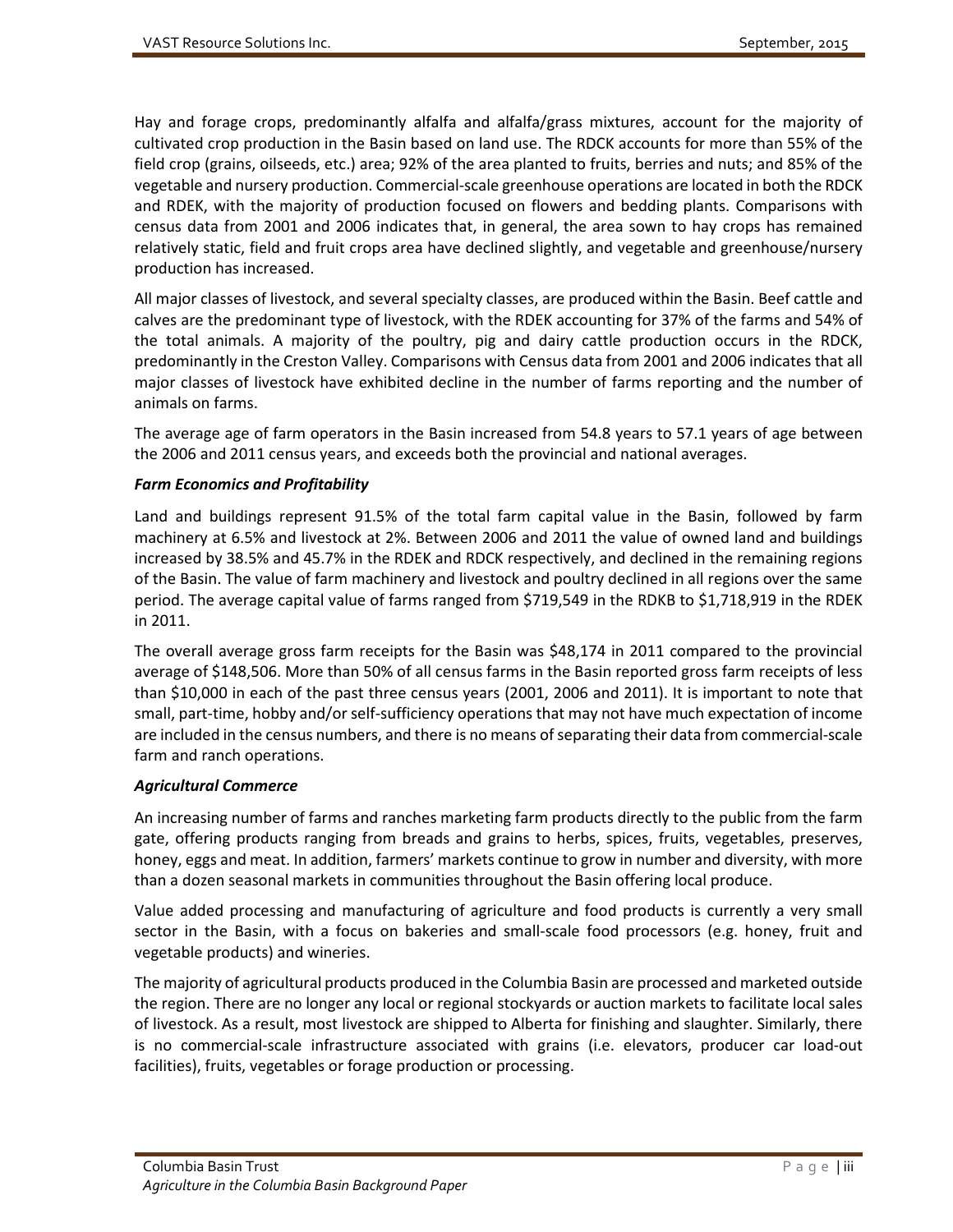#### *Agricultural Planning*

Agricultural plans have been developed by the RDCK, RDEK and RDKB. Commonly identified challenges, opportunities, and suggestions outlined in the three plans include:

- *Increasing Demand, Decreasing Supply* The demand for locally grown and organic food is increasing and there are opportunities to expand local agricultural production. However, the area being farmed and the volume of agricultural produce offered for sale is decreasing.
- *Land Supply*  Agricultural land is becoming increasingly underutilized, often taken out of production or unavailable to farmers due to increasing land values which are often based on development or recreational uses as opposed to agriculture.
- *Farmers* The number of farms and farm operators is decreasing, and the average age of farmers is increasing, suggesting that farm succession and transition may be issues in the future. However, increased interest in local food production suggests the next generation of farmers is available and interested. The challenge is connecting current and prospective farmers and facilitating transition.
- *Financial Viability* Average profitability levels are not sufficient to sustain and grow a farm operation. If farming became more financially viable, more young people would be able to get into farming, more farmers would be able to keep farming, fewer farmers would have to look for offfarm work, more land would be put towards food production, and more food produced.

A synthesis of the recommendations in the three agricultural plans indicates that the strategies for addressing gaps and enhancing the agricultural industry can generally be placed in three separate, but related categories:

- *Information Needs –* There is an identified need for farm advisory services, new farmer training, market research, and additional information and research to address gaps in knowledge related to alternative land access models, irrigation efficiency, invasive weed management and climate change adaptation.
- *Policy* While there are limited policy options for municipal governments to profoundly influence agriculture within the Basin, there are a number of regional taxation, zoning and bylaw revision suggestions that could enhance agriculture and/or reduce barriers.
- *Investment*  Significant investment of financial and human resources is needed to develop and sustain infrastructure that will support local food systems. This not only includes physical infrastructure such as storage, distribution and processing facilities, as well as tools and equipment, but also investment in marketing and brand development strategies, farm advisory services, education and training, information technology and research.

#### *Emerging Trends and Opportunities*

The development and implementation of a *regional agri-food system strategy* that encompasses the interests of all stakeholders is a critical step in ensuring a sustainable agricultural industry in the Columbia Basin. Public opinion surveys show that 92% of BC residents believe that BC should produce enough food to feed itself so the province does not have to rely on import products. In the Columbia Basin-Boundary Region, 75% of residents prefer to buy food that was produced locally, and more than two-thirds would be willing to pay extra for local food. The fact that approximately 95% of the food consumed in the Basin-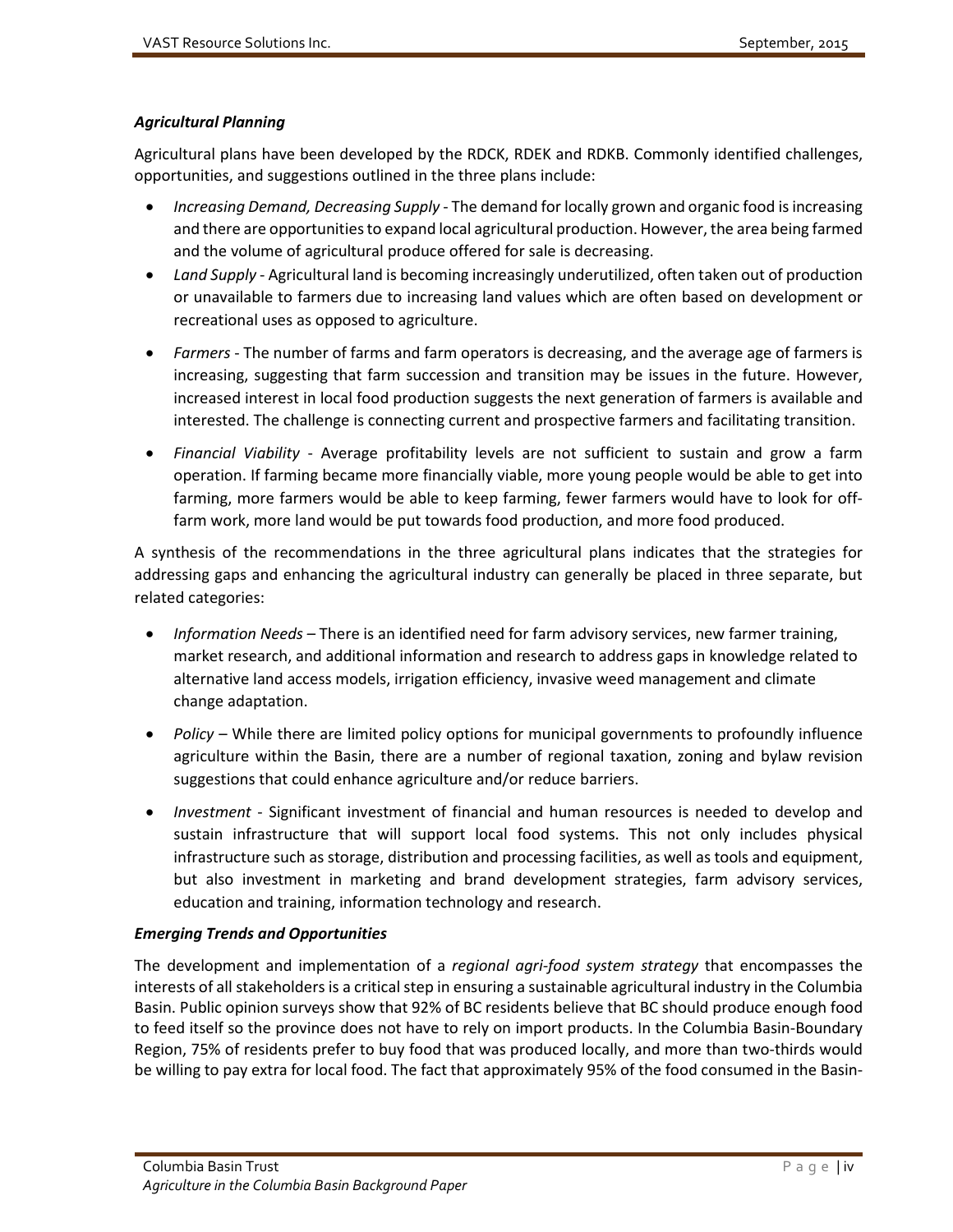Boundary region is imported from other parts of the province, from other provinces, or internationally suggests there is enormous potential for local producers and processors to expand.

Consumers are now connecting personal health, food safety, and *environmental concerns*, and relying significantly on their *social values* and belief structure when making purchasing decisions. Purchasing trends are now partly driven by environmental concerns, in addition to concerns related to how far food travels and its overall ecological footprint, if foods can be sourced locally or in their own country, if they are grown using sustainable production methods, and whether a product's positioning on issues such as the environment or method of production, align with individual values, perceptions or knowledge.

Globally, *incentivizing the production of Ecosystem Services* is a concept that has been garnering a tremendous amount of interest. Ecosystem Services are benefits derived from ecological functions of healthy ecosystems, which are recognized as necessary for human health and well-being. The BC Ecological Services Initiative (ESI) is in the process of developing an incentive-based ecosystem services program for agricultural lands in BC and Alberta, focusing on a model that would function at the regional or watershed scale.

#### *Research Needs*

A number of key research needs have been identified within the context of the three agricultural plans of the Columbia Basin-Boundary regions. These include:

- Analysis of "agri-food systems" for key products and commodities that are currently produced and/or potentially adapted for production within the Basin;
- Agricultural water demand modelling for all watersheds within the Basin;
- Climate change trends and adaptation modelling;
- Agricultural, climatic and economic capability mapping/modelling that links soil and climatic data (including solar radiation), water demand/access modelling and economic/profitability data as a means of identifying the "best use" of available agricultural lands;
- Local/regional food supply capacity feasibility studies to determine what proportion of the total daily dietary requirements (according to the Canada Food Guide recommendations) of Basin residents could realistically be produced and processed locally;
- Collaboration with existing groups and organizations to research and facilitate the development agricultural policy and programming for Paid Ecosystem Services initiatives;
- Supporting local food safety and food security initiatives by assessing the potential for alternative farming/production systems (e.g., organic, GM-free, permaculture) that respond to local niche markets;
- Studies that explore the public amenity benefit associated with agricultural land, similar to those completed for Metro Vancouver and Fraser Valley-Abbotsford; and
- Opportunities for innovation and productivity enhancement in each segment of the agriculture and agri-food system: primary production, food processing, consumer services and food distribution.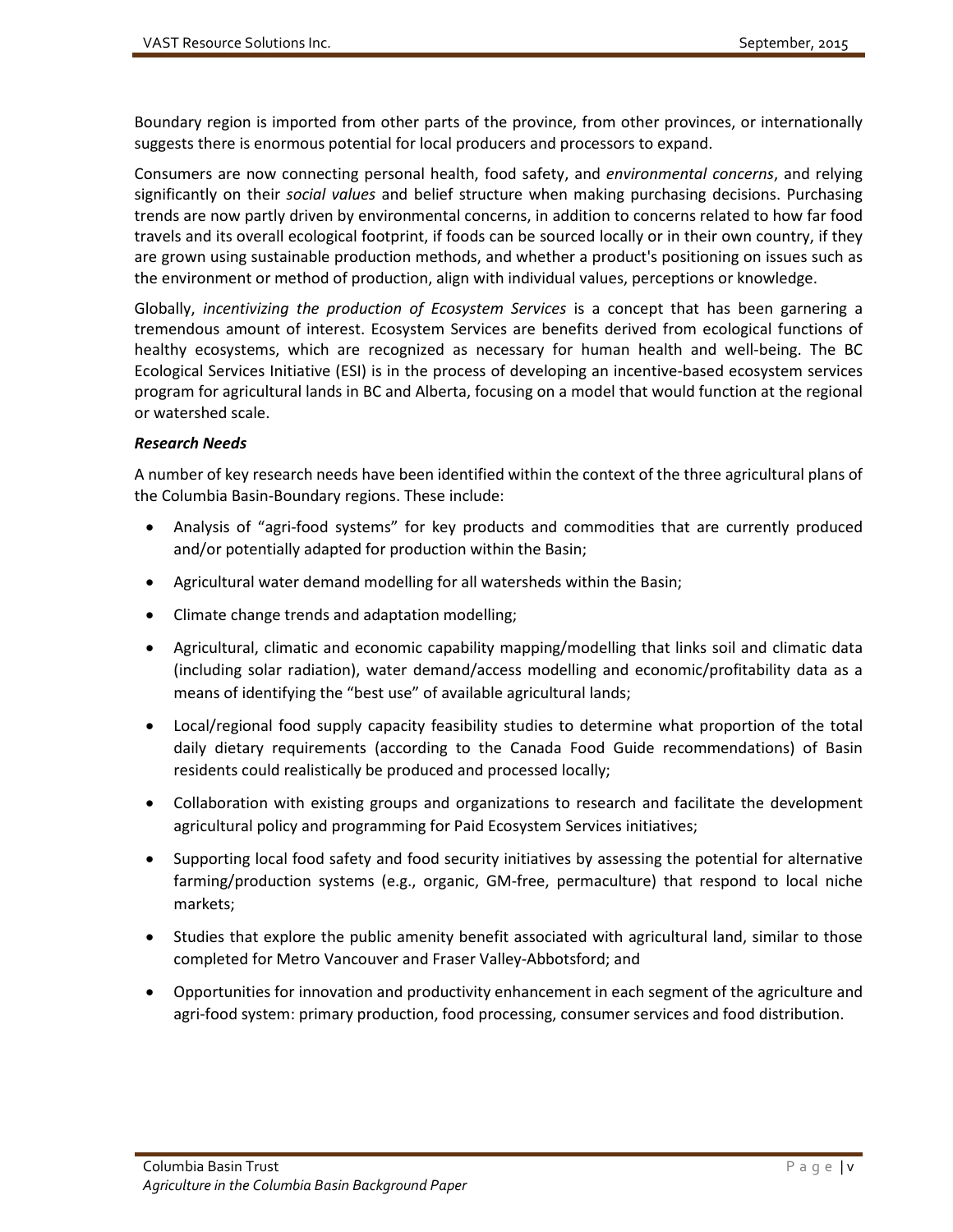# <span id="page-5-0"></span>**Glossary**

| AAC          | <b>Agricultural Advisory Commission</b>               |
|--------------|-------------------------------------------------------|
| AAFC         | Agriculture & Agri-Food Canada                        |
| ALC          | <b>Agricultural Land Commission</b>                   |
| ALR          | <b>Agricultural Land Reserve</b>                      |
| ALUI         | Agricultural land use inventory                       |
| APC          | <b>Advisory Planning Commission</b>                   |
| APSC         | Agricultural Plan Steering Committee                  |
| AWDM         | Agriculture Water Demand Model                        |
| Basin        | Canadian Columbia Basin region                        |
| ВC           | <b>British Columbia</b>                               |
| <b>BCAC</b>  | <b>BC Agricultural Council</b>                        |
| BMP          | <b>Beneficial Management Practices</b>                |
| <b>BRM</b>   | <b>Business Risk Management</b>                       |
| CAPI         | Canadian Agri-Food Policy Institute                   |
| CBT          | Columbia Basin Trust                                  |
| CFIA         | <b>Canadian Food Inspection Agency</b>                |
| СLІ          | Canada Land Inventory                                 |
| CRT          | Columbia River Treaty                                 |
| <b>CSA</b>   | <b>Community Supported Agriculture</b>                |
| CSRD         | Columbia-Shuswap Regional District                    |
| <b>ESI</b>   | <b>Ecological Services Initiative</b>                 |
| <b>FIRB</b>  | Farm Industry Review Board                            |
| FRPA         | <b>Forest and Range Practices Act</b>                 |
| GREP         | Grassland and Rangeland Enhancement Program           |
| <b>IAFBC</b> | Investment Agriculture Foundation of British Columbia |
| MIR          | <b>Meat Inspection Regulations</b>                    |
| OCP          | <b>Official Community Plans</b>                       |
| OMRR         | <b>Organic Matter Recycling Regulation</b>            |
| PAO          | <b>Provincial Approving Officer</b>                   |
| <b>PARC</b>  | Pacific Agri-Food Research Centre                     |
| <b>PAZWP</b> | Provincial Agriculture Zone Wildlife Program          |
| PES          | Referred to as Paid Ecosystem Services                |
| RD           | <b>Regional District</b>                              |
| <b>RDCK</b>  | Regional District of Central Kootenay                 |
| RDEK         | Regional District of East Kootenay                    |
| <b>RDFFG</b> | Regional District of Fraser-Fort George               |
| rdi          | Rural Development Institute                           |
| <b>RDKB</b>  | Regional District of Kootenay-Boundary                |
| SGRC         | Selkirk Geospatial Research Centre                    |
| <b>UBC</b>   | University of British Columbia                        |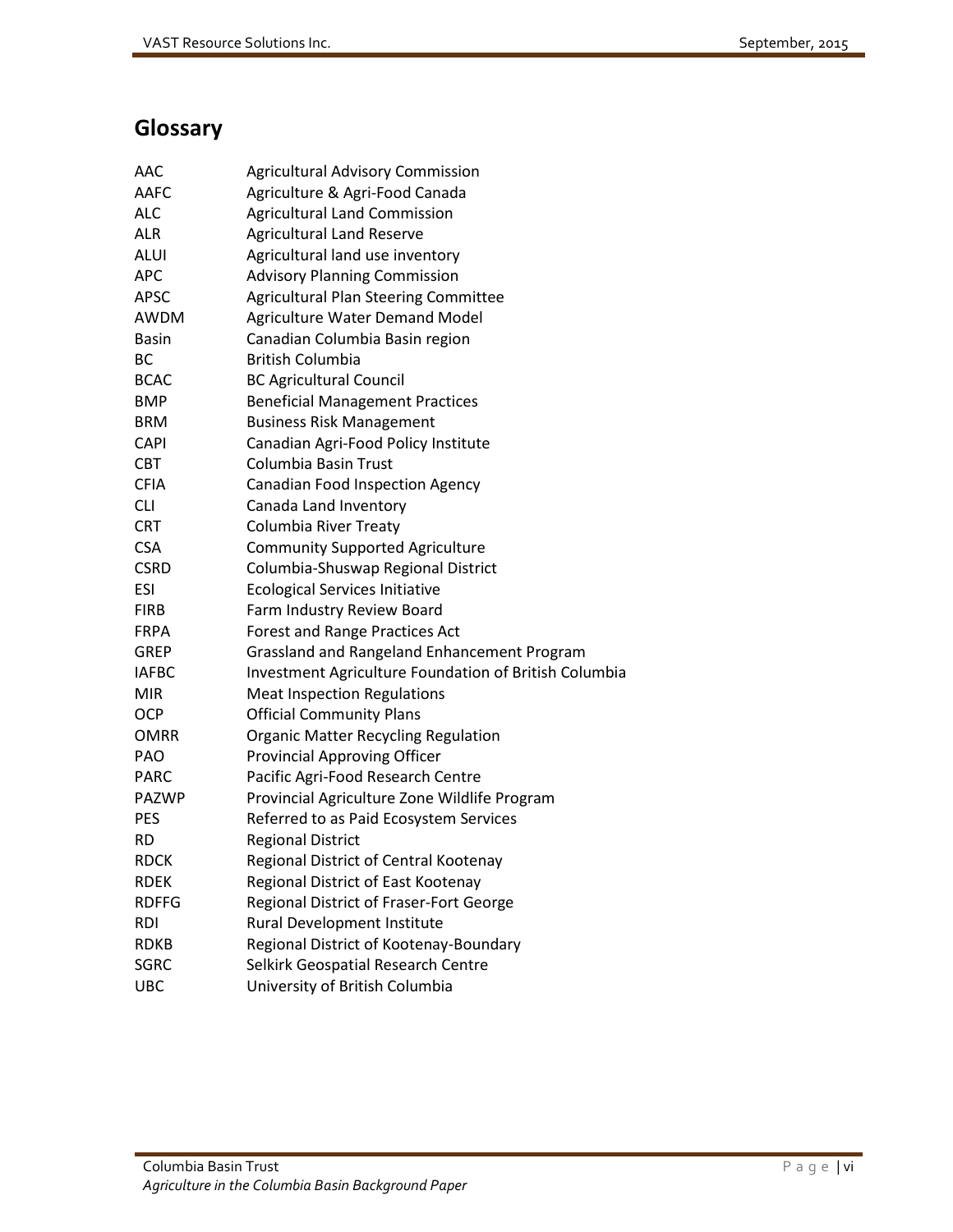# Contents

| 1.   |        |  |
|------|--------|--|
| 1.1. |        |  |
| 2.   |        |  |
| 2.1. |        |  |
|      | 2.1.1. |  |
|      | 2.2.   |  |
|      | 2.2.1. |  |
|      | 2.2.2. |  |
|      | 2.2.3. |  |
|      | 2.2.4. |  |
|      | 2.3.   |  |
|      | 2.3.1. |  |
|      | 2.3.2. |  |
| 2.4. |        |  |
|      | 2.4.1. |  |
|      | 2.4.2. |  |
|      | 2.4.3. |  |
|      | 2.4.4. |  |
|      | 2.4.5. |  |
|      | 2.4.6. |  |
|      | 2.4.7. |  |
|      |        |  |
|      | 2.5.1. |  |
|      | 2.5.2. |  |
|      | 2.5.3. |  |
| 3.   |        |  |
| 3.1. |        |  |
|      | 3.1.1. |  |
|      | 3.1.2. |  |
|      | 3.1.3. |  |
|      | 3.1.4. |  |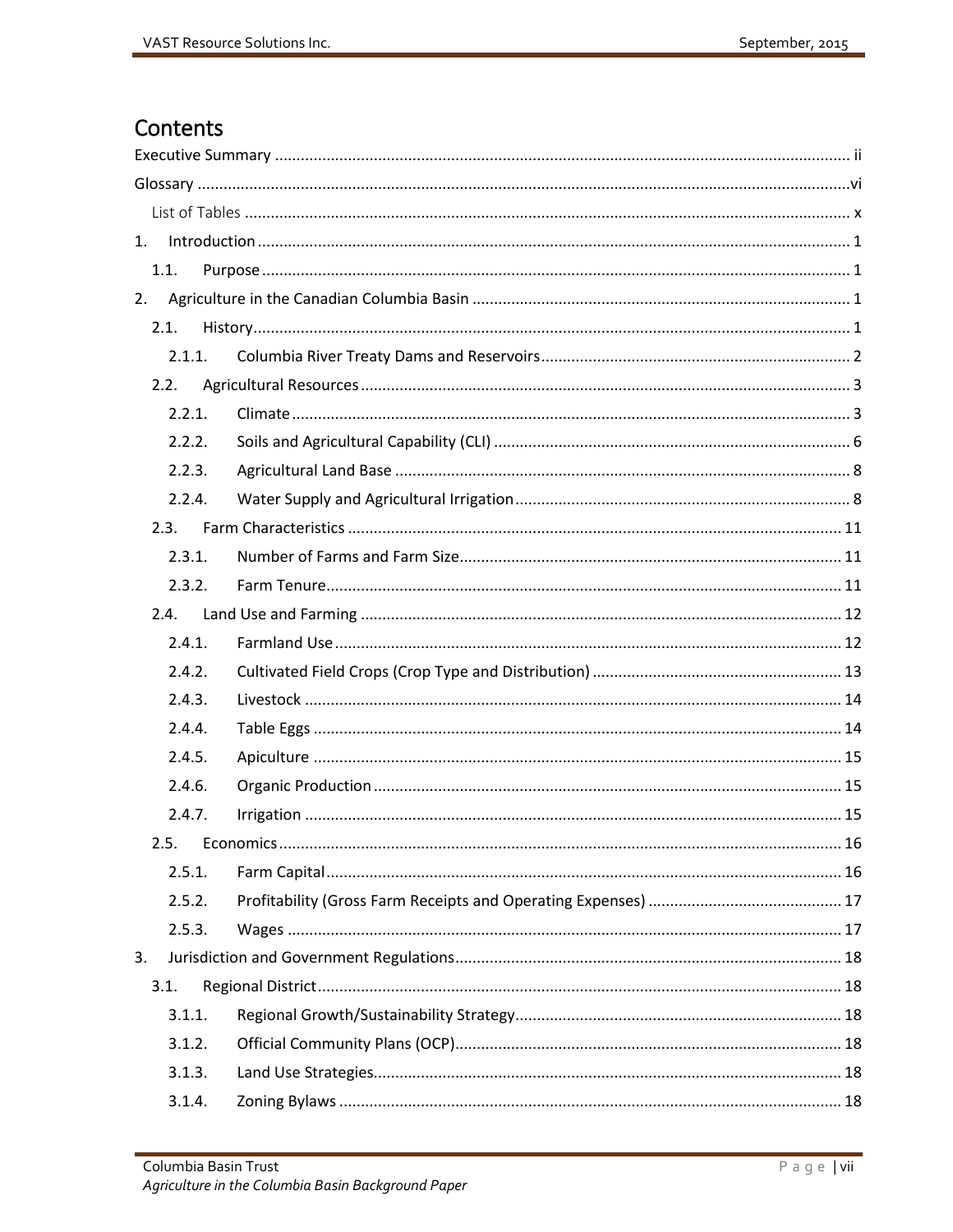|    | 3.1.5.  |                                                                        |  |
|----|---------|------------------------------------------------------------------------|--|
|    | 3.1.6.  |                                                                        |  |
|    | 3.1.7.  |                                                                        |  |
|    | 3.2.    |                                                                        |  |
|    | 3.2.1.  |                                                                        |  |
|    | 3.2.2.  |                                                                        |  |
|    | 3.2.3.  | Agricultural Land Reserve Use, Subdivision and Procedure Regulation 21 |  |
|    | 3.2.4.  |                                                                        |  |
|    | 3.2.5.  |                                                                        |  |
|    | 3.2.6.  |                                                                        |  |
|    | 3.2.7.  |                                                                        |  |
|    | 3.2.8.  |                                                                        |  |
|    | 3.2.9.  |                                                                        |  |
|    | 3.2.10. |                                                                        |  |
|    | 3.2.11. |                                                                        |  |
|    | 3.2.12. |                                                                        |  |
|    | 3.2.13. |                                                                        |  |
|    | 3.2.14. |                                                                        |  |
|    | 3.2.15. |                                                                        |  |
|    | 3.2.16. |                                                                        |  |
|    | 3.3.    |                                                                        |  |
|    | 3.3.1.  |                                                                        |  |
|    | 3.3.2.  |                                                                        |  |
|    | 3.3.3.  |                                                                        |  |
|    |         |                                                                        |  |
|    | 4.1.    |                                                                        |  |
|    | 4.1.1.  |                                                                        |  |
|    | 4.1.2.  |                                                                        |  |
|    | 4.2.    |                                                                        |  |
|    | 4.2.1.  |                                                                        |  |
| 5. |         |                                                                        |  |
|    | 5.1.    |                                                                        |  |
|    | 5.1.1.  |                                                                        |  |
|    | 5.1.2.  |                                                                        |  |
|    | 5.2.    |                                                                        |  |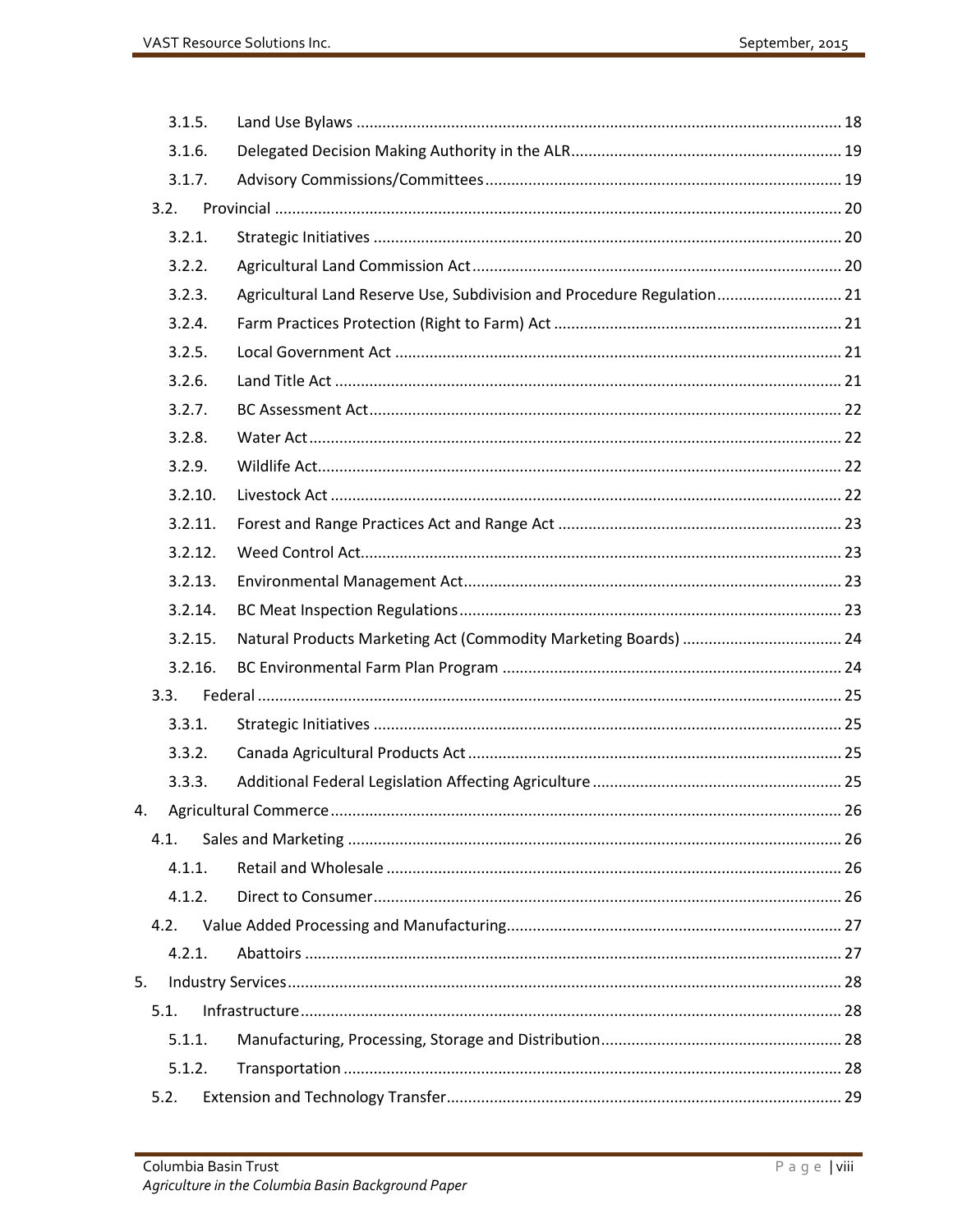| 5.3.  |        |  |
|-------|--------|--|
| 6.    |        |  |
| 6.1.  |        |  |
| 6.2.  |        |  |
|       | 6.2.1. |  |
| 7.    |        |  |
| 7.1.  |        |  |
|       | 7.1.1. |  |
|       | 7.1.2. |  |
|       | 7.1.3. |  |
|       | 7.1.4. |  |
|       | 7.1.5. |  |
|       | 7.1.6. |  |
| 7.2.  |        |  |
| 7.3.  |        |  |
| 7.4.  |        |  |
| 8.    |        |  |
| 9.    |        |  |
| 9.1.  |        |  |
|       | 9.1.1. |  |
|       | 9.1.2. |  |
|       | 9.1.3. |  |
|       | 9.1.4. |  |
|       | 9.1.5. |  |
|       | 9.1.6. |  |
|       | 9.1.7. |  |
|       | 9.1.8. |  |
| 9.2.  |        |  |
| 9.3.  |        |  |
| 10.   |        |  |
| 10.1. |        |  |
| 10.2. |        |  |
| 10.3. |        |  |
| 11.   |        |  |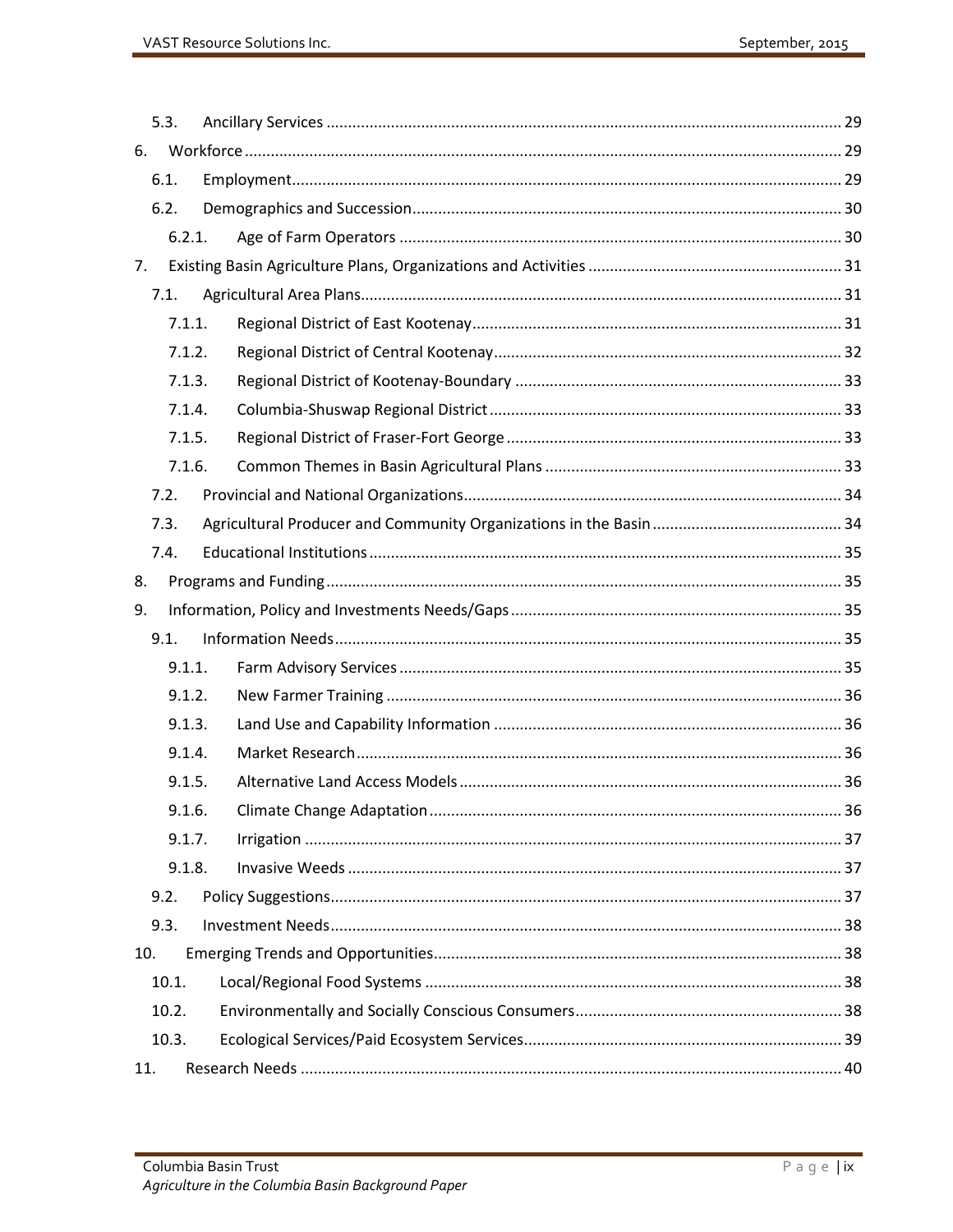# <span id="page-9-0"></span>List of Tables

| Table 3. Climatic parameters and capability classification for selected weather stations in the Basin 5 |  |
|---------------------------------------------------------------------------------------------------------|--|
|                                                                                                         |  |
|                                                                                                         |  |
|                                                                                                         |  |
|                                                                                                         |  |
|                                                                                                         |  |
|                                                                                                         |  |
|                                                                                                         |  |
|                                                                                                         |  |
|                                                                                                         |  |
|                                                                                                         |  |
|                                                                                                         |  |
|                                                                                                         |  |
| Table 16. Area of agricultural crops under irrigation in the Basin, 2011 (hectares).  15                |  |
|                                                                                                         |  |
| Table 18. Gross farm receipts and operating expenses in the Basin, 2011 (current dollars) 17            |  |
|                                                                                                         |  |
|                                                                                                         |  |
|                                                                                                         |  |
|                                                                                                         |  |

# List of Figures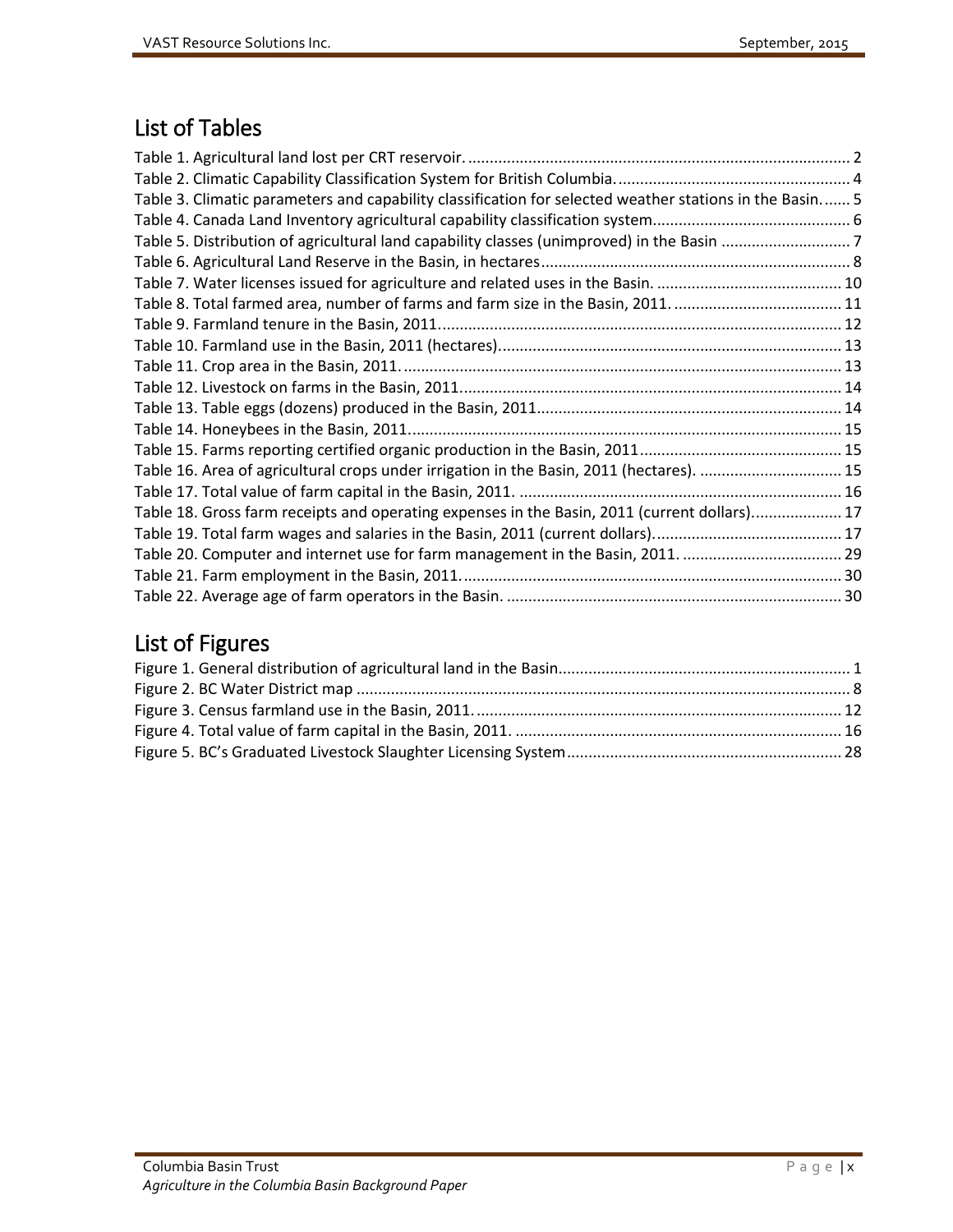# <span id="page-10-0"></span>**1. Introduction**

# <span id="page-10-1"></span>*1.1. Purpose*

CBT has identified various topics, including agriculture for further investigation to better understand the Basin context and determine what, if any role may be appropriate for CBT. CBT will undertake research in the field of agriculture including economic, social and heritage aspects of agriculture to build a comprehensive picture of agriculture in the [Columbia Basin Trust region.](http://cbt.org/The_Basin/?Basin_Map) The intent of this paper is to provide a foundation for internal discussions around existing agricultural activities, challenges and opportunities in the region; it does not identify or suggest a role for the CBT.

# <span id="page-10-2"></span>**2. Agriculture in the Canadian Columbia Basin**

# <span id="page-10-3"></span>*2.1. History*

Agriculture is an integral part of the history, culture, and social and economic fabric of the Canadian Columbia Basin region. For thousands of years prior to European settlement, local First Nations people inhabited the Columbia River's shores and utilized land and resources within the Basin for sustenance. In the late 1800s land was marketed to the original European settlers as agricultural property under the Preemption Act and they undertook subsistence farming activities. Over time, cultivated agriculture expanded to include mixed production and utilization of Crown range land to meet local needs for agricultural goods. Today, the region supports a diversity of farm operations producing a broad range of agricultural products including tree and bush fruits, vegetables, potatoes, poultry, eggs, milk and other dairy products, cereal grains, hay and Christmas trees, as well as beef cattle, hogs, sheep, goats, horses and specialty livestock. Agriculture has adapted to the topography in recognition of the constraints of localized soil capability and climate characteristics in the Basin. Farming and ranching occur primarily along the valley bottoms of the major drainages associated with the Rocky, Purcell, Selkirk and Monashee mountain ranges.



<span id="page-10-4"></span>**Figure 1. General distribution of agricultural land in the Basin**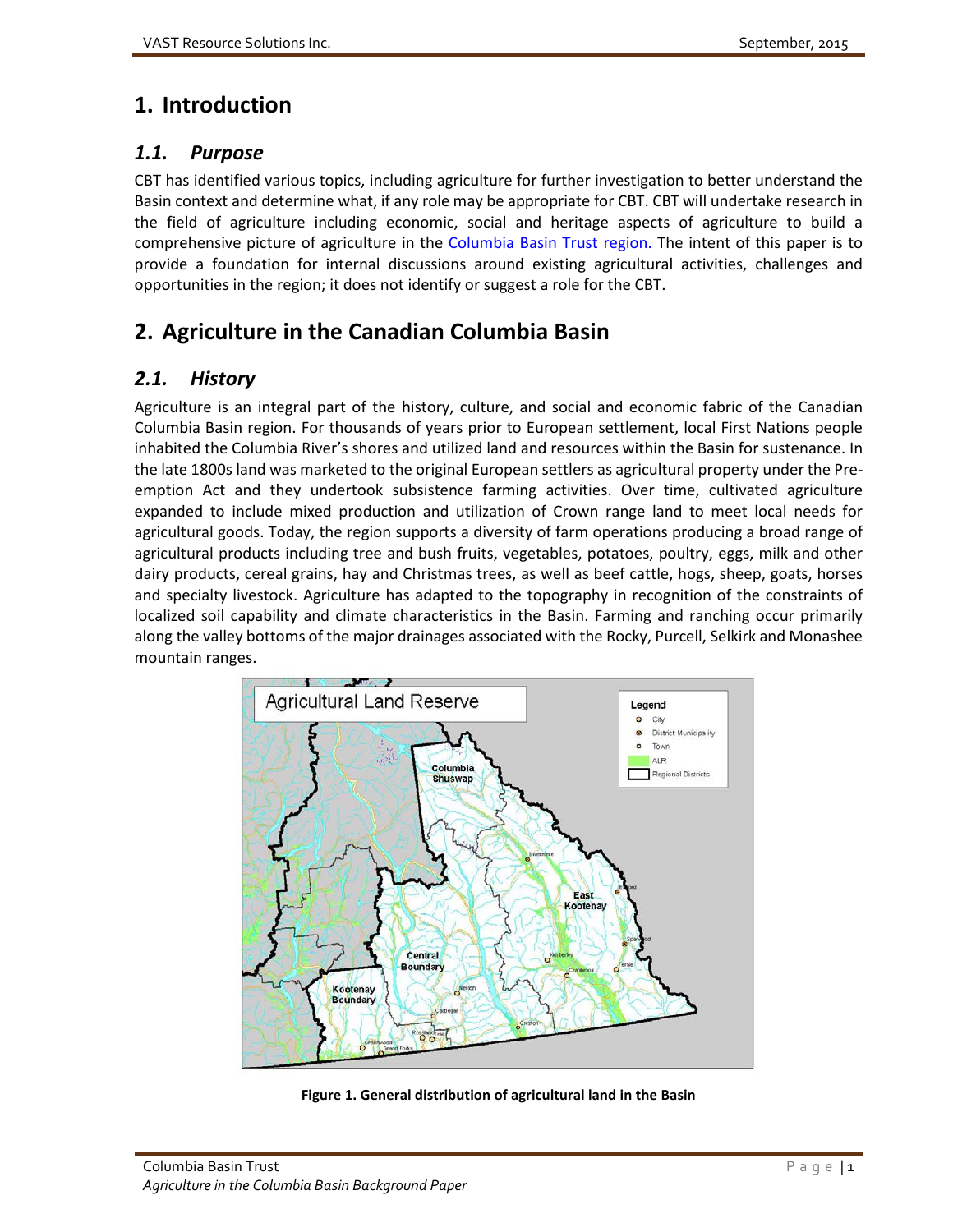#### <span id="page-11-0"></span>**2.1.1. Columbia River Treaty Dams and Reservoirs**

The 1964 Columbia River Treaty (CRT) and subsequent international water and energy management agreements were created to meet flood control and hydroelectric power generation needs at a time when society and governments focused on demographic growth, flood control, harnessing resources and economic development.<sup>[1](#page-11-2)</sup> The CRT resulted in the development of four dams and related reservoirs: Duncan in 1967; Keenleyside (Arrow) in 1968; Mica in 1973; and the Libby Dam in Montana in 1973.

Flooding caused by the filling of the four Columbia River Treaty reservoirs and the non-Treaty Revelstoke Dam covered large sections of valley bottom land. Approximately 65,000 hectares (231 square miles) of valley land, and over 50,000 hectares of lakes, rivers, ponds streams and related fish, wildlife, waterfowl, bird and other species habitat were flooded. Approximately 2,300 people were displaced and more than a dozen small communities were inundated. Related economic activities and potential related to agriculture, forestry, recreation and tourism were lost. Flooding also impacted traditional First Nations' sites. The rise and fall of reservoir levels continue to affect the surrounding ecosystems, cultural, economic and recreation interests.<sup>[2](#page-11-3)</sup>

<span id="page-11-1"></span>Data compiled by the Selkirk Geospatial Research Centre (SGRC) provides an estimate of the total area of agricultural land lost due to the four reservoirs created by the four Treaty dams (Table 1).<sup>[3](#page-11-4)</sup> A total of 3,258 ha of land, including valley slopes up to 30%, was flooded.

| <b>Reservoir</b>   | <b>Cultivated</b><br>Fields (ha) | <b>Cultivated</b><br>Orchards (ha) | <b>Total Area</b><br>$(ha)*$ |
|--------------------|----------------------------------|------------------------------------|------------------------------|
| <b>Arrow Lakes</b> | 2,152.76                         | 58.97                              | 2,212                        |
| Duncan             | 48.33                            | 4.40                               | 53                           |
| Kinbasket          | 29.69                            |                                    | 30                           |
| Koocanusa          | 963.98                           |                                    | 964                          |
| Total:             | 3,194.76                         | 63.37                              | 3,258                        |

| Table 1. Agricultural land lost per CRT reservoir. |
|----------------------------------------------------|
|----------------------------------------------------|

*\* Totals may not add due to rounding*

An interactive history of the geography and people of the Columbia Basin, including timelines for the Columbia River Treaty and the resulting hydroelectric developments, is accessible on the Columbia Basin Trust website, [https://www.cbt.org/BasinHistory/.](https://www.cbt.org/BasinHistory/)

<span id="page-11-3"></span><span id="page-11-2"></span> <sup>1</sup> Heather C. Davidson and Richard K. Paisley, *The Columbia River Basin: Issues and Driving Forces with the Columbia River Basin with the Potential to Affect Future Transboundary Water Management* (Canadian Columbia River Forum, 2009), 6. <sup>2</sup> George E. Penfold, *A Review of the Range of Impacts and Benefits of the Columbia River Treaty on Basin Communities, the Region and the Province* (2012), 6-7.

<span id="page-11-4"></span><sup>3</sup> Penfold, 75-76.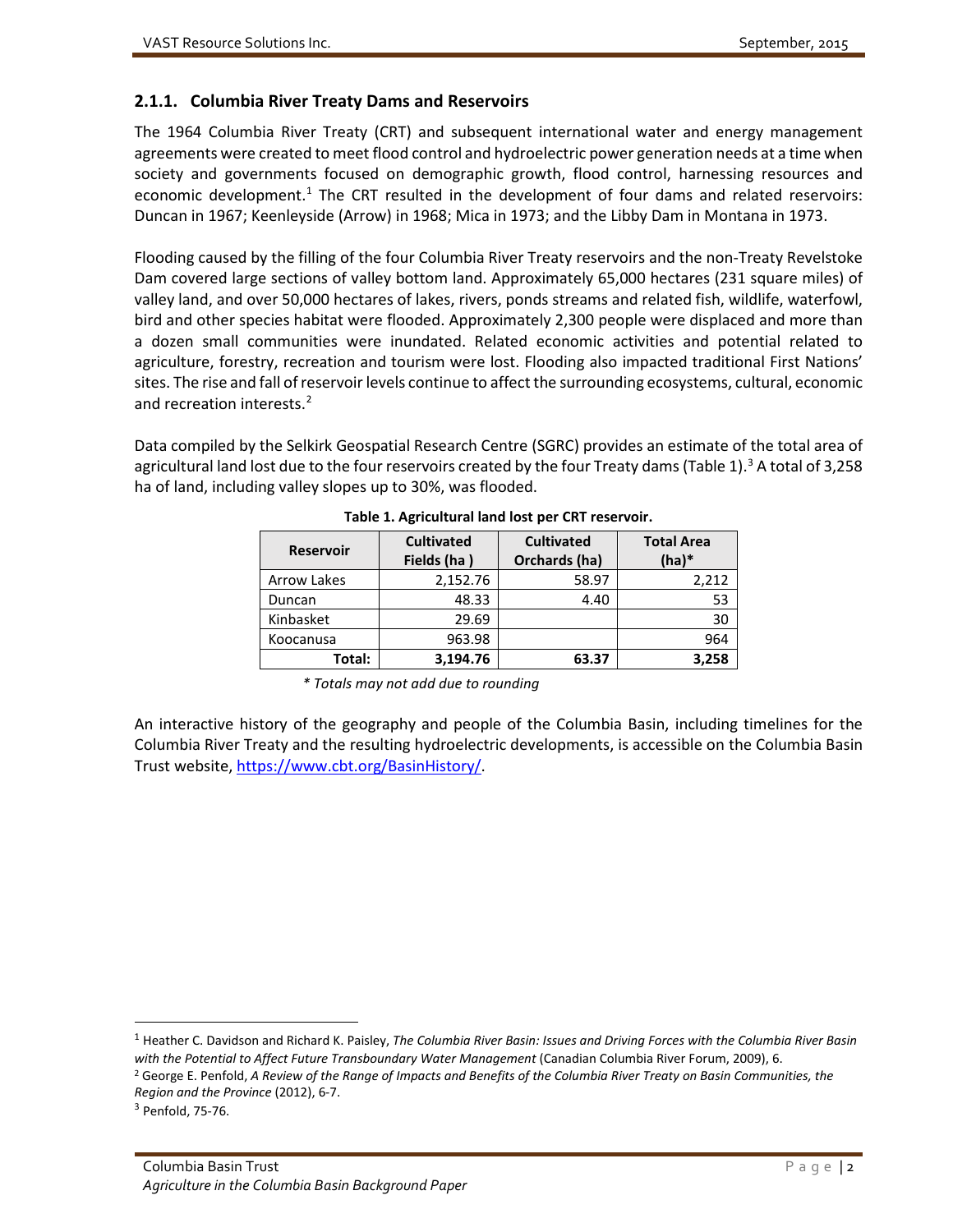# <span id="page-12-0"></span>*2.2. Agricultural Resources*

## <span id="page-12-1"></span>**2.2.1. Climate**

Climate constitutes the basic limitation for agricultural land uses regardless of soil conditions. Thus, it forms the basis for agricultural capability ratings. The Basin, due to its mountainous terrain, includes a wide variety of climates, categorized into climate capability for agriculture classes on the basis of freeze free period, number of growing degree days above 5°C, climatic moisture deficit (or surplus) and typical crop ranges. The classification system utilizes a numeric system with Class 1 having the highest climatic capability and Class 7 having the lowest (Table 2). Fairly extensive areas of Class 1 and 2 climatic capability occur on the valley floors. Apples, cherries, raspberries, strawberries and warm season vegetables such as lettuce, carrots, beets, radishes and turnips can be successfully grown in these areas. Class 3 climates also occur on valley floors, but further into the mountains and at slightly higher elevations. Typical crops that can be grown include cool season vegetables such as potatoes, lettuce, peas, spinach, cauliflower and cabbage. The shorter freeze free period of Class 4 permits only the cultivation of hardy varieties of cool season vegetables and forage crops. Only forage crops can be produced in a Class 5 climate. At higher elevations, only native forages suitable for grazing can be grown.

Table 3 indicates the thermal and moisture climatic capability ratings for agriculture for selected locations in the Basin. Most locations have thermal capabilities to support a broad range of crops, with some risk of spring or fall frost. The limiting factor for most locations is the climatic moisture deficit, which limits plant growth at some point during the growing season, unless irrigation water is applied.

The [Columbia Basin Rural Development Institute](http://selkirk.ca/research/rdi) at Selkirk College, as part of its ongoing Food Systems and Climate Change Adaptation research, is currently studying the impacts of key climatic trends on agricultural production within the Basin.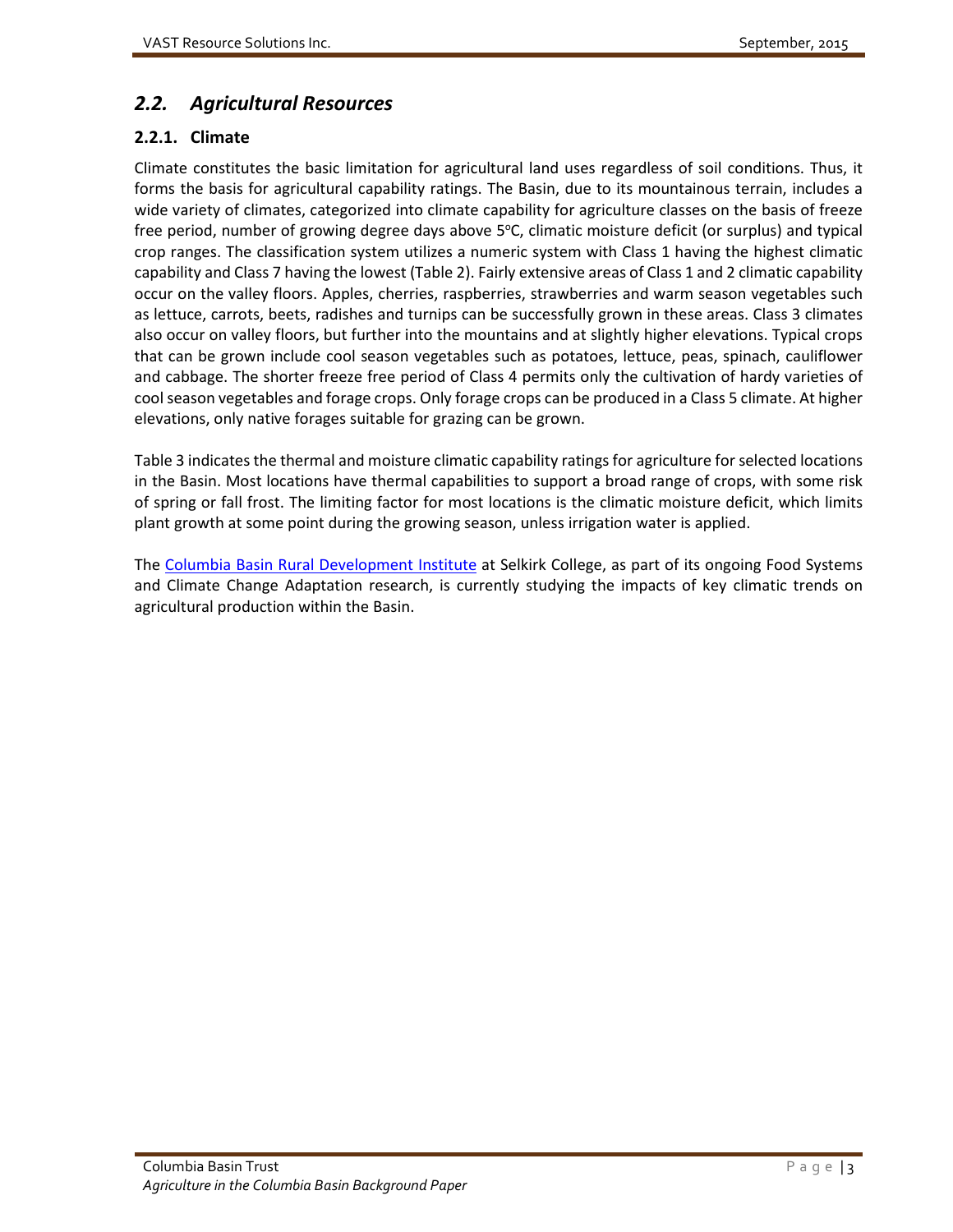<span id="page-13-0"></span>

| <b>Climatic</b><br>Capability<br><b>Class</b> | <b>FFP</b><br><b>Freeze Free</b><br><b>Period</b><br>(days) | <b>GDD Growing</b><br><b>Degree Days</b><br>Above 5°C | <b>CMD</b><br><b>Climatic</b><br><b>Moisture Deficit</b><br>(mm) | <b>Range of Suitable Crops</b>                                                                                                                                                                                                                                                                                                                               |
|-----------------------------------------------|-------------------------------------------------------------|-------------------------------------------------------|------------------------------------------------------------------|--------------------------------------------------------------------------------------------------------------------------------------------------------------------------------------------------------------------------------------------------------------------------------------------------------------------------------------------------------------|
| 1 <sub>c</sub>                                | >150                                                        | $2060 - 2225$                                         | < 40                                                             | apples,<br>strawberries, raspberries,<br>Hardy<br>cucumbers,<br>melons,<br>peppers,<br>beans,<br>asparagus, tomatoes, lettuce, potatoes, corn,<br>carrots, beets, radish, peas, onions, leeks,<br>spinach, cauliflower, cabbage,<br>broccoli,<br>turnips, Brussel sprouts, Swiss chard, cereal<br>grains, forage crops                                       |
| 1 <sub>b</sub>                                | >150                                                        | 1780 - 2059                                           | < 40                                                             | Hardy apples, strawberries, raspberries,<br>beans, asparagus, tomatoes, lettuce, potatoes,<br>corn, carrots, beets, radish, peas, onions,<br>leeks, spinach, cauliflower, cabbage, broccoli,<br>turnips, Brussel sprouts, Swiss chard, cereal<br>grains, forage crops                                                                                        |
| 1a                                            | $120 - 150$                                                 | $1505 - 1779$                                         | < 40                                                             | Apples, strawberries, raspberries, beans,<br>asparagus, tomatoes, lettuce, potatoes, corn,<br>carrots, beets, radish, peas, onions, leeks,<br>spinach, cauliflower, cabbage,<br>broccoli,<br>Brussel sprouts,<br>Swiss<br>turnips,<br>chard,<br>cucumbers, kohlrabi, parsnips, pumpkin,<br>rhubarb, squash, cereal grains, forage crops                      |
| $\mathbf{1}$                                  | $90 - 119$                                                  | $1310 - 1504$                                         | < 40                                                             | Tree fruits, strawberries, raspberries, beans,<br>asparagus, tomatoes, lettuce, potatoes, corn,<br>carrots, beets, radish, peas, onions, leeks,<br>spinach, cauliflower, cabbage,<br>broccoli,<br>turnips, Brussel sprouts, Swiss chard, bulbs,<br>filberts,<br>cucumbers, kohlrabi,<br>parsnips,<br>pumpkin, rhubarb, squash cereal grains,<br>forage crops |
| 2                                             | $75 - 89$                                                   | $1170 - 1309$                                         | $40 - 115$                                                       | strawberries, raspberries, asparagus, lettuce,<br>potatoes, carrots, beets, radish, peas, leeks,<br>spinach,<br>cauliflower, cabbage,<br>broccoli,<br>turnips, Brussel sprouts, Swiss chard, cereal<br>grains, forage crops                                                                                                                                  |
| 3                                             | $60 - 74$                                                   | $1030 - 1169$                                         | $116 - 190$                                                      | strawberries, raspberries, lettuce, potatoes,<br>peas, spinach, cauliflower, cabbage, cereal<br>grains, forage crops                                                                                                                                                                                                                                         |
| 4                                             | $50 - 59$                                                   | $1030 - 1169$                                         | $191 - 265$                                                      | Hardy varieties of cool season vegetables<br>(lettuce, peas, spinach, cabbage), forage crops<br>and periodic production of cereal crops                                                                                                                                                                                                                      |
| 5                                             | $30 - 49$                                                   | $780 - 1029$                                          | $266 - 340$                                                      | Forage crops                                                                                                                                                                                                                                                                                                                                                 |
| 6                                             | < 30                                                        | $670 - 779$                                           | $341 - 415$                                                      | Browse/grazing of native species                                                                                                                                                                                                                                                                                                                             |
| 7                                             | $< 30$                                                      | < 670                                                 | >415                                                             | No potential for agricultural crops                                                                                                                                                                                                                                                                                                                          |

| Table 2. Climatic Capability Classification System for British Columbia <sup>4</sup> . |
|----------------------------------------------------------------------------------------|
|----------------------------------------------------------------------------------------|

<span id="page-13-1"></span> <sup>4</sup> *Climatic Capability Classification for Agriculture in British Columbia*, BC Ministry of Environment and Ministry of Agriculture and Food, Kelowna, BC (1981).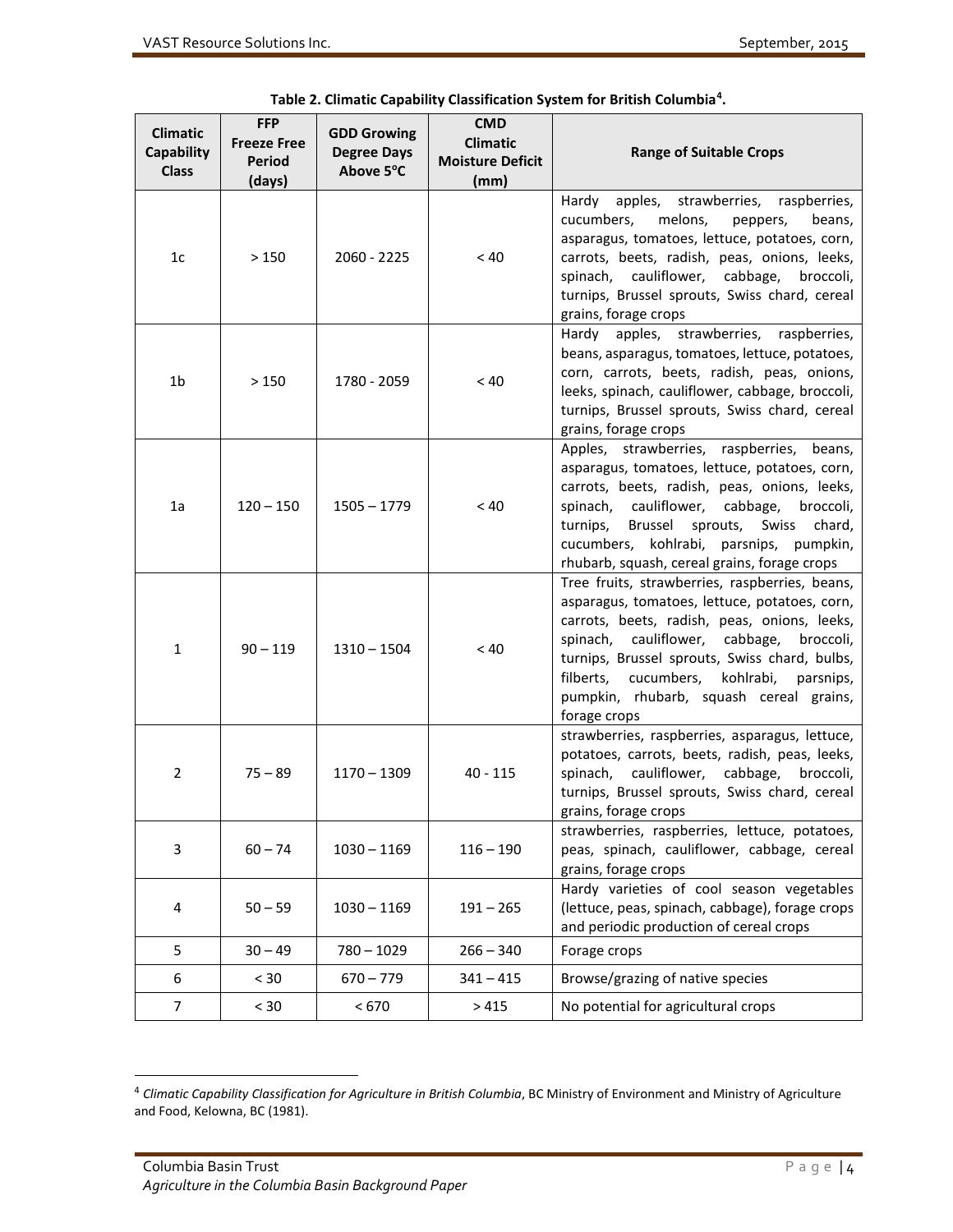<span id="page-14-0"></span>

|                                    |                         | <b>Climatic Parameters</b>                                         |                                                                |                                                      |                                                                        |                                                                                | <b>Climatic capability</b><br>classification |                                 |
|------------------------------------|-------------------------|--------------------------------------------------------------------|----------------------------------------------------------------|------------------------------------------------------|------------------------------------------------------------------------|--------------------------------------------------------------------------------|----------------------------------------------|---------------------------------|
| <b>Weather Station</b><br>Location | <b>Elevation</b><br>(m) | <b>GDD</b><br>Growing<br><b>Degree</b><br><b>Days</b><br>above 5°C | <b>FFP</b><br><b>Freeze</b><br>Free<br><b>Period</b><br>(days) | P<br>Growing<br>Season<br>Precipitation<br>(mm) $^1$ | PE<br><b>Potential</b><br>Evapo-<br>transpiration<br>$(\mathsf{mm})^1$ | <b>CMD</b><br><b>Climatic</b><br><b>Moisture</b><br><b>Deficit</b><br>$(mm)^2$ | <b>Thermal</b><br><b>Class</b>               | <b>Moisture</b><br><b>Class</b> |
| Aberfeldie                         | 805                     | 1687                                                               | 132                                                            | 229                                                  | 470                                                                    | $-241$                                                                         | 1aF                                          | 4A                              |
| Columbia Gardens                   | 433                     | 2075                                                               | 133                                                            | 211                                                  | 607                                                                    | $-396$                                                                         | 1aF                                          | 6A                              |
| Cranbrook                          | 930                     | 1550                                                               | 91                                                             | 179                                                  | 532                                                                    | $-353$                                                                         | 1F                                           | 6A                              |
| <b>Crescent Valley</b>             | 610                     | 1662                                                               | 96                                                             | 247                                                  | 572                                                                    | $-325$                                                                         | 1F                                           | 5A                              |
| Creston                            | 598                     | 1881                                                               | 148                                                            | 186                                                  | 473                                                                    | $-287$                                                                         | 1aF                                          | 5A                              |
| Elko                               | 939                     | 1709                                                               | 131                                                            | 261                                                  | 461                                                                    | $-200$                                                                         | 1aGF                                         | 4A                              |
| Fauquier                           | 473                     | 1775                                                               | 149                                                            | 239                                                  | 479                                                                    | $-240$                                                                         | 1aGF                                         | 4A                              |
| Fernie                             | 1003                    | 1336                                                               | 98                                                             | 304                                                  | 432                                                                    | $-128$                                                                         | 1GF                                          | 3A                              |
| Golden                             | 788                     | 1572                                                               | 103                                                            | 178                                                  | 537                                                                    | $-359$                                                                         | 1F                                           | 6A                              |
| Kaslo                              | 588                     | 1651                                                               | 144                                                            | 242                                                  | 422                                                                    | $-180$                                                                         | 1bG                                          | 6A                              |
| Kimberley                          | 915                     | 1530                                                               | 92                                                             | 163                                                  | 540                                                                    | $-377$                                                                         | 2F                                           | 6A                              |
| Revelstoke                         | 456                     | 1856                                                               | 140                                                            | 323                                                  | 499                                                                    | $-176$                                                                         | 1aF                                          | 3A                              |
| South Slocan                       | 457                     | 1960                                                               | 140                                                            | 243                                                  | 598                                                                    | $-355$                                                                         | 1aF                                          | 6A                              |
| Sparwood                           | 1138                    | 1268                                                               | 89                                                             | 302                                                  | 589                                                                    | $-287$                                                                         | 2F                                           | 5A                              |
| Valemount                          | 797                     | 1288                                                               | 73                                                             | 215                                                  | 449                                                                    | $-234$                                                                         | 3F                                           | 4A                              |
| Waneta                             | 588                     | 1890                                                               | 130                                                            | 222                                                  | 600                                                                    | $-378$                                                                         | 1aF                                          | 6A                              |
| Warfield                           | 606                     | 2170                                                               | 182                                                            | 216                                                  | 484                                                                    | $-268$                                                                         | 1cG                                          | 5A                              |

<span id="page-14-1"></span>

| Table 3. Climatic parameters and capability classification <sup>5</sup> for selected weather stations in the Basin. |  |
|---------------------------------------------------------------------------------------------------------------------|--|
|                                                                                                                     |  |

<sup>1</sup> May 1 to September 30

 $2$  CMD = P – PE

Capability class limitations:

1a, 1b, 1c: full capability can only be achieved if supplemental water is applied

A: Drought or aridity occurring between May 1 and Sept 30 results in moisture deficits that will limit plant growth

F: Minimum temperature near freezing will adversely affect plant growth during the growing season

G: Insufficient heat units (GDD) during the growing season

<sup>&</sup>lt;sup>5</sup> Climatic Capability Classification for Agriculture in British Columbia, BC Ministry of Environment and Ministry of Agriculture and Food, Kelowna, BC (1981).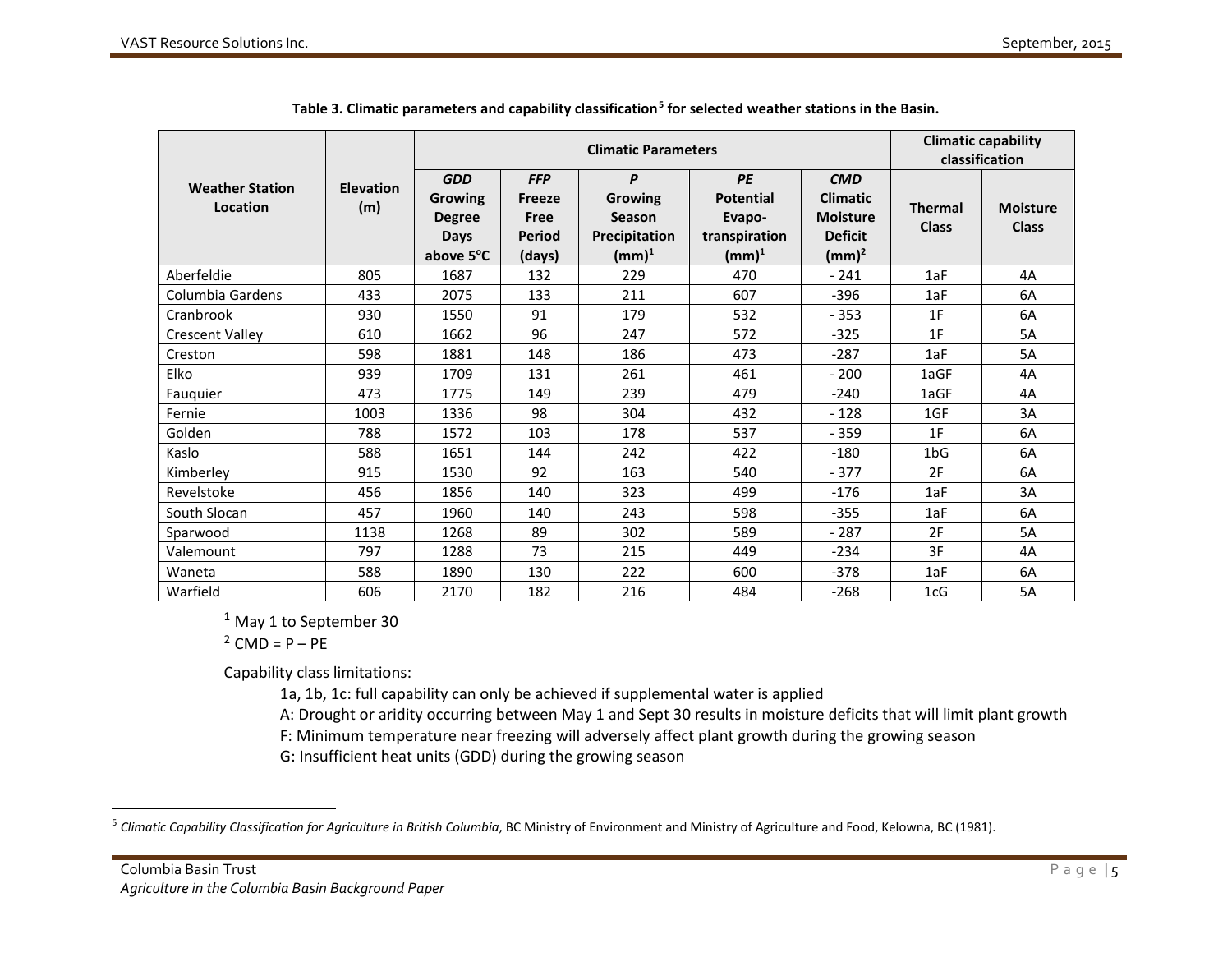#### <span id="page-15-0"></span>**2.2.2. Soils and Agricultural Capability (CLI)**

The ability of any area to produce agricultural crops is based on limitations of the soil and climate. In many cases, soils can be improved by management inputs such as drainage, irrigation, and fertilization; however climate will ultimately limit the range of suitable crops for a geographic region. Land capability for agriculture ratings are determined by climatic capability for agriculture in combination with soil characteristicsthat limit the range of regionally suited crops. Distance to markets, available transportation infrastructure (roads, rail, etc.), location, size of farms, characteristics of land ownership, cultural patterns and the skill or resources of individual farmers are not criteria for determining agricultural capability.

The Canada Land Inventory (CLI) classification system, as modified for British Columbia's unique soil and climatic conditions, groups the general suitability of soils for agricultural use into seven classes based on their relative degree of limitation or hazard (Table 4). The intensity of the limitations or hazards becomes progressively greater from Class 1 to Class 7 as does the need for management practices to overcome the limitations. Capability subclasses are used to indicate lands with similar kinds but varying intensities of limitations and hazards. For example, a CLI classification of 5AP refers to Class 5 land with limitations due to insufficient water-holding capacity (A) and stoniness (P).

<span id="page-15-1"></span>

| Capability<br><b>Class</b> |                                                                    |    | <b>Description of capability limitations</b>                                                          |
|----------------------------|--------------------------------------------------------------------|----|-------------------------------------------------------------------------------------------------------|
| $\mathbf{1}$               |                                                                    |    | no or only very slight limitations that restrict use for the production of common agricultural crops; |
| $\overline{2}$             | range of crops;                                                    |    | minor limitations that require good ongoing management practices and/or slightly restrict the         |
| 3                          | the range of crops;                                                |    | limitations that require moderately intensive management practices and/or moderately restrict         |
| 4                          |                                                                    |    | limitations that require special management practices and/or severely restrict the range of crops;    |
| 5                          | adapted crops;                                                     |    | limitations that restrict its capability to producing perennial forage crops and/or other specially   |
| 6                          |                                                                    |    | non-arable but is capable of producing native and/or uncultivated perennial forage crops; and         |
| 7                          | no capability for arable agriculture or sustained natural grazing. |    |                                                                                                       |
|                            | Canada Land Inventory agricultural capability subclass limitations |    |                                                                                                       |
| Α                          | moisture deficiency/water-holding capacity                         | P  | stoniness                                                                                             |
| $\mathsf{C}$               | adverse climate                                                    | R  | depth to consolidated bedrock                                                                         |
| D                          | undesirable soil structure                                         | S. | combined limitations for A, D, F and N                                                                |
| Ε                          | existing erosion damage                                            | т  | topography                                                                                            |
| F                          | low fertility                                                      | W  | excess water                                                                                          |
|                            | inundation by streams or lakes                                     | X  | cumulative minor adverse characteristics                                                              |
| N                          | salinity (soluble salts)                                           | Z  | permafrost                                                                                            |

|  | Table 4. Canada Land Inventory agricultural capability classification system <sup>6</sup> . |  |  |  |  |
|--|---------------------------------------------------------------------------------------------|--|--|--|--|
|--|---------------------------------------------------------------------------------------------|--|--|--|--|

<span id="page-15-2"></span> <sup>6</sup> *The Canada Land Inventory. Report No. 2 - Soil Capability Classification for Agriculture*, Lands Directorate, Environment Canada, Catalogue No. F063-2/1972, (1972).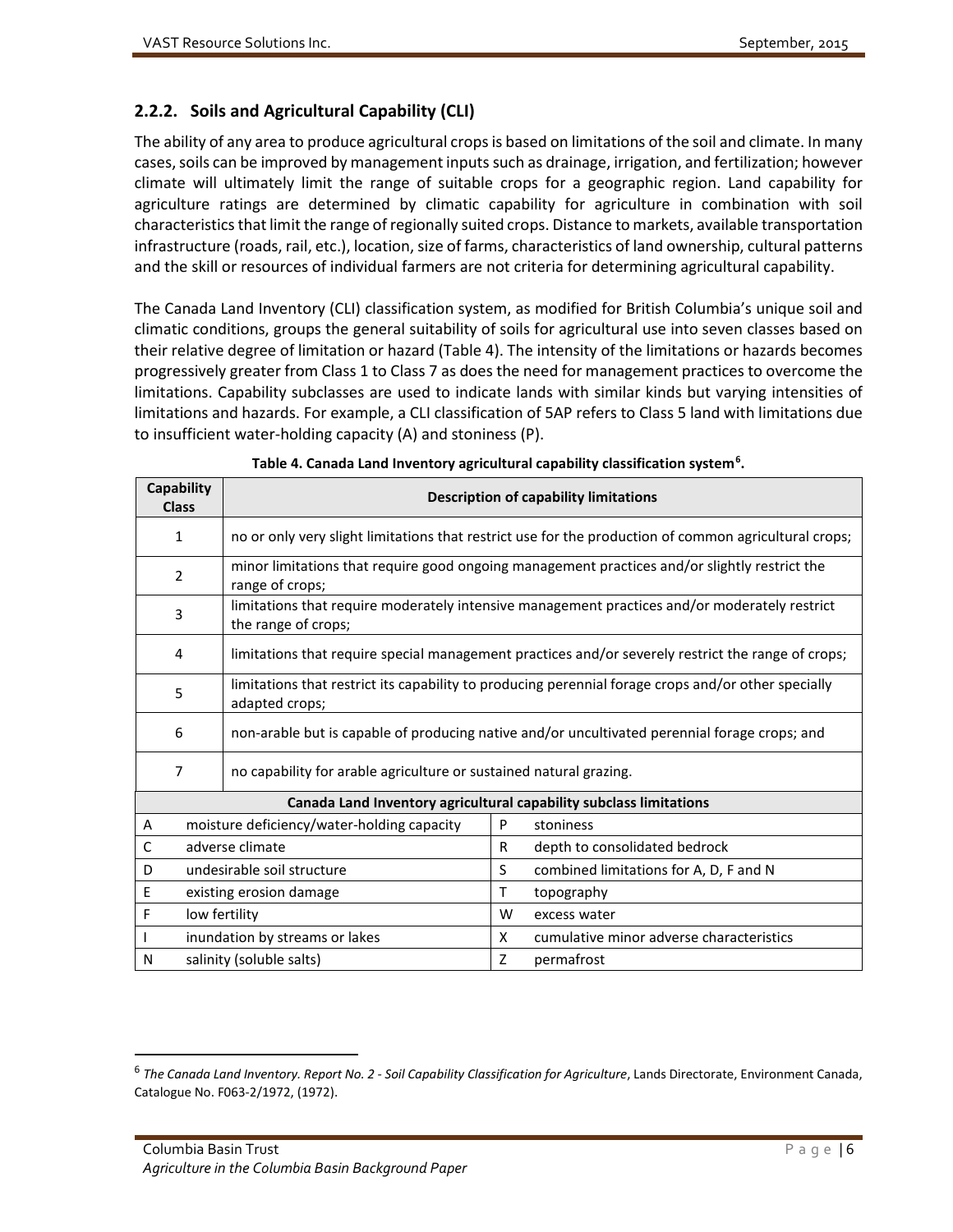The generally mountainous topography of the Basin places a wide range of both climatic and soil limitations on land capability for agriculture (Table 5). Data for the portions of the CSRD and RDFFG within the Basin are currently being analyzed and mapped by the [Selkirk Geospatial Research Centre.](http://selkirk.ca/research/sgrc) Class 1 capability occurs only in the Lower Kootenay valley of the Regional District of Central Kootenay near Creston. Classes 2, 3 and 4 only occur on the floors of valleys on stone free, relatively fine to medium textured soils developed on fluvial fans, floodplains and glacio-lacustrine terraces with favourable topography<sup>[7](#page-16-1)</sup>. Class 5 soils occurs on the floors of larger valleys in the mountains (where climate is dominantly limiting), as well as in the Rocky Mountain Trench and Elk River Valley where soil limitations dominate. Class 6 and 7 soils occur throughout the mountainous areas, particularly on soils derived from colluvial deposits (unconsolidated sediment and rock) and on morainal (glacial till) materials.<sup>[8](#page-16-2)</sup>

<span id="page-16-0"></span>

| Regional               | <b>CLI Agricultural Capability Class (unimproved) (ha)</b><br>Other <sup>1</sup> |                              |        |                  |                              |         |           | <b>Total</b> |           |
|------------------------|----------------------------------------------------------------------------------|------------------------------|--------|------------------|------------------------------|---------|-----------|--------------|-----------|
| <b>District</b>        |                                                                                  |                              | 3      | $\boldsymbol{4}$ | (ha)                         | (ha)    |           |              |           |
| CSRD <sup>A, B</sup>   |                                                                                  |                              |        |                  | data not currently available |         |           |              |           |
| <b>RDCK</b>            | 5,026                                                                            | 12,975                       | 12,875 | 36,330           | 118,087                      | 237,722 | 1,781,696 | 96,216       | 2,300,930 |
| <b>RDEK</b>            | 0                                                                                | 798                          | 8,623  | 68,787           | 221,051                      | 554,091 | 1,808,774 | 153,639      | 2,815,763 |
| RDFFG <sup>Ptn H</sup> |                                                                                  | data not currently available |        |                  |                              |         |           |              |           |
| RDKB <sup>A,B**</sup>  | 0                                                                                | 0                            | 0      | 6,178            | 11,556                       | 51,825  | 42,151    |              |           |

**Table 5. Distribution of agricultural land capability classes (unimproved) in the Basin**

A, B, H refers to the Electoral Areas in the identified Regional Districts that are within the Basin boundary.

\*Other includes water surfaces, unclassified urban areas, national parks and unmapped areas of the Basin.

*\*\** A weighted average methodology was used to assign a single capability rating to each parcel of land when two or more capability classes were present; e.g., a parcel rated 5<sup>743</sup> would be assigned a weighted rating of 4.7 and reported as Class 4 even though 70% of the parcel is Class 5 land)<sup>[9](#page-16-3)</sup>

Topography, insufficient moisture holding capacity and stoniness are the predominant limitations to agricultural capability in the Basin region. Class 5 lands with topography, stoniness and/or low moisture holding capacity limitations may be suitable for the production of grapes and tree fruits, or certain "nonsoil bound" activities that do not rely on growing crops in soil on-site to support a specific agricultural enterprise. Examples of non-soil bound uses include beef or horse feedlots, hog production barns, poultry (eggs and meat birds) barns, veal production facilities, production of fur bearing animals, mushroom barns, greenhouses or potted nursery stock production.

<span id="page-16-1"></span> <sup>7</sup> L.E.H. Lacelle. *Biophysical Resources of the East Kootenay area: Soils*, (BC Ministry of Environment, Wildlife Technical Monograph TM-1, Report No. 20. Wildlife Branch, Habitat Inventory Section, Victoria, BC, 1990).

<span id="page-16-2"></span><sup>8</sup> U. Wittneben. *Soil Resources of the Lardeau Map Area*, (Report No. 27, British Columbia Soil Survey. British Columbia Ministry of Environment, Kelowna, BC, 1980)

<span id="page-16-3"></span><sup>9</sup> Racheal Roussin. *Agricultural Potential of the West Kootenay, B.C.* (2014)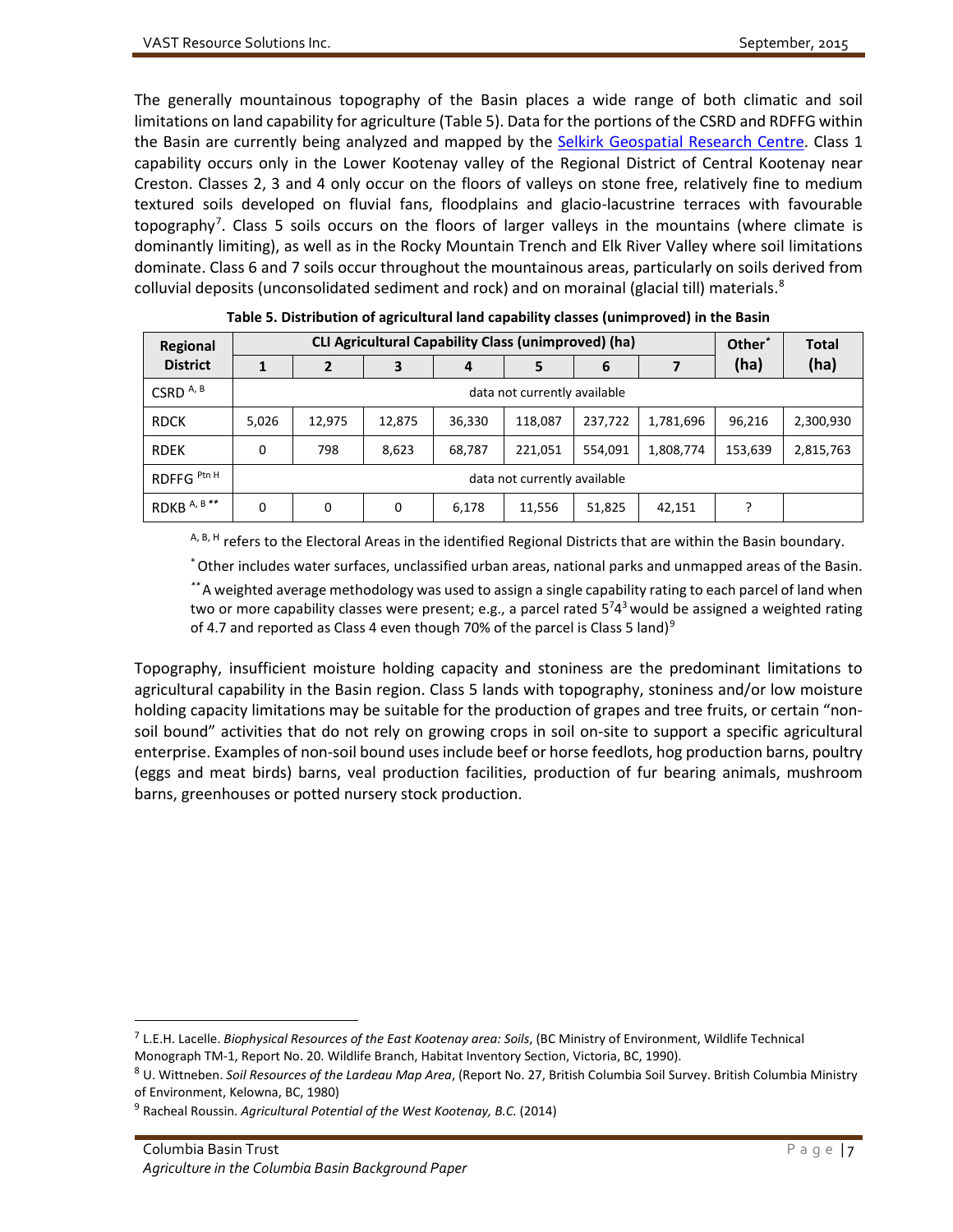# <span id="page-17-0"></span>**2.2.3. Agricultural Land Base**

<span id="page-17-2"></span>Lands within the Basin were identified as "agriculture land" and designated to the Agricultural Land Reserve (ALR) when the **Agricultural Land Commission** (ALC) Act was introduced (Table 6). Note that the areas reported for the CSRD, RDFFG and RDKB represent all electoral areas in those districts, including areas outside the Basin. Between 1974 and March 31, 2014 all regional districts within the Basin except the RDFFG incurred a net reduction in ALR area.

| Regional        | <b>Total Land</b> | <b>ALR Area at</b> | <b>ALR Area at</b> | <b>Estimated Net</b> |
|-----------------|-------------------|--------------------|--------------------|----------------------|
| <b>District</b> | Area              | <b>Designation</b> | April 1, 2014      | Change               |
| $CSRD*$         | 2,892,913         | 67,409             | 54,554             | $-12,855$            |
| <b>RDCK</b>     | 2,209,494         | 71,539             | 63,089             | - 8,450              |
| <b>RDEK</b>     | 2,754,269         | 272,510            | 264,521            | $-7.989$             |
| RDFFG*          | 5,067,630         | 349,636            | 390,983            | 41,347               |
| RDKB*           | 808,192           | 55,061             | 54,143             | $-918$               |

**Table 6. Agricultural Land Reserve in the Basin, in hectares**

*Source: ALC Annual Report 2014*

*\* Values for the CSRD, RDFFG and RDKB represent all electoral areas, including areas outside of the Basin*

## <span id="page-17-1"></span>**2.2.4. Water Supply and Agricultural Irrigation**

A majority of the Basin region experiences a seasonal water deficit (refer to Table 3). As a result, irrigation is necessary in order to fully optimize production of field crops. Farms and ranches rely primarily on surface water licenses for irrigation and livestock watering needs (Table 7). A total of 4,052 water licenses are currently permitted for agricultural purposes with irrigation accounting for more than 99% of the total water volume on an annual basis. A map showing water district boundaries is provided in Figure 2.



<span id="page-17-3"></span>**Figure 2. BC Water District map**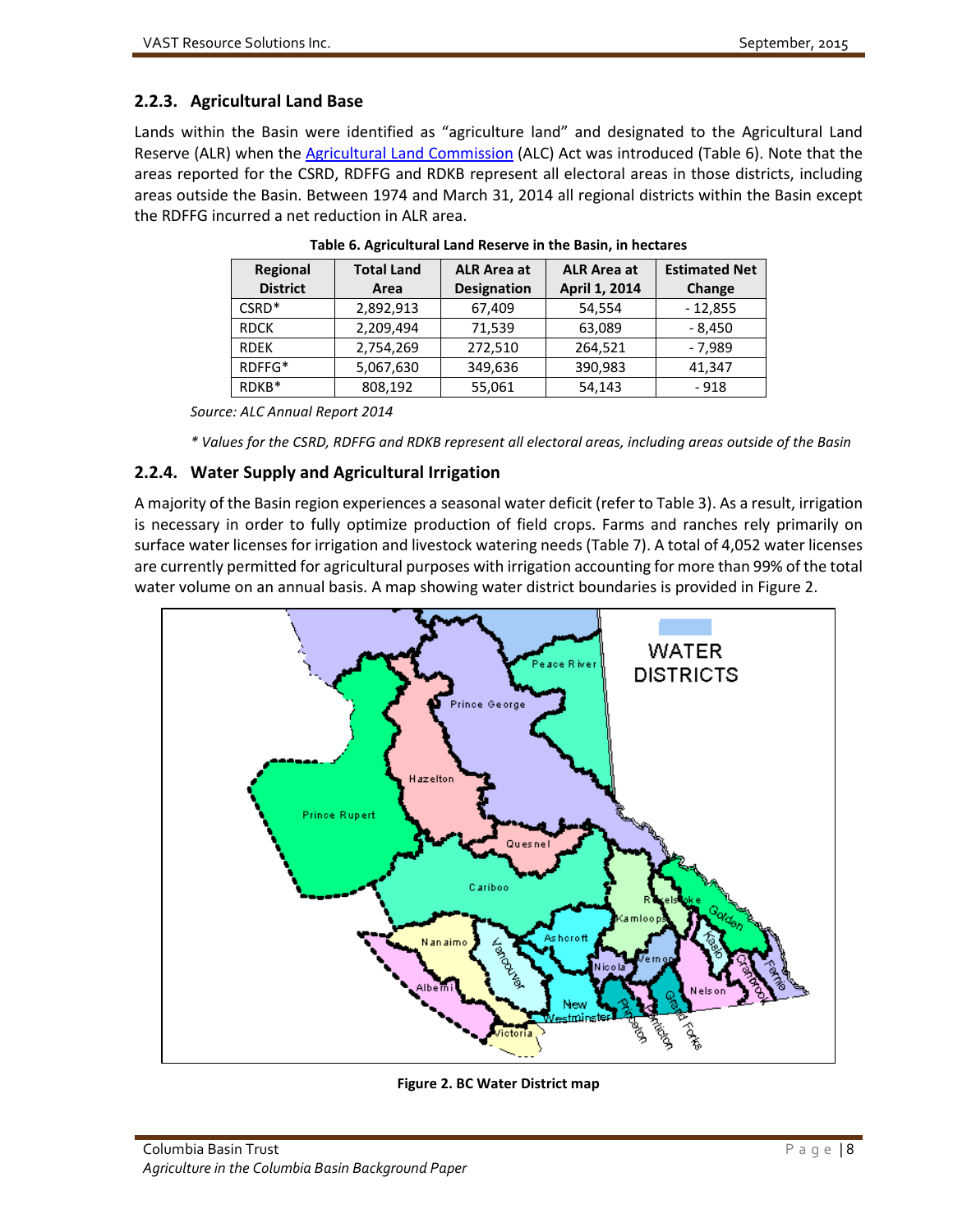#### *2.2.4.1. Agriculture Water Demand Modelling*

The BC Ministry of Agriculture has developed an [Agriculture Water Demand Model](http://www2.gov.bc.ca/gov/content/industry/agriculture-seafood/agricultural-land-and-environment/agriculture-water/water-management/agriculture-water-demand-model) (AWDM) to provide current and future agricultural water demands. The model calculates water use on a property-by-property basis for lands within the Agricultural Land Reserve, and sums each property to obtain a total water demand for the entire basin or each sub-basin. Crop, irrigation system type, soil texture and climate data are used to calculate the water demand.

The AWDM was developed in response to rapid population growth, drought conditions from climate change, and the overall increased demand for water. Climate change scenarios developed by the University of British Columbia and the Pacific Agri-Food Research Centre in Summerland predict an increase in agricultural water demand due to warmer and longer summers and lower precipitation during summer months in the future. Many of the watersheds in British Columbia are fully allocated or will be in the next 15 to 20 years. The AWDM helps to understand current agricultural water use and helps to fulfil the province's commitment under th[e Living Water Smart –](http://www.livingwatersmart.ca/) BC Water Plan to reserve water for agricultural lands. The model can be used to establish agricultural water reserves throughout the various watersheds in BC by providing current and future agriculture water use data.

An AWDM report has been completed for the [Kettle River watershed](http://www2.gov.bc.ca/assets/gov/business/natural-resource-industries/agriculture/agriculture-documents/resource-management/factsheets-and-publications/500-series/500300-5_agric_water_demand_model-kettle_report.pdf) within the RDKB, and a report is currently being developed for the RDEK.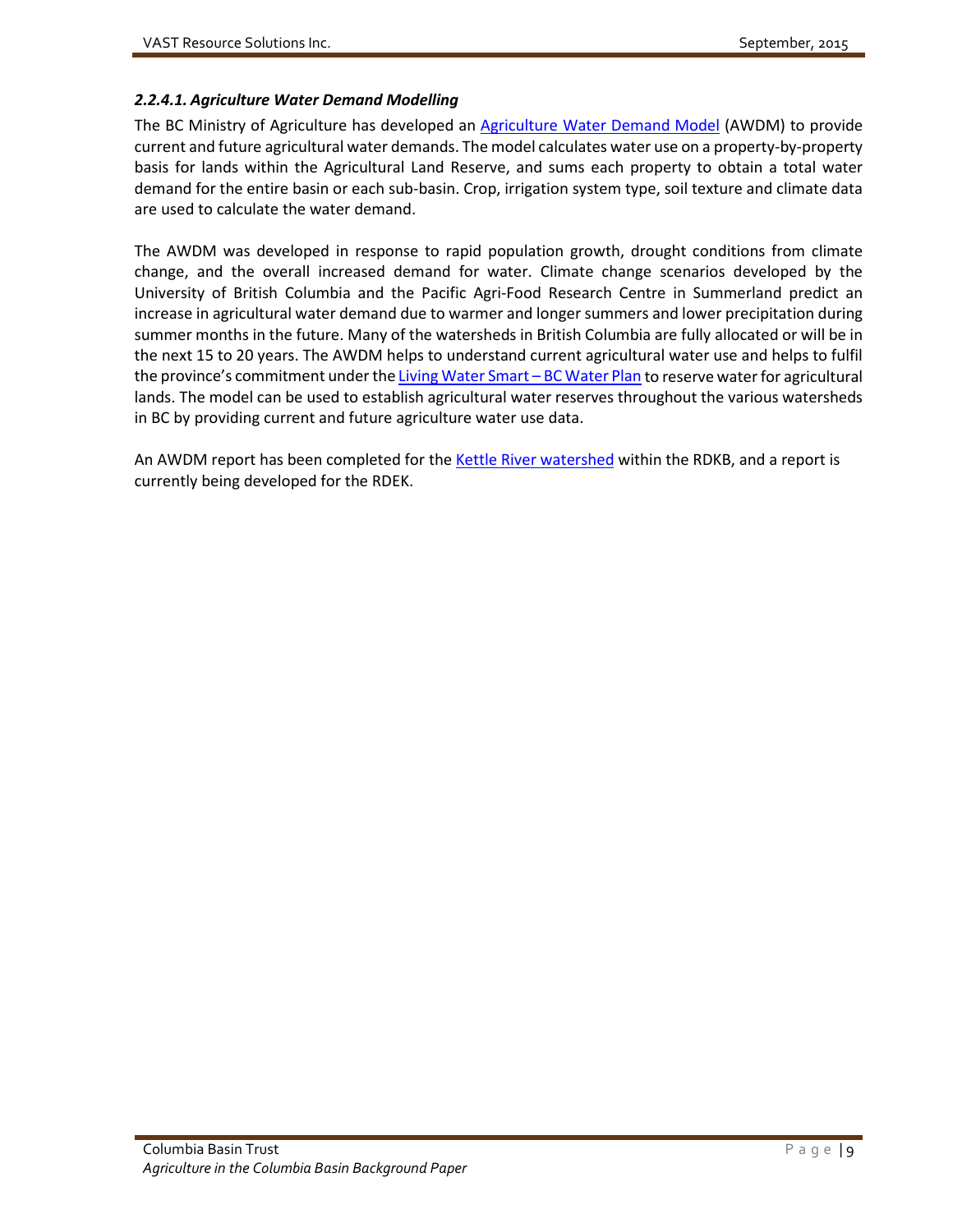<span id="page-19-0"></span>

|                                                      |                | Quantity    | Quantity   |
|------------------------------------------------------|----------------|-------------|------------|
| <b>Water District/Precinct</b>                       | # of Licenses  | $m^3$ /year | $m^3$ /day |
| <b>Cranbrook District</b>                            |                |             |            |
| Irrigation                                           | 221            | 21,588,266  |            |
| <b>Irrigation Local Authority</b>                    | 1              | 3,083,700   |            |
| Stockwatering                                        | 49             |             | 324.35     |
| <b>Fernie District</b>                               |                |             |            |
| Greenhouses                                          | $\overline{2}$ |             | 4.55       |
| Irrigation                                           | 322            | 31,317,675  |            |
| Stockwatering                                        | 52             |             | 318.80     |
| <b>Golden District</b>                               |                |             |            |
| Greenhouses                                          | 5              |             | 13.64      |
| Irrigation                                           | 423            | 30,739,903  |            |
| <b>Irrigation Local Authority</b>                    | 10             | 3,731,894   |            |
| Stockwatering                                        | 51             |             | 305.00     |
| <b>Kaslo District</b>                                |                |             |            |
| Irrigation                                           | 198            | 1,800,248   |            |
| Stockwatering                                        | 4              |             | 13.75      |
| McBride precinct (portion of Prince George District) |                |             |            |
| Irrigation                                           | 27             | 1,257,926   |            |
| Stockwatering                                        | 5              |             | 34.62      |
| <b>Nelson District</b>                               |                |             |            |
| Greenhouses                                          | 5              |             | 48.39      |
| Irrigation                                           | 2481           | 19,117,557  |            |
| <b>Irrigation Local Authority</b>                    | 121            | 13,441,302  |            |
| <b>Nurseries</b>                                     | 5              | 191,265     |            |
| Stockwatering                                        | 46             |             | 255.76     |
| <b>Revelstoke District</b>                           |                |             |            |
| Irrigation                                           | 23             | 382,899     |            |
| Stockwatering                                        | 1              |             | 2.27       |
| <b>Total</b>                                         |                |             |            |
| Greenhouses                                          | 12             |             | 66.58      |
| <b>Irrigation</b>                                    | 3,695          | 106,204,474 |            |
| <b>Irrigation Local Authority</b>                    | 132            | 20,256,896  |            |
| <b>Nurseries</b>                                     | 5              | 191,265     |            |
| <b>Stockwatering</b>                                 | 208            |             | 1,254.55   |
| <b>Totals:</b>                                       | 4,052          | 126,652,635 | 1,321      |

**Table 7. Water licenses issued for agriculture and related uses in the Basin.**

*Source: Province of BC Water Licenses Database*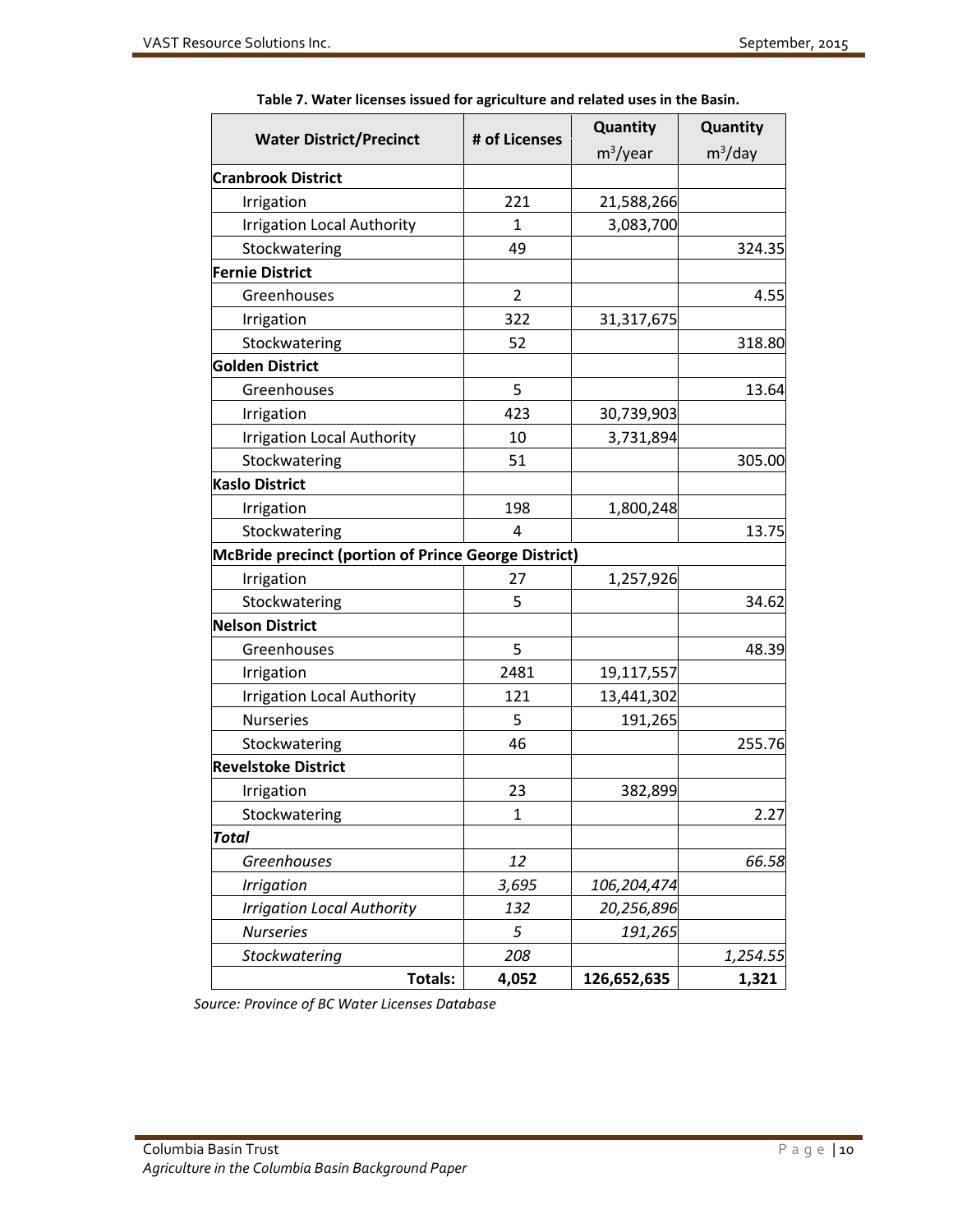# <span id="page-20-0"></span>*2.3. Farm Characteristics*

#### *Notice to Readers:*

*Data for the subsequent discussions on Farm Characteristics, Land Use and Farming, and Economics have been acquired from Census of Agriculture data prepared by Statistics Canada in 2011, which is compiled for various pre-established statistical and administrative areas. Subject to confidentiality constraints, data are published at the national, provincial and territorial levels, as well as three sub-provincial levels: census agricultural region, census division and census consolidated subdivision. In most, but not all instances, the sub-provincial levels align with existing regional district administrative boundaries. The Columbia Basin boundary encompasses the entirety of the RDEK and RDCK, electoral areas A and B in the RDKB, electoral areas A and B in the CSRD, and the portion of electoral area H south and east of Tete Jaune Cache in the RDFFG. Census of Agriculture data is not available for CSRD electoral area B, which includes the Columbia River drainage from the Arrow Lakes to Mica, and the data for RDFFG Area H cannot be segregated by the Basin boundary. As a result, the numbers for CSRD are understated, while those for RDFFG are overstated.*

*Tabulated values may not add due to rounding or suppressed data. Where Census Totals are presented, they represent total values from Census of Agriculture data. Basin totals are calculated from the presented tabular data for each Regional District.*

## <span id="page-20-1"></span>**2.3.1. Number of Farms and Farm Size**

The RDEK accounts for approximately 58% of all census farmland within the Basin, but only about onethird of the total number of farms. Conversely, the RDCK is home to only 18% of the farmland, but almost half of the farm operations (Table 8). Comparisons with 2001 census data indicate a decline in both farmland area, from 161,747 ha in 2001 to 136,978 ha in 2011, and in the number of farms, from 1,296 in 2001 to 1,159 in 2011. Average farm size, which reflects the diversity in the predominant types of agriculture enterprises across the Basin, has declined from 125 ha in 2001 to 118 ha in 2011.

<span id="page-20-3"></span>

|                          | <b>RDEK</b> | <b>RDCK</b> | RDKB $A, B$ | CSRD <sup>A*</sup> | RDFFG <sup>H**</sup> | <b>Basin</b> |
|--------------------------|-------------|-------------|-------------|--------------------|----------------------|--------------|
| Total Farmland Area (ha) | 80.072      | 24.733      | 1.377       | 6.897              | 23,899               | 136,978      |
| Number of Farms          | 396         | 552         | 45          | 45                 | 121                  | 1,159        |
| Average Farm Size (ha)   | 202.0       | 49.0        | 30.6        | 153.3              | 197.5                | 118.2        |

**Table 8. Total farmed area, number of farms and farm size in the Basin, 2011.**

*Source: Census of Agriculture, 2011*

A, B, H refers to the Electoral Areas in the identified Regional Districts that are within the Basin boundary.

- \* Values for CSRD reflect Electoral Area A only (Area B unavailable)
- \*\* Values for RDFFG reflect Electoral Area H, including non-Basin areas

## <span id="page-20-2"></span>**2.3.2. Farm Tenure**

Approximately two-thirds of census farmland is private land that is either farmed by the owner (74%) or by other individuals under some form of crop-share, rental or lease agreement (26%). The remaining onethird is leased from governments, primarily for seasonal livestock grazing; the largest portion (almost 75%) being in the RDEK (Table 9).

The area of owned farmland has been in decline for more than a decade, dropping from 75,745 ha in 2001 to 70,003 ha in 2011. Similarly, the proportion of land leased from governments has dropped by approximately 10% over the same time period, from 50,449 ha to 45,165 ha. Large declines in government leases occurred in the RDEK and RDFFG, which are predominantly cattle producing regions, while modest increases occurred in the Central Kootenay and Columbia-Shuswap regions.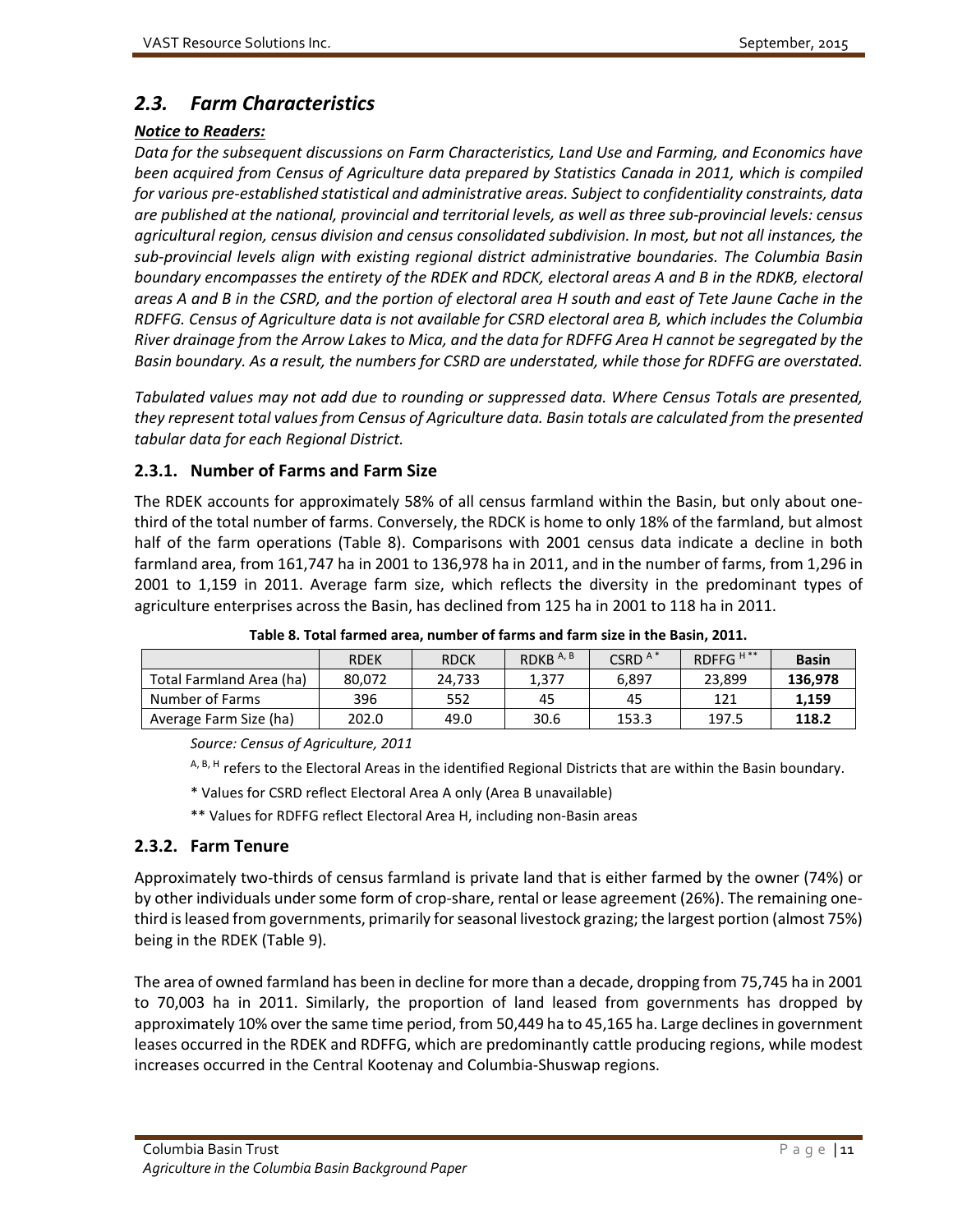<span id="page-21-2"></span>

|                 | <b>RDEK</b> | <b>RDCK</b>                           | RDKB <sup>A,B</sup> | CSRD <sup>A*</sup>       | RDFFG <sup>H**</sup> | <b>Basin</b> |
|-----------------|-------------|---------------------------------------|---------------------|--------------------------|----------------------|--------------|
|                 |             | Owned                                 |                     |                          |                      |              |
| Farms reporting | 380         | 535                                   | 44                  | 44                       | 118                  | 1,121        |
| Total area (ha) | 32,434      | 16,684                                | 1,289               | 3,288                    | 16,308               | 70,003       |
|                 |             | <b>Government Lease</b>               |                     |                          |                      |              |
| Farms reporting | 79          | 11                                    | 0                   | 5                        | 21                   | 116          |
| Total area (ha) | 33,597      | 4,501                                 | 0                   | 2,595                    | 4,472                | 45,165       |
|                 |             | Private crop-share                    |                     |                          |                      |              |
| Farms reporting | 8           | 21                                    | 0                   | $\Omega$                 | 10                   | 39           |
| Total area (ha) | 457         | 1,064                                 | 0                   | $\Omega$                 | 476                  | 1,997        |
|                 |             | <b>Other Private Lease or Rent</b>    |                     |                          |                      |              |
| Farms reporting | 104         | 108                                   | 6                   | $\overline{\phantom{a}}$ | 33                   | 253          |
| Total area (ha) | 14,951      | 3,884                                 | X                   | x                        | 3,368                | 22,203       |
|                 |             | Land used by someone other than Owner |                     |                          |                      |              |
| Farms reporting | 41          | 37                                    | 2                   | 6                        | 11                   | 97           |
| Total area (ha) | 1,367       | 1,401                                 | X                   | 32                       | 725                  | 3,525        |

#### **Table 9. Farmland tenure in the Basin, 2011.**

*Source: Census of Agriculture, 2011*

A, B, H refers to the Electoral Areas in the identified Regional Districts that are within the Basin boundary.

X – data suppressed to meet the confidentiality requirements of the Statistics Act

\* Values for CSRD reflect Electoral Area A only (Area B unavailable)

\*\* Values for RDFFG reflect Electoral Area H, including non-Basin area

# <span id="page-21-0"></span>*2.4. Land Use and Farming*

#### <span id="page-21-1"></span>**2.4.1. Farmland Use**

Natural rangeland and tame pasture for livestock production is the dominant agricultural land use in the Basin, occurring on 59% of the census farmland in 2011 (Figure 3). Crops, which includes a broad array of grain, forage, vegetable, fruit and nursery products, account for 21% of farmland use. Woodlands, wetlands, Christmas tree operations, idle land and farm infrastructure account for the remainder.



<span id="page-21-3"></span>**Figure 3. Census farmland use in the Basin, 2011.**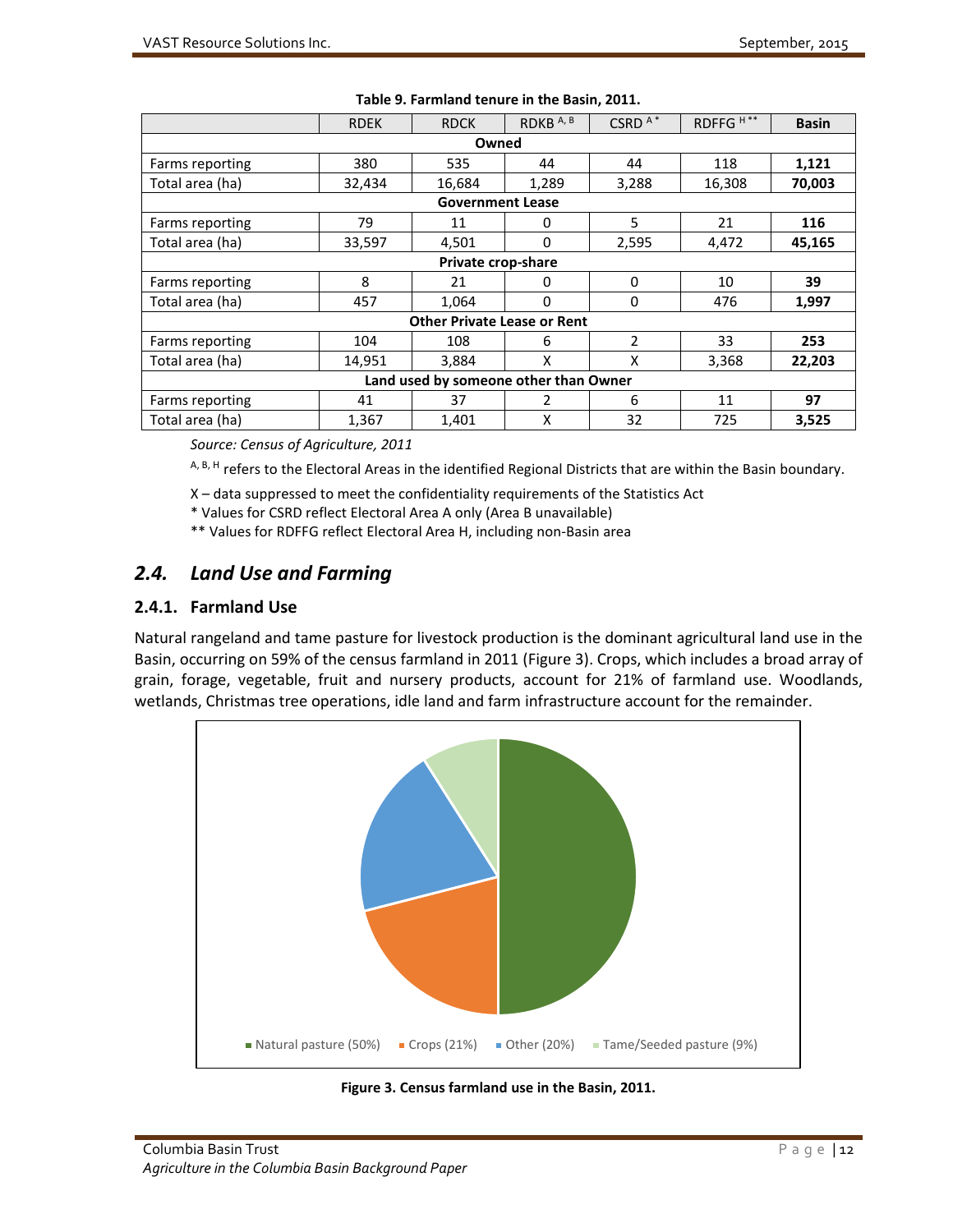The Regional District of East Kootenay accounts for two-thirds of the natural and tame pasture land use and approximately one-third of the crop land use in the Basin (Table 10). Almost 45% of RDCK census farmland is utilized for crop production; another 34% is used for pasture. Farmland uses in the RDKB and CSRD electoral areas within the CBT boundary account for 6% of all farmland uses within the Basin.

<span id="page-22-1"></span>

| <b>Use</b>                  | <b>RDEK</b> | <b>RDCK</b> | RDKB <sup>A,B</sup>      | CSRD <sup>A*</sup> | RDFFG <sup>H**</sup> | <b>Basin</b> |
|-----------------------------|-------------|-------------|--------------------------|--------------------|----------------------|--------------|
| Crops                       | 9.817       | 11,041      | 277                      | 888                | 6,511                | 28,534       |
| Summerfallow                | 55          | 121         | $\overline{\phantom{a}}$ |                    | 4                    | 180          |
| Tame or Seeded Pasture      | 5,415       | 1,897       | 276                      | 735                | 3,930                | 12,253       |
| Natural Land for Pasture    | 48.831      | 6.491       | 449                      | 3,268              | 10,002               | 69,041       |
| All Other Land <sup>1</sup> | 15,954      | 5,183       | 283                      | 1,783              | 3,453                | 26,656       |
| <b>Total</b>                | 80,072      | 24,733      | 1,285                    | 6,867              | 23,899               | 136,856      |

**Table 10. Farmland use in the Basin, 2011 (hectares).**

*Source: Census of Agriculture, 2011*

A, B, H refers to the Electoral Areas in the identified Regional Districts that are within the Basin boundary.

\* Values for CSRD reflect Electoral Area A only (Area B unavailable)

\*\* Values for RDFFG reflect Electoral Area H, including non-Basin area

X – data suppressed to meet the confidentiality requirements of the Statistics Act

<sup>1</sup> Includes woodland, wetlands, Christmas tree land, idle land and land with farm-related buildings

#### <span id="page-22-0"></span>**2.4.2. Cultivated Field Crops (Crop Type and Distribution)**

Hay and forage crops, predominantly alfalfa and alfalfa/grass mixtures, account for the majority of cultivated crop production in the Basin based on land use (Table 11). The RDCK accounts for more than 55% of the field crop (grains, oilseeds, etc.) area; 92% of the area planted to fruits, berries and nuts; and 85% of the vegetable and nursery production. Commercial-scale greenhouse operations are located in both the RDCK and RDEK, with the majority of production focused on flowers and bedding plants.

Comparisons with Census data from 2001 and 2006 indicates that, in general, the area sown to hay crops has remained relatively static, field and fruit crops area have declined slightly, and vegetable and greenhouse/nursery production has increased.

<span id="page-22-2"></span>

|                         |                | <b>RDEK</b> | <b>RDCK</b> | RDKB <sup>A,B</sup> | CSRD <sup>A*</sup> | RDFFG <sup>H**</sup> | <b>Basin</b> |
|-------------------------|----------------|-------------|-------------|---------------------|--------------------|----------------------|--------------|
| Hay Crops               | ha             | 9,166       | 7,098       | 264                 | 829                | 5,207                | 22,564       |
| Field Crops             | ha             | 549         | 2,494       | 0                   | 0                  | 1.419                | 4,462        |
| Fruits, Berries & Nuts  | ha             | 10          | 311         | 8                   | 2                  | 4                    | 335          |
| <b>Vegetables</b>       | ha             | 18          | 155         | $\mathcal{P}$       |                    |                      | 183          |
| <b>Nursery Products</b> | ha             | 30          | 115         | X                   | 5                  | χ                    | X            |
| Sod Grown for Sale      | ha             | x           | χ           | 0                   | x                  | 0                    | x            |
| <b>Christmas Trees</b>  | Ha             | 1,242       | 41          | x                   | 0                  | 0                    | x            |
| Greenhouse - Flowers    | m <sub>2</sub> | 16,508      | 16,501      | Χ                   | X                  | X                    | x            |
| Greenhouse - Vegetables | m <sub>2</sub> | x           | 6,691       | x                   | x                  | X                    | x            |
| Greenhouse - Other      | m <sub>2</sub> | x           | 2,273       | $\Omega$            | $\Omega$           | X                    | X            |
| Greenhouse - Total      | m2             | 22,964      | 25,465      | $\Omega$            | 0                  | X                    |              |

|  | Table 11. Crop area in the Basin, 2011. |
|--|-----------------------------------------|
|--|-----------------------------------------|

*Source: Census of Agriculture, 2011*

A, B, H refers to the Electoral Areas in the identified Regional Districts that are within the Basin boundary.

\* Values for CSRD reflect Electoral Area A only (Area B unavailable)

\*\* Values for RDFFG reflect Electoral Area H, including non-Basin area

X – data suppressed to meet the confidentiality requirements of the Statistics Act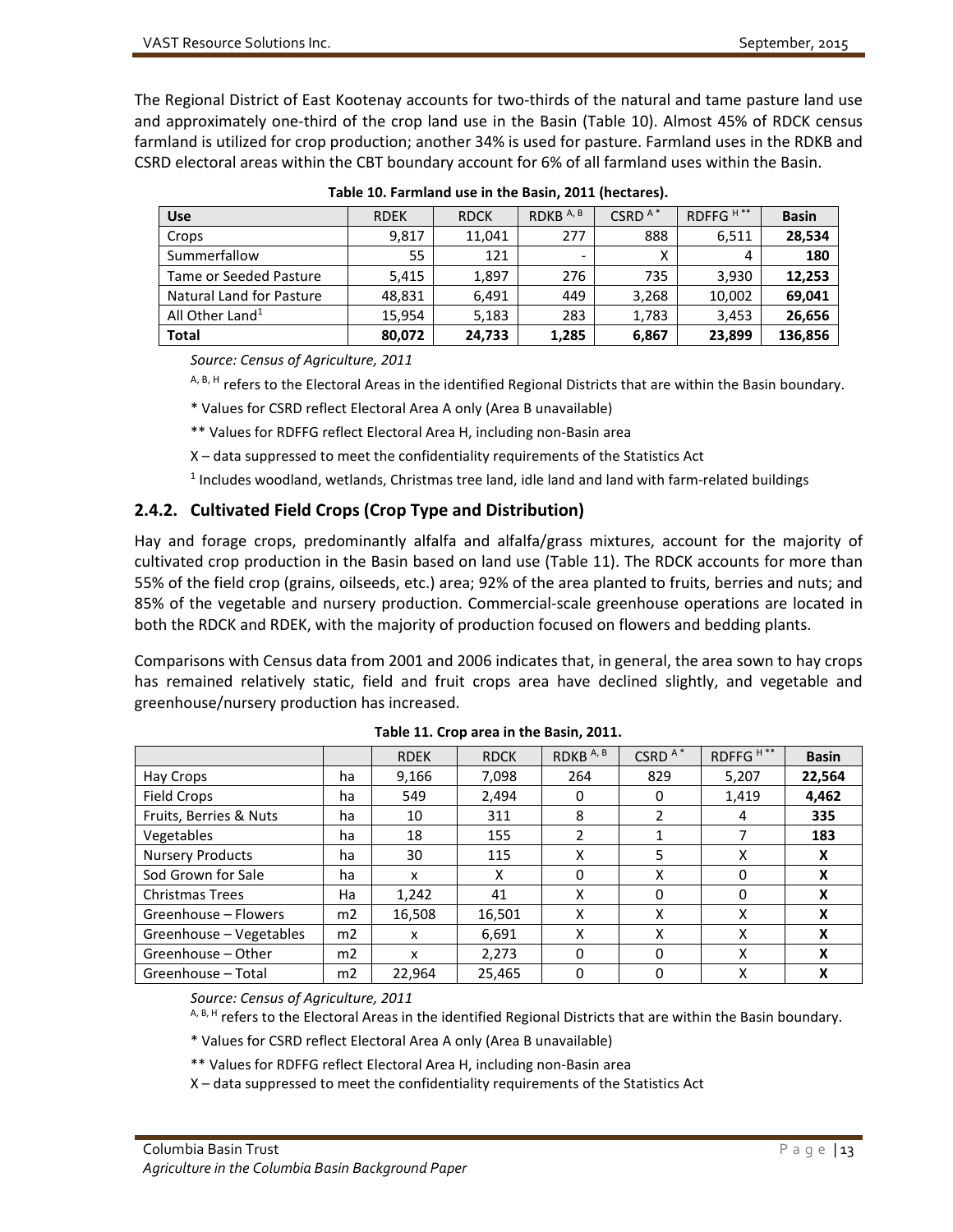# <span id="page-23-0"></span>**2.4.3. Livestock**

All major classes of livestock, and several specialty classes, are produced within the Basin (Table 12). Beef cattle and calves are the predominant type of livestock, with the RDEK accounting for 37% of the farms and 54% of the total animals. A majority of the poultry, pig and dairy cattle production occurs in the RDCK, predominantly in the Creston Valley.

Comparisons with Census data from 2001 and 2006 indicates that all major classes of livestock have exhibited decline in the number of farms reporting and the number of animals on farms.

<span id="page-23-2"></span>

|                  |       | <b>RDEK</b> |       | <b>RDCK</b> |              | RDKB <sup>A,B</sup> |                | CSRD <sup>A*</sup> |                | RDFFG <sup>H**</sup> |       | <b>Basin</b> |
|------------------|-------|-------------|-------|-------------|--------------|---------------------|----------------|--------------------|----------------|----------------------|-------|--------------|
|                  | Farms | Number      | Farms | Number      | Farms        | Number              | Farms          | Number             | Farms          | Number               | Farms | Number       |
| Hens/Chickens    | 65    | 3,725       | 158   | 10,854      | 15           | 936                 | 10             | 424                | 29             | 1,942                | 277   | 17,881       |
| Turkeys          | 9     | 122         | 16    | 207         | 1            | x                   | 1              | x                  | 5              | 85                   | 32    | x            |
| Other Poultry    | 9     | 333         | 34    | 588         | 5            | 38                  | $\mathbf{1}$   | x                  | 6              | 92                   | 55    | X            |
| Cattle/Calves    | 148   | 17,320      | 153   | 7,401       | 16           | 204                 | 16             | 1,112              | 69             | 5,926                | 402   | 31,963       |
| Dairy Cows       | 2     | x           | 19    | 1,498       | 0            | 0                   | 0              | $\Omega$           | 7              | x                    | 28    | X            |
| <b>Beef Cows</b> | 117   | x           | 111   | 1.803       | 10           | 88                  | 15             | 477                | 58             | X                    | 311   | X            |
| Pigs             | 12    | 62          | 14    | 148         | 2            | X                   | $\Omega$       | $\Omega$           | 5              | x                    | 33    | X            |
| Sheep & Lamb     | 19    | 375         | 34    | 729         | 5            | 93                  | 3              | 66                 | 10             | 938                  | 71    | 2,201        |
| Horses/Ponies    | 200   | 1,908       | 137   | 698         | 18           | 122                 | 18             | 68                 | 55             | 507                  | 428   | 3,303        |
| Goats            | 15    | 187         | 21    | 197         | 3            | 19                  | 3              | x                  | 7              | 118                  | 49    | X            |
| <b>Bison</b>     | 2     | X           | 1     | X           | 0            | $\Omega$            | $\Omega$       | 0                  | $\overline{2}$ | x                    | 5     | x            |
| Llama/Alpaca     | 14    | 75          | 17    | 127         | 1            | x                   | 1              | x                  | 8              | 54                   | 41    | X            |
| Rabbits          | 3     | x           | 9     | 174         | 2            | X                   | $\Omega$       | $\Omega$           | $\overline{2}$ | X                    | 16    | x            |
| Bee colonies     | 14    | 295         | 26    | 358         | $\mathbf{1}$ | x                   | $\overline{2}$ | x                  | 3              | 9                    | 46    | x            |

| Table 12. Livestock on farms in the Basin, 2011. |
|--------------------------------------------------|
|--------------------------------------------------|

*Source: Census of Agriculture, 2011*

A, B, H refers to the Electoral Areas in the identified Regional Districts that are within the Basin boundary.

\* Values for CSRD reflect Electoral Area A only (Area B unavailable)

\*\* Values for RDFFG reflect Electoral Area H, including non-Basin area

X – data suppressed to meet the confidentiality requirements of the Statistics Act

## <span id="page-23-1"></span>**2.4.4. Table Eggs**

A total of 172 census farms produced 181,400 dozen eggs in 2011 (Table 13). The RDCK accounted for 60% of the farms and 55% of the total egg production. The RDEK was the next largest egg producer at approximately 33%.

<span id="page-23-3"></span>

| $1400 - 201$ $1400 - 980$ (absolute) produced in the basing substitution |        |       |         |       |                     |                    |        |                      |        |              |         |
|--------------------------------------------------------------------------|--------|-------|---------|-------|---------------------|--------------------|--------|----------------------|--------|--------------|---------|
| <b>RDEK</b>                                                              |        |       | RDCK    |       | RDKB <sup>A,B</sup> | CSRD <sup>A*</sup> |        | RDFFG <sup>H**</sup> |        | <b>Basin</b> |         |
| Farms                                                                    | Number | Farms | Number  | Farms | Number              | Farms              | Number | Farms                | Number | Farms        | Number  |
| 33                                                                       | 58.707 | 103   | 100.307 | 11    | 7.562               |                    | 4.393  |                      | 10.431 | 172          | 181.400 |
|                                                                          |        |       |         |       |                     |                    |        |                      |        |              |         |

**Table 13. Table eggs (dozens) produced in the Basin, 2011.**

*Source: Census of Agriculture, 2011*

A, B, H refers to the Electoral Areas in the identified Regional Districts that are within the Basin boundary.

\* Values for CSRD reflect Electoral Area A only (Area B unavailable)

\*\* Values for RDFFG reflect Electoral Area H, including non-Basin area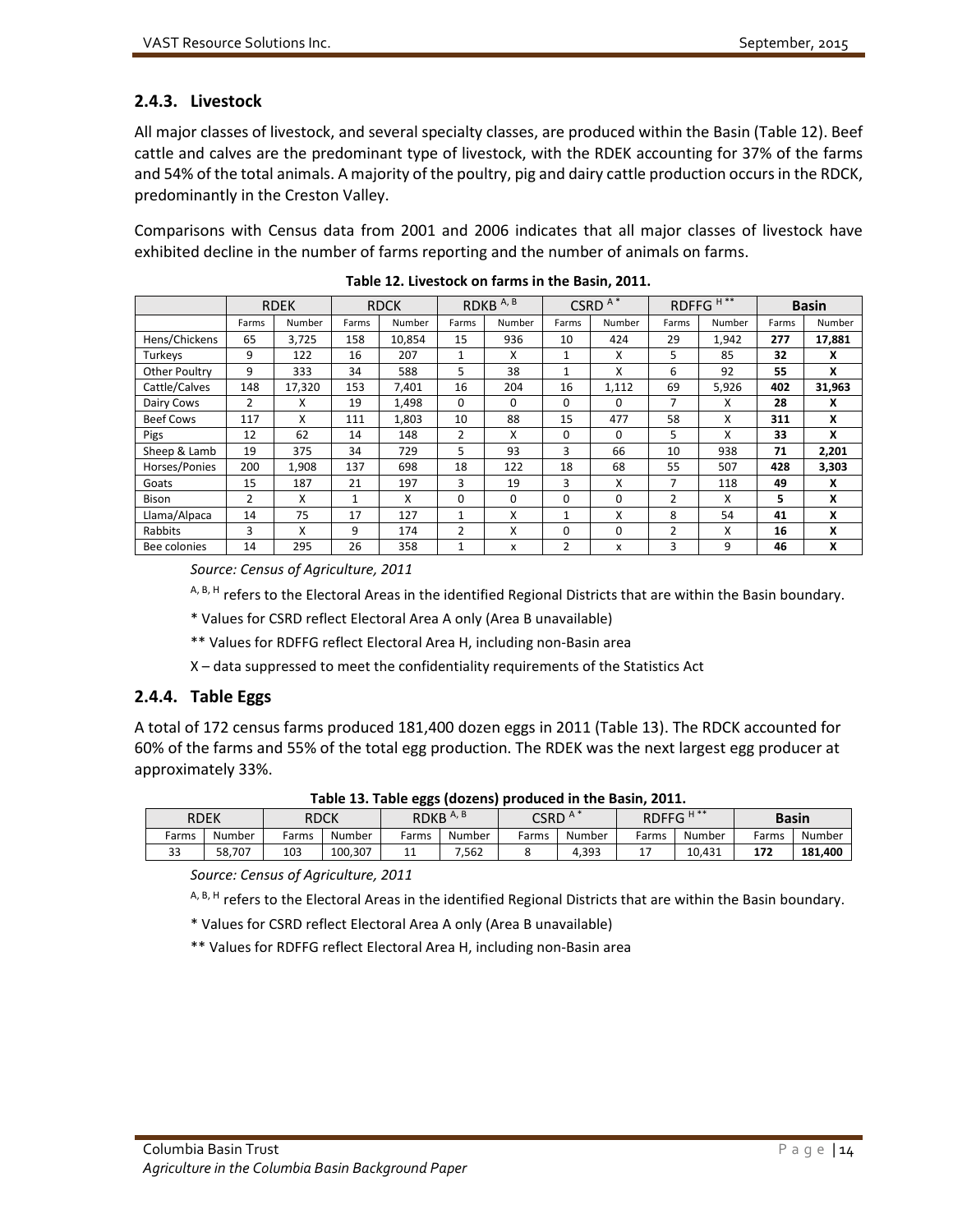# <span id="page-24-0"></span>**2.4.5. Apiculture**

A total of 46 census farms reported honeybee production in 2011, with the majority of the farms and colonies located in the East and Central Kootenay regions (Table 14).

<span id="page-24-3"></span>

| $H^{**}$<br>RDKB <sup>A,B</sup><br>$A^*$<br><b>CSRD</b><br><b>RDFFG</b><br>RDEK<br><b>RDCK</b><br><b>Basin</b><br>Colonies<br>Colonies<br>Colonies<br>Farms<br>Colonies<br>Colonies<br>Colonies<br>Farms<br>Farms<br>Farms<br>-arms<br>Farms<br>26<br>358<br>295<br>14<br>46 |  |  |  |  |  |  |  |  |  |  |  |  |  |
|------------------------------------------------------------------------------------------------------------------------------------------------------------------------------------------------------------------------------------------------------------------------------|--|--|--|--|--|--|--|--|--|--|--|--|--|
|                                                                                                                                                                                                                                                                              |  |  |  |  |  |  |  |  |  |  |  |  |  |
|                                                                                                                                                                                                                                                                              |  |  |  |  |  |  |  |  |  |  |  |  |  |
|                                                                                                                                                                                                                                                                              |  |  |  |  |  |  |  |  |  |  |  |  |  |

**Table 14. Honeybees in the Basin, 2011.**

*Source: Census of Agriculture, 2011*

A, B, H refers to the Electoral Areas in the identified Regional Districts that are within the Basin boundary.

\* Values for CSRD reflect Electoral Area A only (Area B unavailable)

\*\* Values for RDFFG reflect Electoral Area H, including non-Basin area

X – data suppressed to meet the confidentiality requirements of the Statistics Act

#### <span id="page-24-1"></span>**2.4.6. Organic Production**

According to the 2011 Census of Agriculture data, the Central Kootenay region accounted for the majority of commercial-scale certified organic production (Table 15).

<span id="page-24-4"></span>

|                                         | <b>RDEK</b> | <b>RDCK</b> | RDKB <sup>A,B</sup> | CSRD <sup>A*</sup> | RDFFG <sup>H**</sup> | <b>Basin</b> |
|-----------------------------------------|-------------|-------------|---------------------|--------------------|----------------------|--------------|
| Hay or field crops                      |             | 11          |                     |                    |                      | 14           |
| Fruits, vegetables, greenhouse products |             | 13          |                     |                    |                      | 19           |
| Herbs, spices or garlic                 |             | 10          |                     |                    |                      | 13           |
| Animals or animal products              |             |             |                     |                    |                      |              |
| Other                                   |             |             |                     |                    |                      |              |

#### **Table 15. Farms reporting certified organic production in the Basin, 2011**

*Source: Census of Agriculture, 2011*

A, B, H refers to the Electoral Areas in the identified Regional Districts that are within the Basin boundary.

\* Values for CSRD reflect Electoral Area A only (Area B unavailable)

\*\* Values for RDFFG reflect Electoral Area H, including non-Basin area

#### <span id="page-24-2"></span>**2.4.7. Irrigation**

Approximately 71% of the land under irrigation is located in the East Kootenay region, with the majority being used for hay and forage crop production (Table 16).

<span id="page-24-5"></span>

|                      | <b>RDEK</b> | <b>RDCK</b> | RDKB <sup>A,B</sup> | CSRD <sup>A*</sup> | RDFFG <sup>H**</sup> | <b>Basin</b> |
|----------------------|-------------|-------------|---------------------|--------------------|----------------------|--------------|
| Field crops          | 618         | 267         |                     |                    | 27                   |              |
| Hay and alfalfa      | 6,096       | 921         | 127                 | 504                | 381                  | 8,029        |
| Vegetables           | 14          | 45          | ́                   | $\lambda$          | Λ                    |              |
| Fruits               |             | 244         |                     |                    | ́                    |              |
| Other                | 44          | 135         |                     |                    |                      |              |
| <b>Census Total:</b> | 6,774       | 1,611       | 144                 | 539                | 410                  | 9,478        |

**Table 16. Area of agricultural crops under irrigation in the Basin, 2011 (hectares).**

*Source: Census of Agriculture, 2011*

A, B, H refers to the Electoral Areas in the identified Regional Districts that are within the Basin boundary.

\* Values for CSRD reflect Electoral Area A only (Area B unavailable)

\*\* Values for RDFFG reflect Electoral Area H, including non-Basin area

X – data suppressed to meet the confidentiality requirements of the Statistics Act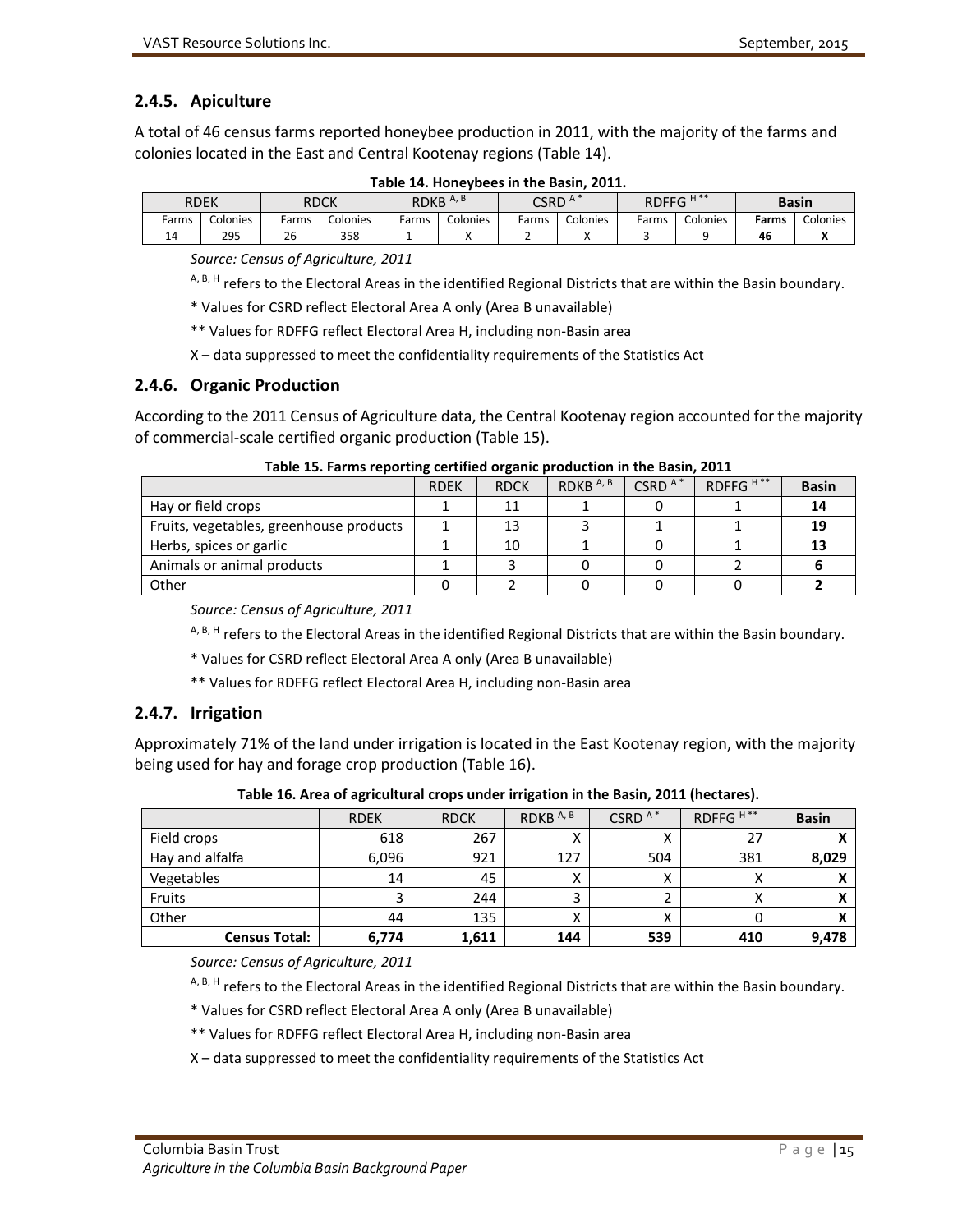# <span id="page-25-0"></span>*2.5. Economics*

## <span id="page-25-1"></span>**2.5.1. Farm Capital**

Land and buildings represent 91.5% of the total farm capital value in the Basin, followed by farm machinery at 6.5% and livestock at 2% (Table 17, Figure 4). Between 2006 and 2011 the value of owned land and buildings increased by \$244,790,915; this was comprised of increases of 38.5% and 45.7% in the RDEK and RDCK respectively, and declining values in the remaining regions of the Basin. The average capital value of farms ranged from \$719,549 in the RDKB to \$1,718,919 in the RDEK in 2011. Comparisons with 2006 census data indicate that the value of farm machinery and livestock and poultry declined in all regions between 2006 and 2011.

<span id="page-25-2"></span>

|                                 | <b>RDEK</b>   | <b>RDCK</b>   | RDKB A, B    | CSRD $A^*$   | RDFFG <sup>H**</sup> | <b>Basin</b>    |
|---------------------------------|---------------|---------------|--------------|--------------|----------------------|-----------------|
| Land/buildings<br>owned         | \$463,974,053 | \$386,829,093 | \$27,963,193 | \$37,689,345 | \$72,866,960         | \$989,322,644   |
| Land/buildings<br>leased/rented | \$168,225,771 | \$92,552,190  | \$1,230,000  | \$3,798,100  | \$35,249,000         | \$301,055,061   |
| Total<br>Land/Buildings         | \$632,199,824 | \$479,381,283 | \$29,193,193 | \$41,487,445 | \$108,115,960        | \$1,290,377,705 |
| Farm<br>Machinery               | \$34,463,908  | \$39,872,177  | \$2,786,025  | \$3,146,900  | \$10,827,927         | \$91,096,937    |
| Livestock &<br>Poultry          | \$14,028,031  | \$7,925,591   | \$400,479    | \$873,734    | \$5,018,465          | \$28,246,300    |
| <b>Total Farm</b><br>Capital    | \$680,691,763 | \$527,179,051 | \$32,379,697 | \$45,508,079 | \$123,962,352        | \$1,409,720,942 |
| <b>Average Farm</b><br>Capital  | \$1,718,919   | \$955,035     | \$719,549    | \$1,011,291  | \$1,024,482          | \$1,216,325     |

*Source: Census of Agriculture, 2011*

A, B, H refers to the Electoral Areas in the identified Regional Districts that are within the Basin boundary.

\* Values for CSRD reflect Electoral Area A only (Area B unavailable)

\*\* Values for RDFFG reflect Electoral Area H, including non-Basin area



<span id="page-25-3"></span>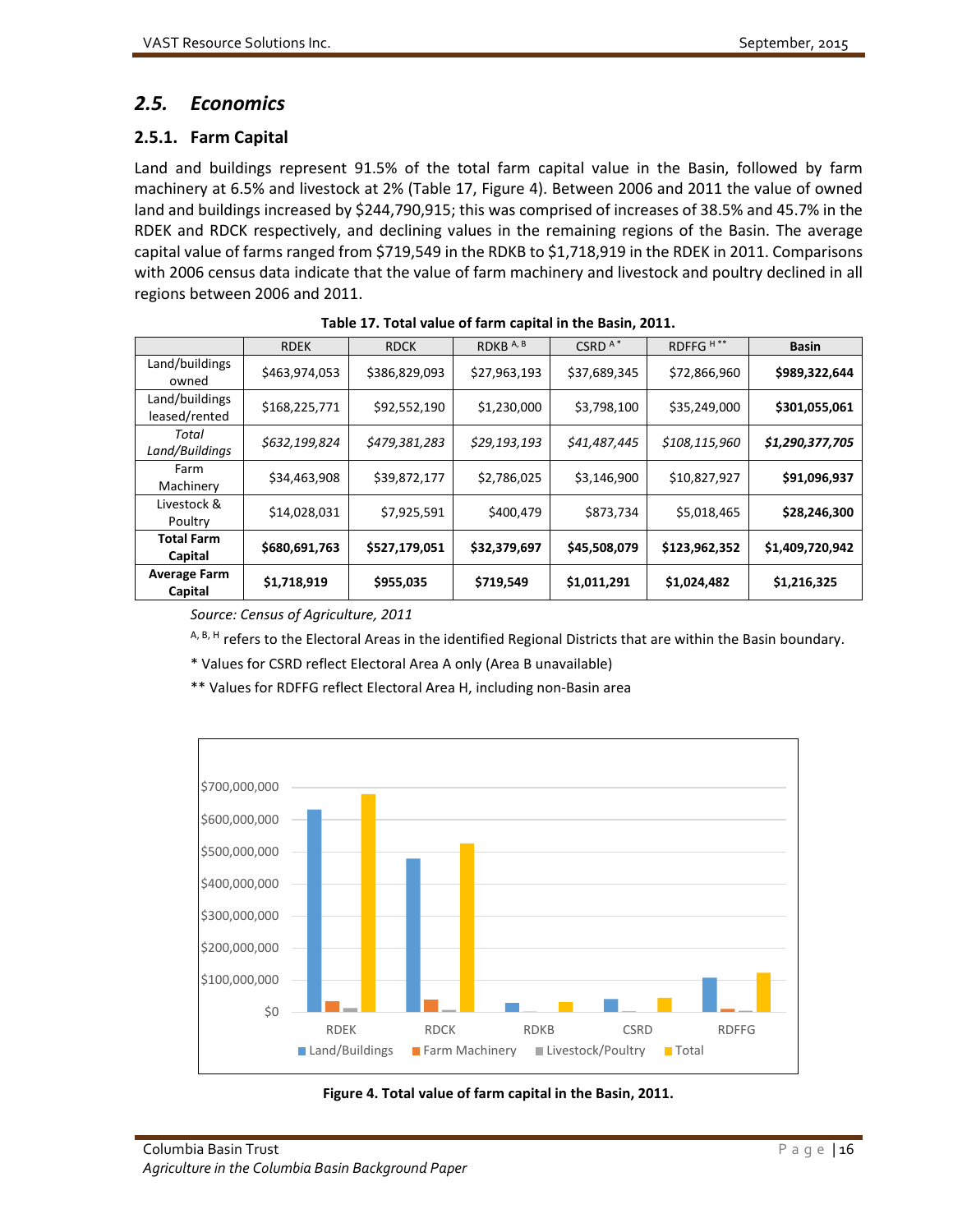## <span id="page-26-0"></span>**2.5.2. Profitability (Gross Farm Receipts and Operating Expenses)**

Average gross farm receipts in 2011 ranged from a low of \$21,476 in the Columbia-Shuswap to a high of \$62,235 in the Central Kootenay region (Table 18). The overall average gross farm receipts for the Basin was \$48,174 compared to the provincial average of \$148,506. In comparison to 2006 census data, gross farm receipts in 2011 increased by 16.5% in the RDCK, 25% in the CSRD and 3.5% in the RDFFG, while the RDEK and RDKB reported declines in farm receipts of 7% and 9.6% respectively. Operating expenses in 2011 exceeded receipts in all regions except for the Central Kootenay and Kootenay-Boundary. The overall average census farm income in the Basin was \$3,401 in 2011. More than 50% of all census farms in the Basin reported gross farm receipts of less than \$10,000 in each of the past three census years (2001, 2006 and 2011). It is important to note that small, part-time, hobby and/or self-sufficiency operations that may not have much expectation of income are included in the census numbers, and there is no means of separating their data from commercial-scale farm and ranch operations.

<span id="page-26-2"></span>

|                           | <b>RDEK</b>  | <b>RDCK</b>  | RDKB <sup>A,B</sup> | CSRD $A^*$  | RDFFG <sup>H**</sup> | <b>Basin</b> |
|---------------------------|--------------|--------------|---------------------|-------------|----------------------|--------------|
| Gross farm<br>receipts    | \$14,504,239 | \$34,353,451 | \$1,360,091         | \$966,438   | \$4,649,020          | \$55,833,239 |
| Average<br>receipts /farm | \$36,627     | \$62,235     | \$30,224            | \$21,476    | \$38,422             | \$48,174     |
| Operating<br>Expenses     | \$15,040,762 | \$29,447,645 | \$1,437,544         | \$1,241,039 | \$4,724,686          | \$51,891,676 |
| Average<br>expenses /farm | \$37,982     | \$53,347     | \$31,945            | \$27,579    | \$39,047             | \$44,773     |

**Table 18. Gross farm receipts and operating expenses in the Basin, 2011 (current dollars).**

*Source: Census of Agriculture, 2011*

A, B, H refers to the Electoral Areas in the identified Regional Districts that are within the Basin boundary.

\* Values for CSRD reflect Electoral Area A only (Area B unavailable)

\*\* Values for RDFFG reflect Electoral Area H, including non-Basin area

#### <span id="page-26-1"></span>**2.5.3. Wages**

Average wages and salaries paid to all farm owners and workers in 2011 for reporting census farms ranged from \$13,657 in the CSRD to \$39,569 in the RDCK (Table 19). It must be noted that interpretation of this data is limited by the fact that only 25% of census farms reported wages and salaries, and that data for the RDKB was suppressed to meet confidentiality requirements.

<span id="page-26-3"></span>

|                                  | <b>RDEK</b> | <b>RDCK</b> | RDKB A, B | CSRD <sup>A*</sup> | RDFFG <sup>H**</sup> | <b>Basin</b> |
|----------------------------------|-------------|-------------|-----------|--------------------|----------------------|--------------|
| Farms<br>reporting               | 84          | 151         | 13        | 9                  | 29                   | 286          |
| Total wages<br>and salaries      | \$2,202,365 | \$5,974,879 | Χ         | \$122,917          | \$402,131            | Χ            |
| Average wages<br>& salaries/farm | \$26,219    | \$39,569    | Х         | \$13,657           | \$13,867             | v            |

**Table 19. Total farm wages and salaries in the Basin, 2011 (current dollars).**

*Source: Census of Agriculture, 2011*

<sup>A, B, H</sup> refers to the Electoral Areas in the identified Regional Districts that are within the Basin boundary.

\* Values for CSRD reflect Electoral Area A only (Area B unavailable)

\*\* Values for RDFFG reflect Electoral Area H, including non-Basin area

X – data suppressed to meet the confidentiality requirements of the Statistics Act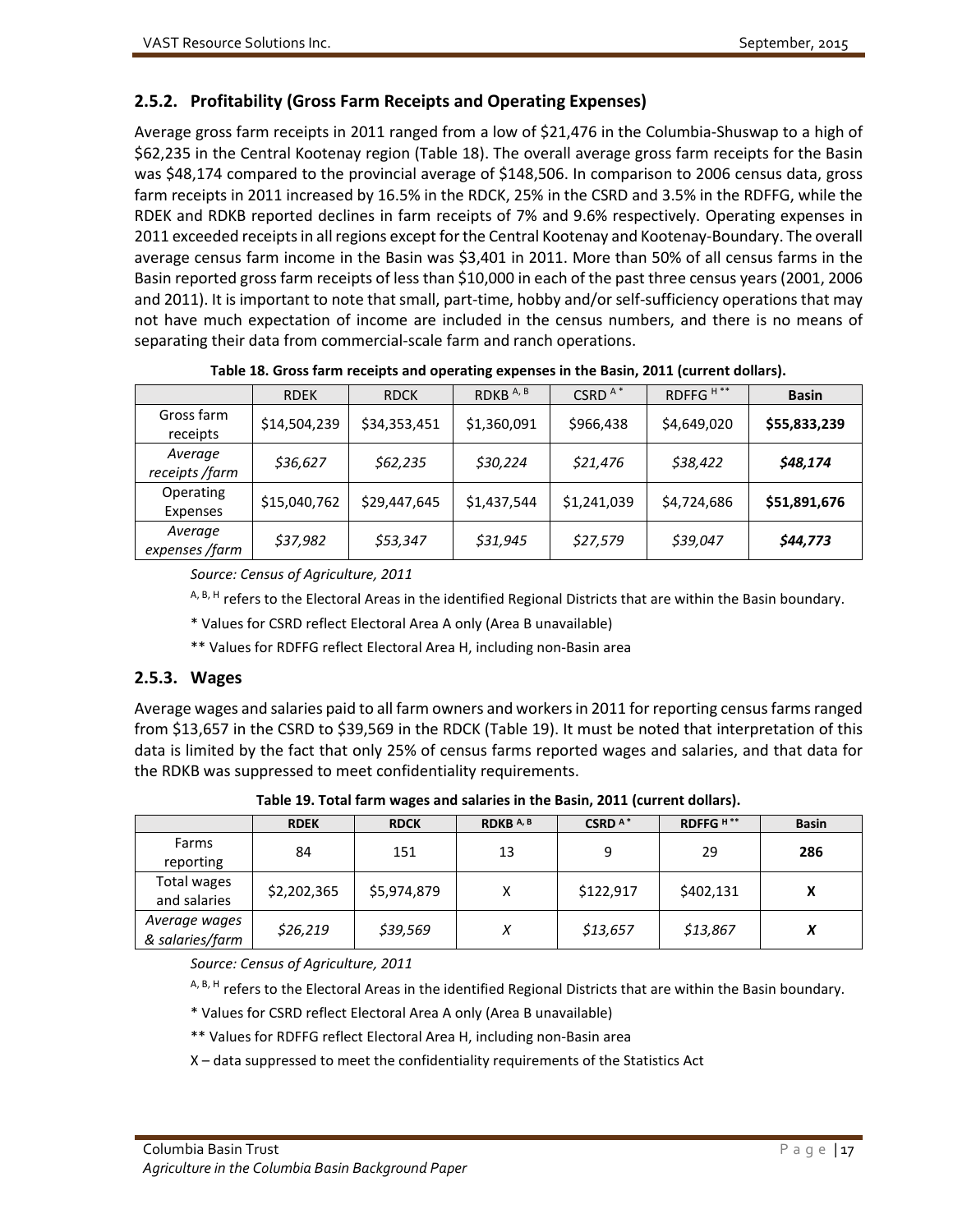# <span id="page-27-0"></span>**3. Jurisdiction and Government Regulations**

The agricultural sector is regulated and influenced by a broad range of municipal, provincial, and federal legislation and policies.

# <span id="page-27-1"></span>*3.1. Regional District*

Management of agriculture at the local government level is principally through regional growth strategies, official community plans, and land use and zoning bylaws.

#### <span id="page-27-2"></span>**3.1.1. Regional Growth/Sustainability Strategy**

Regional Growth and/or Sustainability Strategies (RGS) establish principles for evaluating land use changes and developing community plans throughout the Regional District. These strategies typically contain two types of policy: those that apply to the whole Regional District and policies that reflect sub-regional planning objectives.

The RDEK has developed a [RDEK Regional Sustainability Strategy,](ftp://ftp.rdek.bc.ca/pdf/rssadoptedoct_14.pdf) which includes Food and Agriculture as one of the key policy areas. Regional growth strategies are in various stages of development in other regional districts within the Basin.

## <span id="page-27-3"></span>**3.1.2. Official Community Plans (OCP)**

An OCP is a general statement of the broad objectives and policies of the local government with respect to the form and character of existing and proposed land use and servicing requirements. In the unincorporated areas of the regional districts (areas outside municipal boundaries), land use is also regulated through official plans and zoning bylaws. Agricultural land use objectives and policies vary between the different OCP and bylaw documents based on area-specific land use issues and planning priorities. In general, the OCPs and bylaws reinforce the following planning strategies:

- **Support for agricultural activity and the protection of agricultural land;**
- Identification of areas for potential future development and the conditions under which development of lands in the ALR may be supported;
- Identification of permitting land uses, activities and development;
- **Establishment of minimum parcel sizes; and**
- Minimizing conflict between agriculture and other potentially incompatible land uses on adjacent land through buffering (fencing), zoning setbacks and other measures.

Information on the Official Community Plans for the various regional districts within the Basin are available here[: CSRD\\_OCP,](http://www.csrd.bc.ca/services/development-planning/official-community-plans) [RDCK\\_OCP,](http://www.rdck.ca/EN/main/services/land-use-planning/ocp-zoning-amendments.html) [RDEK\\_OCP,](http://www.rdek.bc.ca/bylaws/ocp_zoning_landuse/ocp/) [RDFFG\\_OCP\\_Area H,](http://www.rdffg.bc.ca/services/development/land-use-planning/official-community-plans/Area-H-Up) [RDKB\\_OCP,](http://www.rdkb.com/Services/Planning/OfficialCommunityPlans.aspx)

## <span id="page-27-4"></span>**3.1.3. Land Use Strategies**

Land Use Strategies are similar to OCPs but are adopted as policy documents rather than bylaws.

## <span id="page-27-5"></span>**3.1.4. Zoning Bylaws**

Zoning bylaws set out regulations for the use of land and the siting of buildings.

#### <span id="page-27-6"></span>**3.1.5. Land Use Bylaws**

Land Use Bylaws are in place in areas with small population and where there is not a great diversity of land uses. These bylaws combine land use policies with zoning bylaws.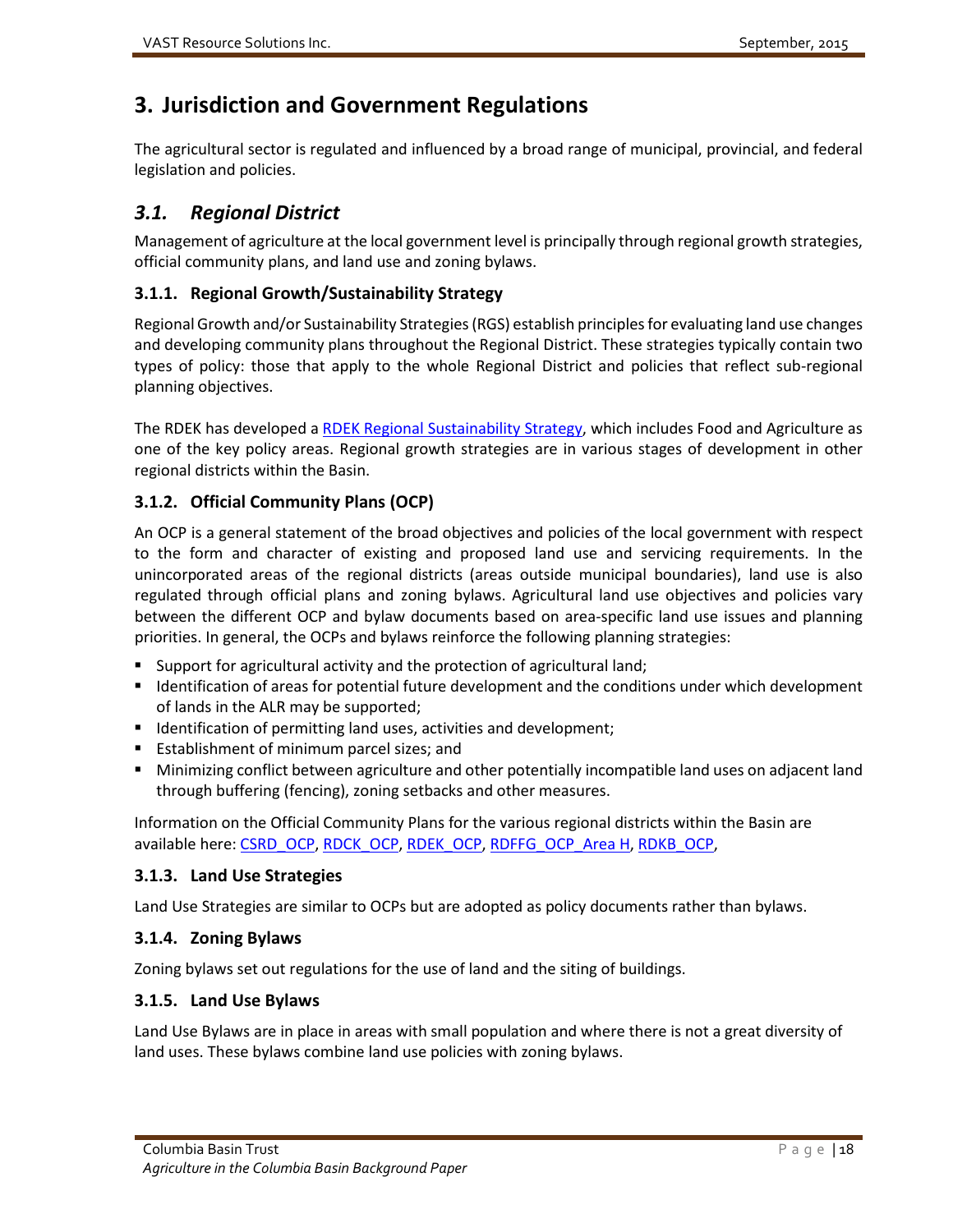#### <span id="page-28-0"></span>**3.1.6. Delegated Decision Making Authority in the ALR**

The RDEK and RDFFG have entered into Delegation Agreements with the ALC for certain types of ALR nonfarm uses and subdivisions in certain areas within their respective regional districts. Unlike the standard ALR application process, under which the RD Board makes a recommendation and the final decision making authority rests with the ALC, applications considered under a Delegation Agreement are not forwarded to the ALC, unless otherwise required under the terms of the Delegation Agreement and the decision of the RD is final. When making decisions under a Delegation Agreement the RD adopts the role of the ALC and must consider the impact of the proposed application on agriculture. The application must also be carefully considered against the applicable RD policy documents that have been endorsed by the ALC.

#### <span id="page-28-1"></span>**3.1.7. Advisory Commissions/Committees**

Most regional districts have two types of citizen based commissions that are provided an opportunity to review and comment on development applications being considered by the RD Board.

#### *3.1.7.1. Agricultural Advisory Commission/Committee (AAC)*

AACs are an effective way for local governments to link with their farm and ranch communities. An AAC is appointed and functions similarly to other advisory committees of councils or regional boards. A key asset is that the AAC members are predominantly drawn from the farm and ranching community and the committee focuses on agricultural issues. Although each AAC functions slightly differently, most advise local governments in two broad areas: day-to-day issues and broader initiatives.<sup>10</sup>

#### **Day-to-Day Issues**

- review proposed bylaws and official plans and rezoning applications
- advise on applications under the *Agricultural Land Commission Act*
- share insight on water supply and drainage issues
- give feedback on the effectiveness of insect and weed control programs
- provide input on parks and recreation, transportation, growth management plans and other land use proposals that impact agriculture

#### **Broader Initiatives**

- steer agricultural studies, economic plans, and agricultural area plans to completion
- assist with implementation of the plans for the agriculture and food sectors
- assist with the development of agricultural edge policies to enhance land use compatibility
- advise on the need for and appropriateness of farm bylaws
- steer studies and reports on farm infrastructure needs
- propose local government policies related to farming
- advise on opportunities for joint funding of drainage or irrigation works
- steer studies on the impacts of transportation corridors and park and recreation proposals
- raise agricultural awareness
- assist with farm tours and on-farm visits
- contribute to Agriculture in the Classroom initiatives

An AAC has been established for Electoral Areas B and C of the RDEK, the Creston Valley region of the RDCK and Electoral Areas D, E and F of the RDKB.

<span id="page-28-2"></span> <sup>10</sup> <http://www.agf.gov.bc.ca/resmgmt/sf/aac/>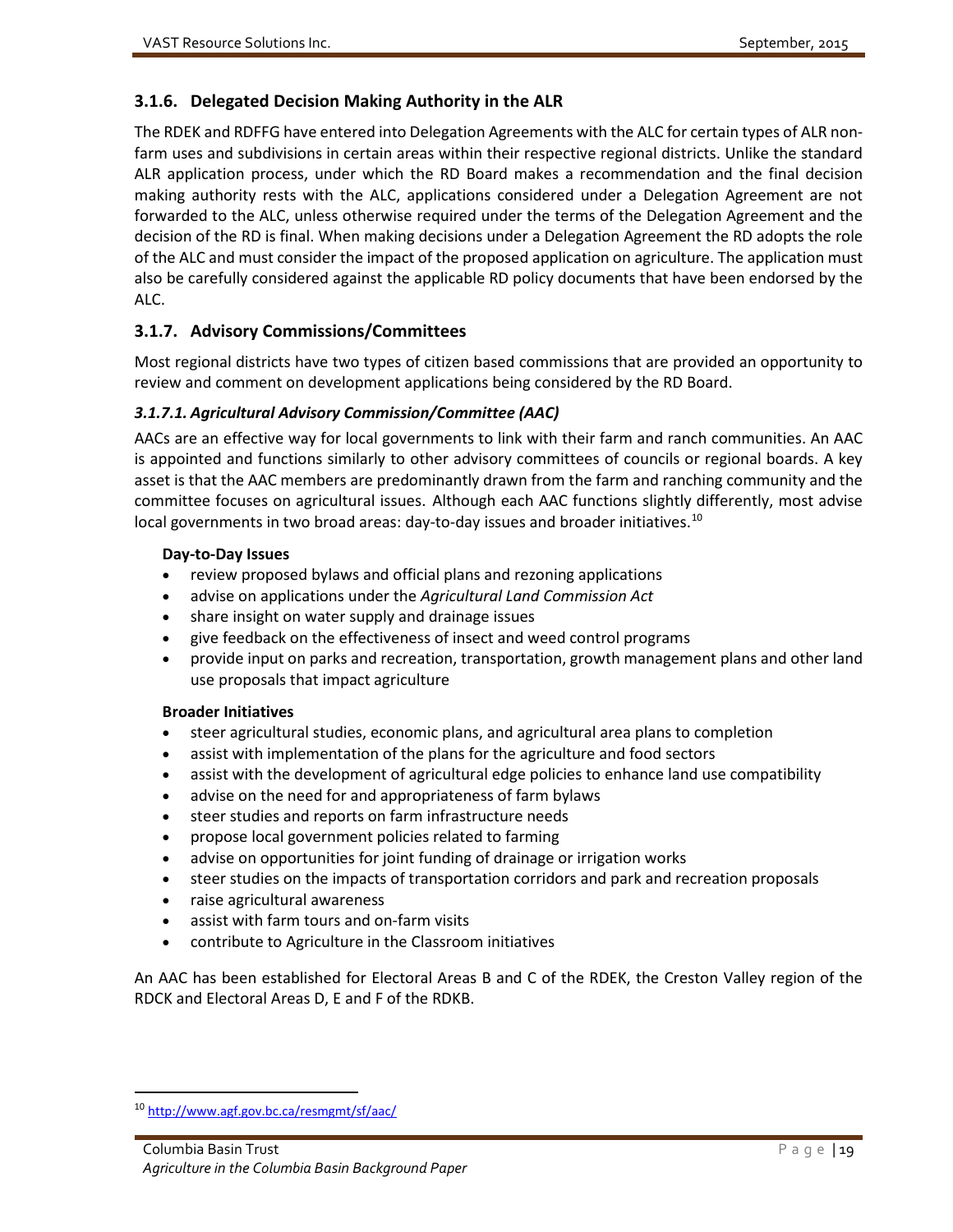#### *3.1.7.2. Advisory Planning Commission (APC)*

Each Electoral Area within a regional district is represented by an APC. The APCs are comprised of residents of the applicable Electoral Area. The APC provides community perspective on development applications such as development variance permits, ALR applications and rezoning amendments prior to their consideration by the RD Board.

# <span id="page-29-0"></span>*3.2. Provincial*

#### <span id="page-29-1"></span>**3.2.1. Strategic Initiatives**

In 2008, the BC Ministry of Agriculture released a new Agriculture Plan for the province entitled *[Growing](http://bitsandbytes.ca/sites/default/files/Agriculture_Plan.pdf)  [a Healthy Future for BC Families.](http://bitsandbytes.ca/sites/default/files/Agriculture_Plan.pdf)* The plan outlined 23 strategies to sustain and facilitate the growth and diversification of the agriculture industry while increasing public awareness, understanding and support for the people who produce our food. The strategies were coordinated under five broad themes:

- 1. Producing local food in a changing world;
- 2. Meeting environmental and climate challenges;
- 3. Building innovative and profitable family farm businesses;
- 4. Building First Nations agricultural capacity; and
- 5. Bridging the urban/agriculture divide.

Th[e BC Jobs Plan Agrifoods Strategy,](http://www.gov.bc.ca/agri/down/bc_agrifoods_strategy.pdf) introduced in 2012, builds on the initiatives undertaken through the BC Agriculture Plan by setting priorities and actions to guide the growth of the agri-food sector for the next five years in three key areas:

- 1. Focus on high-quality, high value products;
- 2. Expand domestic and international markets; and
- 3. Enhance the agri-food sector's competitiveness.

In August 2012, the government of British Columbia announced a \$2 million investment in a [Buy Local](http://www.gov.bc.ca/agri/buylocal.html) program to help BC producers and processors promote local foods. The funding assists local businesses and organizations to launch or expand their marketing campaigns, and allows BC's diverse food industry to use customized promotions specific to their market needs.

#### <span id="page-29-2"></span>**3.2.2. Agricultural Land Commission Act**

Th[e Agricultural Land Commission Act,](http://www.bclaws.ca/EPLibraries/bclaws_new/document/ID/freeside/00_02036_01) enacted in 1973 and amended in 2002, established the ALC as an independent provincial agency with responsibility for administering the **Agricultural Land Reserve (ALR)**, a provincial zone in which agriculture is the priority land use and non-agricultural uses are controlled. The purpose of the Commission is:

- to preserve agricultural land;
- to encourage farming in collaboration with other communities of interest; and
- to encourage local governments, First Nations, the government and its agents to enable and accommodate farm use of agricultural land and uses compatible with agriculture in their plans, bylaws and policies.

Revisions to the ALC Act in 2002 increased the types of permitted uses in the ALR in order to expand economic opportunities for farmers. The updated Act also allowed local governments to enter into delegation agreements to exercise some or all of the Commission's power to decide applications for nonfarm use or subdivision of lands in its jurisdiction. Local governments may also decide to refuse to refer applications for ALR exclusions or non-farm uses to the ALC. When an application is received by the ALC, it then makes the final decision on whether to permit the request based on accordance with the ALC Act.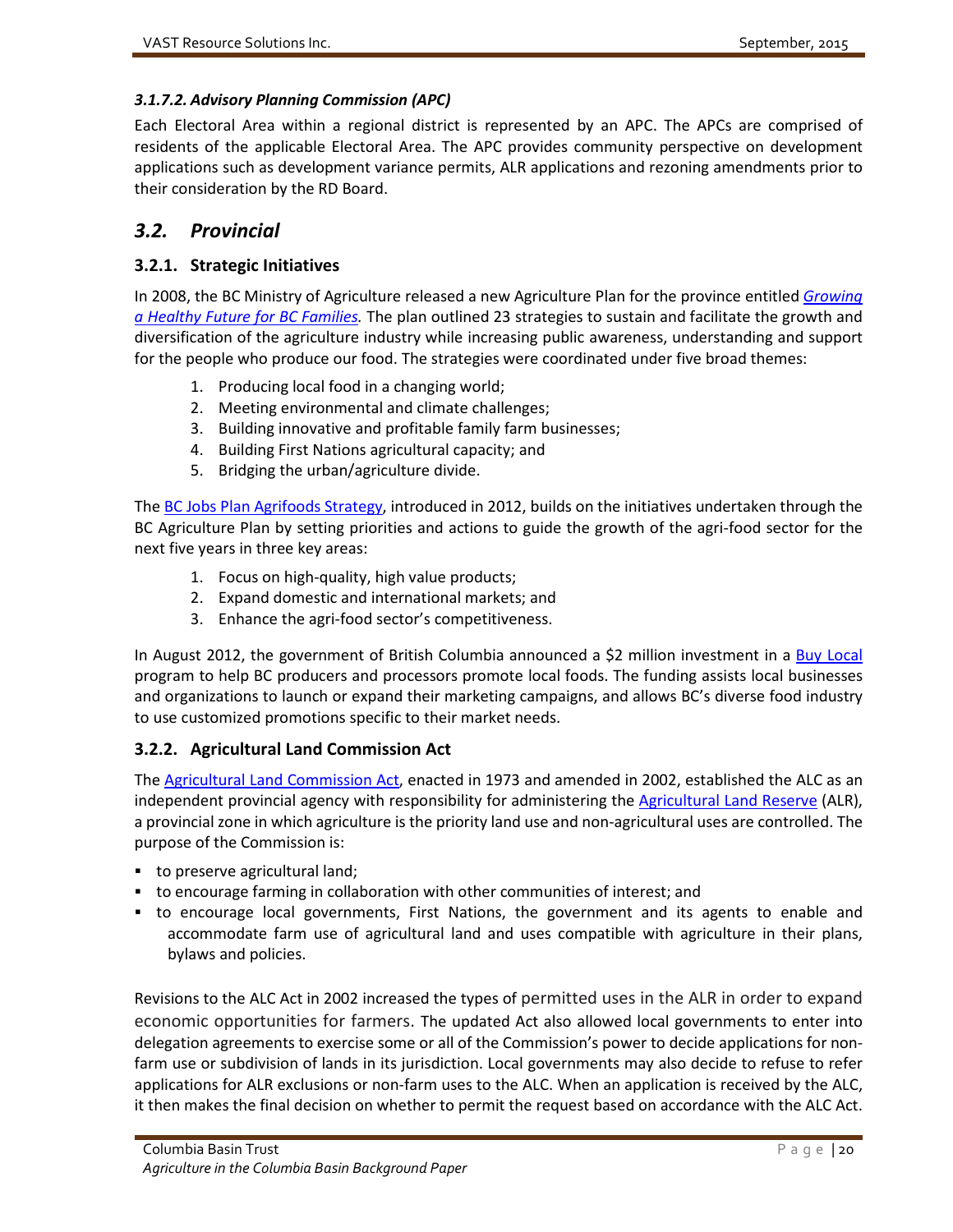The ALC Act takes precedence over, but does not replace, other legislation and bylaws that may apply to the land. Local and regional governments, as well as other provincial agencies, are expected to plan in accordance with the provincial policy of preserving agricultural land. Land in the ALR is subject to provincial regulation whether it is private or Crown.

#### <span id="page-30-0"></span>**3.2.3. Agricultural Land Reserve Use, Subdivision and Procedure Regulation**

The [Agricultural Land Reserve Use, Subdivision and Procedure Regulation,](http://www.alc.gov.bc.ca/legislation/Reg/ALR_Use-Subd-Proc_Reg.htm) adopted in 2002, specifies permitted land uses within the ALR. This regulation identifies farm activities and other, non-farm uses permitted in the ALR, notification requirements for soil removal and placement of fill, procedures for submitting applications and identifies filing requirements. Bill 24 – the [Agricultural Land Commission](https://www.leg.bc.ca/40th2nd/3rd_read/gov24-3.htm)  [Amendment Act,](https://www.leg.bc.ca/40th2nd/3rd_read/gov24-3.htm) adopted in 2014, introduced some major changes to how agricultural land will be managed. The legislation divides the province into two agricultural zones. Zone 1 will include the existing Island, South Coast and Okanagan; Zone 2 will include the existing North, Interior and Kootenay regions. The mandate in Zone 1 will be similar to the current process with primary focus being on the preservation of agricultural land. The mandate in Zone 2, which includes the Columbia Basin region, will be broadened from the preservation of agricultural land to include economic, cultural and social values in the area; regional and community planning objectives and other prescribed considerations.

#### <span id="page-30-1"></span>**3.2.4. Farm Practices Protection (Right to Farm) Act**

Th[e Farm Practices Protection \(Right to Farm\) Act](http://www.bclaws.ca/EPLibraries/bclaws_new/document/ID/freeside/00_96131_01) applies to farmers who operate in the Agricultural Land Reserve or in other areas where farming is permitted by local zoning bylaws. When farmers operate using normal farm practices, defined as an activity *"…that is conducted by a farm business in a manner consistent with proper and accepted customs and standards as established and followed by similar farm businesses under similar circumstances.."*, the Act protects the farmer against nuisance actions, court injunctions, or specific nuisance bylaws related to the operation of the farm. To be eligible for protection, a farmer must be in compliance with the Health Act, Pesticide Control Act, Waste Management Act, the regulations under those Acts, and any land use regulation.

The Farm Practices Protection Act established th[e Farm Industry Review Board](http://www.firb.gov.bc.ca/) (FIRB) as the independent administrative tribunal that considers complaints from persons aggrieved by odour, noise, dust, or other disturbances resulting from farm operations, and encourages settlement of the complaints. The Board hears complaints and determines whether the disturbance in question results from normal farm practices.

#### <span id="page-30-2"></span>**3.2.5. Local Government Act**

The [Local Government Act](http://www.bclaws.ca/EPLibraries/bclaws_new/document/ID/freeside/96323_00) provides the legislative framework for local governments to represent the interests and respond to the needs of their communities. Certain provisions address farming activities through community planning; zoning; nuisance regulations; removal and deposit of soil; weed and pest control; water use and drainage. Part 26 Division 8 - [Regulation of Farm Businesses in Farming Areas](http://www.bclaws.ca/EPLibraries/bclaws_new/document/ID/freeside/96323_30) provides for the creation of "farm bylaws" and allows for the establishing of agricultural standards for the guidance of local governments in the preparation of bylaws affecting agriculture.

#### <span id="page-30-3"></span>**3.2.6. Land Title Act**

Th[e Land Title Act](http://www.bclaws.ca/EPLibraries/bclaws_new/document/ID/freeside/96250_00) gives Approving Officers the power to assess potential impacts of proposed subdivisions on farm land. Before subdivision approval is given, the Approving Officer may require adequate buffering of farmland from the subdivision or the removal of unnecessary roads directed to the Agricultural Land Reserve, to ensure no unreasonable interference with farm operations. Within the unincorporated (rural) portions of the RDEK, the Approving Officer is the Provincial Approving Officer with the Ministry of Transportation and Infrastructure. Each incorporated area or municipality has their own Approving Officer who is responsible all subdivision application within the municipal boundaries.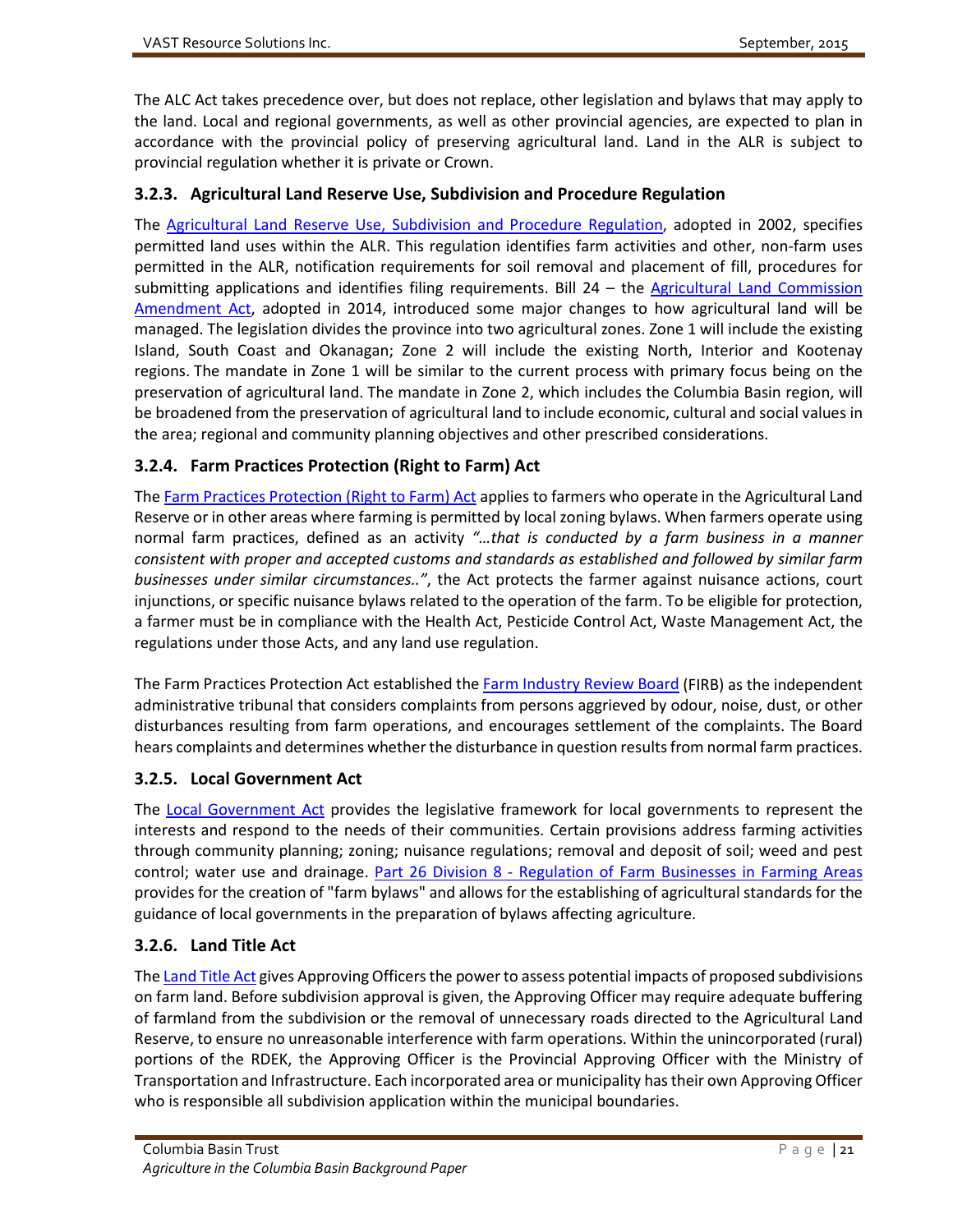#### <span id="page-31-0"></span>**3.2.7. BC Assessment Act**

Section 23 of the [Assessment Act](http://www.bclaws.ca/EPLibraries/bclaws_new/document/ID/freeside/00_96020_01#section23) an[d BC Reg 411/95,](http://www.bclaws.ca/EPLibraries/bclaws_new/document/ID/freeside/411_95) the *Classification of Land as a Farm Regulation* (the "Farm Class Regulation"), set out the requirements that must be met for land to be classified as "Farm" for assessment and tax purposes. Land classified as Farm must be used all or in part for primary agricultural production. All farm structures are classified as residential, including the farmer's dwelling. Farm class status results in a farm assessment that reduces property, school and hospital taxes. The Farm Class Regulation requires a producing farm to meet minimum grossincome requirements, which vary with the size of the farm operation:

- \$10,000, if the total area of the farm operation is less than 0.8 ha (1.98 ac);
- \$2,500 if the total area of the farm operation is between 0.8 ha (1.98 ac) and 4 ha (10 ac); or
- \$2,500 plus 5% of the actual value of the area in excess of 4 ha (10 ac) if the total area of the farm operation is greater than 4 ha (10 ac).

Farm class is granted on an annual basis. Once land has been classified as farm, the minimum income requirements required for the farm operation must be met in one of two relevant reporting periods and a sale of a qualifying agricultural product must be made in every reporting period.

#### <span id="page-31-1"></span>**3.2.8. Water Act**

The [Water Sustainability Act,](http://leg.bc.ca/40th2nd/3rd_read/gov18-3.htm) adopted in 2014, is the principal water management legislation in BC and plays a key role in the sustainability of BC's water supply. The Act provides for the licensing of activities including use, diversion, and storage of water. The Act also addresses the nature of permitted changes to stream courses under application. Related water legislation in th[e Water Protection Act](http://www.bclaws.ca/EPLibraries/bclaws_new/document/ID/freeside/00_96484_01) (RSBC) Chap. 484, provides the regulatory basis for the removal or transfer of water within and between jurisdictions. As part of its [Living Water Smart](http://livingwatersmart.ca/) vision, the province of BC is currently engaged in a process to modernize the Water Act.

A water license is required from the Ministry of Environment for use of any surface water under the BC Water Act. Water licenses are given for "beneficial use" of the water, such as domestic uses or irrigation for agricultural purposes. A water license protects rights to continued use of the water for the specified conditions and is attached to the land or "appurtenant" and not the owner of the land or license. If the land is sold the water license remains with the property. Part or all of the license may be moved ("transfer of appurtenancy") as long as the water can be accessed and used beneficially on the new land.

#### <span id="page-31-2"></span>**3.2.9. Wildlife Act**

The British Columbia [Wildlife Act](http://www.bclaws.ca/EPLibraries/bclaws_new/document/ID/freeside/00_96488_01) establishes regulations and guidelines for the conservation and management of wildlife populations and habitats, the issuance of licenses and permits for fishing, game hunting, and trapping, guidelines for safe angling and trapping and outfitting policies. The Provincial [Agriculture Zone Wildlife Program](http://www.env.gov.bc.ca/kootenay/wld/pazwp.html) (PAZWP) was developed in 2009 to accommodate the special objectives in agricultural zones throughout BC and provide special opportunities for hunters. PAZWP helps coordinate crop damage prevention, mitigation and compensation strategies for damage done by certain species of wildlife. PAZWP has helped increase hunting opportunities in lower elevation agriculture and ungulate winter range zones, and promotes healthy landowner – hunter relationships.

#### <span id="page-31-3"></span>**3.2.10. Livestock Act**

The [Livestock Act](http://www.bclaws.ca/EPLibraries/bclaws_new/document/ID/freeside/00_96270_01) defines Livestock Districts (areas where livestock may be at large) and Pound Districts (areas where livestock at large are subject to capture) and the conditions of capture, liability and trespass.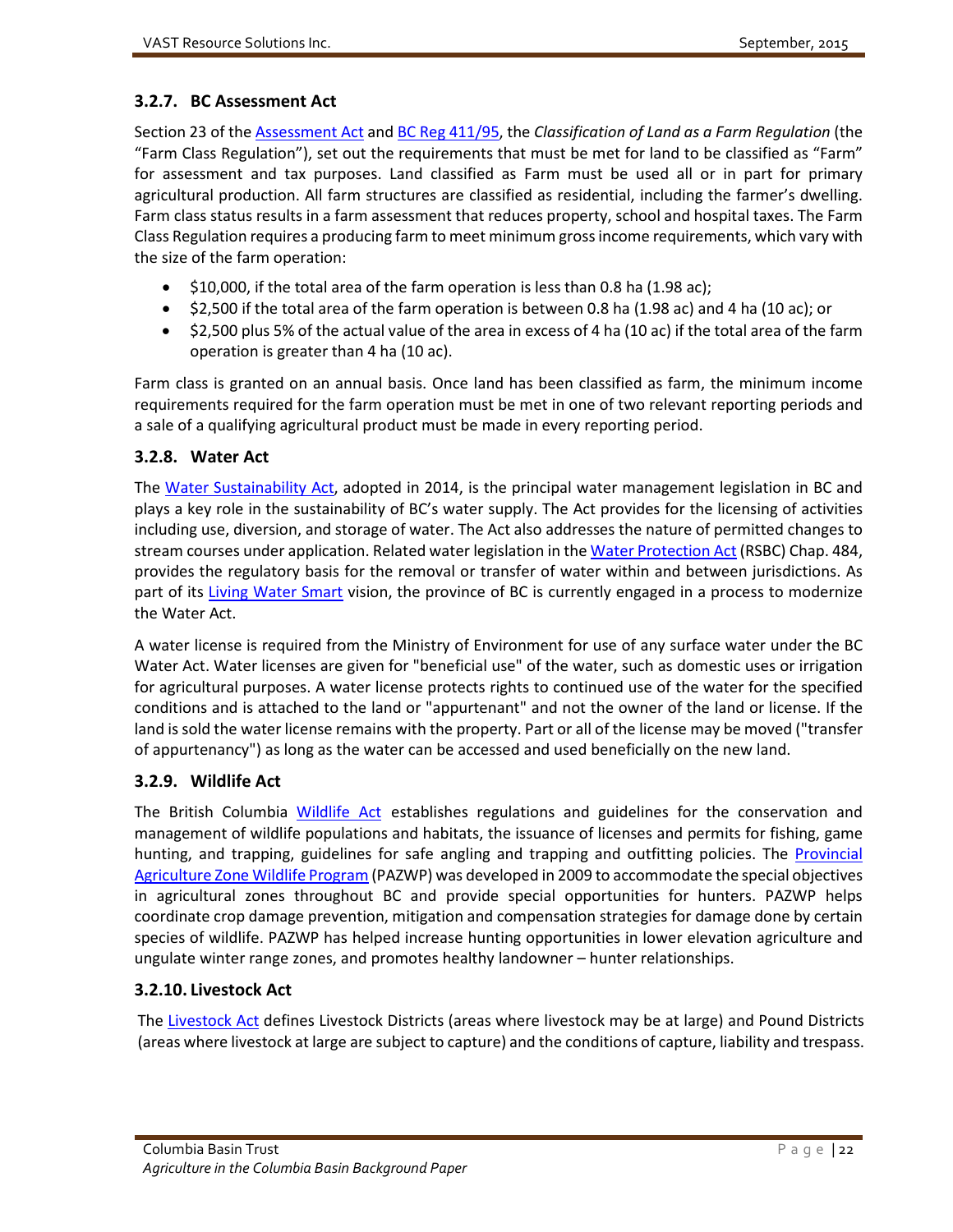#### <span id="page-32-0"></span>**3.2.11. Forest and Range Practices Act and Range Act**

The [Forest and Range Practices Act](http://www.bclaws.ca/EPLibraries/bclaws_new/document/ID/freeside/00_02069_01) (FRPA) and its regulations govern the activities of forest and range licensees in BC. The statute sets the requirements for planning, road building, logging, reforestation, and grazing. Th[e Range Act](http://www.bclaws.ca/EPLibraries/bclaws_new/document/ID/freeside/00_04071_01) gives the right to use Crown land for grazing or hay cutting. However, it is the FRPA and its various regulations that give direction on how and when rangeland may be used. The Range [Planning and Practices Regulation](http://www.bclaws.ca/EPLibraries/bclaws_new/document/ID/freeside/19_2004) requires that those who use Crown lands for livestock grazing must submit either a Range Use Plan ("RUP") or Range Stewardship Plan ("RSP") for approval by the Ministry prior to using rangeland. The Minister must approve a plan if it meets all requirements set out in the Regulation.

#### <span id="page-32-1"></span>**3.2.12. Weed Control Act**

Th[e Weed Control Act](http://www.bclaws.ca/EPLibraries/bclaws_new/document/ID/freeside/00_96487_01) an[d Weed Control Regulations](http://www.bclaws.ca/EPLibraries/bclaws_new/document/ID/freeside/10_66_85) address the duty and responsibilities for designated noxious weed control, and the provision for local governments to appoint Committees and Inspection personnel to administer the provisions of the Act.

#### <span id="page-32-2"></span>**3.2.13. Environmental Management Act**

Under the **Environmental Management Act**, provisions are included to exempt the producer from obtaining permits if defined conditions are met. Nonetheless, two regulations are important for local farmers: the [Agricultural Waste Control Regulation/Code of Practice](http://www.bclaws.ca/EPLibraries/bclaws_new/document/ID/freeside/10_131_92#CodeofAgriculturalPracticeforWasteManagement,April1,1992) (AWCR) and the Organic Matter [Recycling Regulation](http://www.bclaws.ca/EPLibraries/bclaws_new/document/ID/freeside/18_2002) (OMRR).

The AWCR prescribes the practices for using, storing and managing agricultural waste material in order to prevent pollution. The Regulation and the code of practice deal with waste storage and also with on-farm composting.

The OMRR prescribes how composting is conducted in commercial facilities, including feedstock allowed, size and technology, siting and procedures, and compost quality. While in most areas OMRR is within provincial jurisdiction, some municipalities and regional districts have taken over the administering of OMRR requirements.

#### <span id="page-32-3"></span>**3.2.14. BC Meat Inspection Regulations**

The [Meat Inspection Regulations](http://www.bclaws.ca/EPLibraries/bclaws_new/document/ID/freeside/349_2004) (MIR) sets out the requirements for all provincially licensed slaughter facilities in British Columbia. The regulation came into force in 2004 in response to the discovery of BSE (Bovine spongiform encephalopathy ) in Canada's cattle herd in 2003, and compliance became mandatory on September 30, 2007. The MIR ensures that animals are humanely handled and slaughtered; carcasses are processed hygienically; and that meat is stored and packaged in ways that reduce contamination risks. The MIR introduced a provincial outcome-based standard for the safety of meat processing in the province, with the following objectives:

- Ensure food safety;
- Strengthen the meat processing sector;
- Rebuild consumer and international confidence in BC; and
- Adopt an outcomes-based approach to regulation.

The new graduated licensing approach includes several levels of slaughter operation for provincially licensed facilities:

- Class A facilities include slaughter and 'cut and wrap' services;
- Class B facilities include slaughter only;
- Class C was temporarily introduced in 2007 to make it possible for many slaughter operators to become fully licensed. These licenses are now being phased out;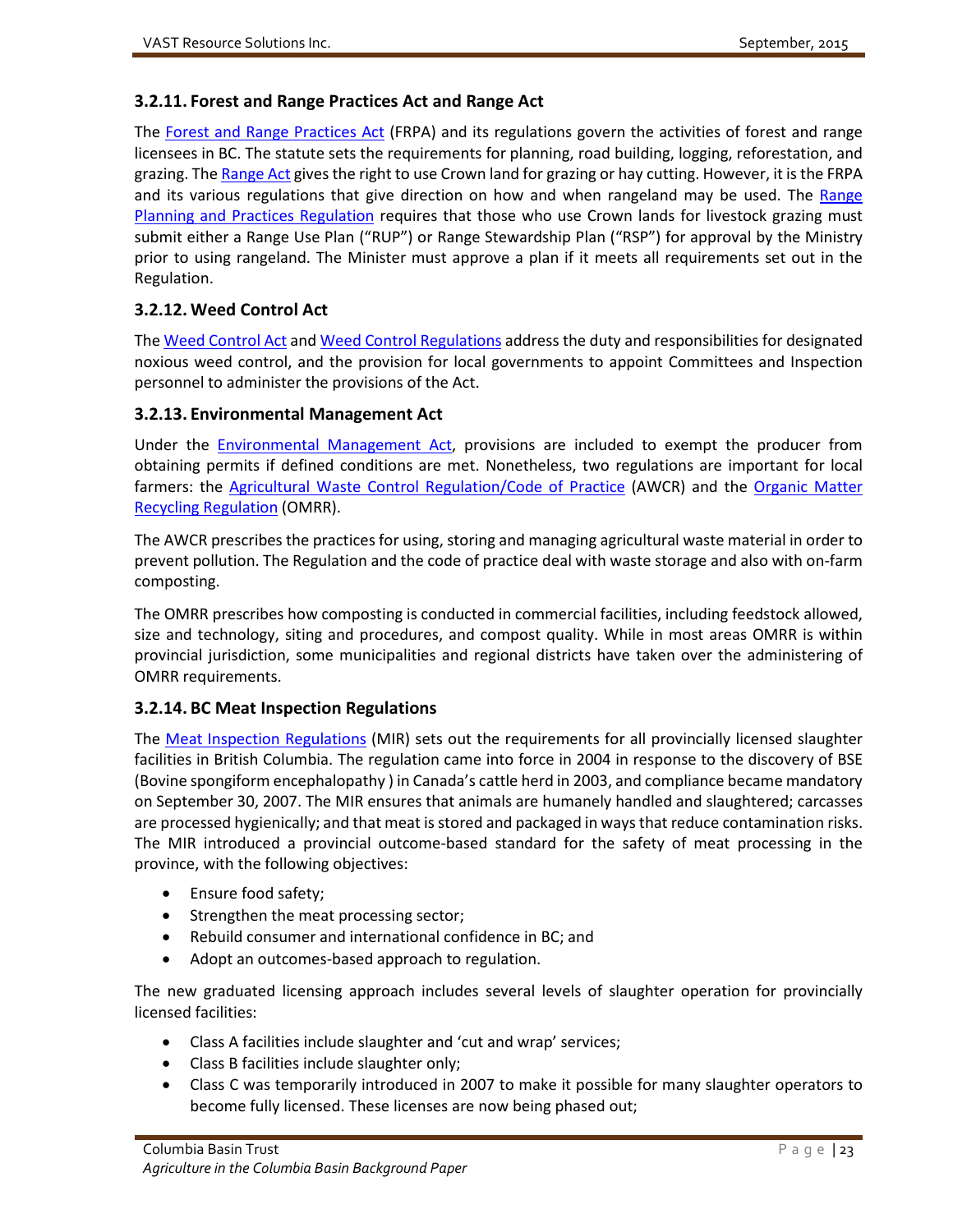- Class D Retail Sales permits direct producer sales to local consumers and to retail establishments with geographic restrictions. Restricts production to between one and 25 animal units (approximately 11,350 kg live weight); and
- Class E Direct Sales –permits direct producer sales to local consumers. Restricts production to between one and 10 animal units (approximately 4,540 kg live weight). Class E licenses are also limited to the designated geographic areas but may be available to other rural and remote areas of the province on a case-by-case basis.

Class A and B slaughter licenses became mandatory for all provincially licensed slaughter facilities under the Meat Inspection Regulations in 2004. Unlicensed slaughter for personal consumption has always existed in the province and will continue.

## <span id="page-33-0"></span>**3.2.15. Natural Products Marketing Act (Commodity Marketing Boards)**

Th[e Natural Products Marketing Act](http://www.bclaws.ca/EPLibraries/bclaws_new/document/ID/freeside/00_96330_01) provides for the promotion, control and regulation of the production, transportation, packing, storage and marketing of natural products in British Columbia. The Farm Industry [Review Board](http://www.firb.gov.bc.ca/) (FIRB) is responsible for the general supervision of BC's agricultural commodity boards, acting as a signatory to some agreements (e.g. federal-provincial), and for hearing appeals from any person aggrieved or dissatisfied by an order, decision or determination of a marketing board or commission.

In BC, broiler hatching eggs, chicken, table eggs, cow milk, and turkey are regulated both provincially and federally under a system of supply management by the respective boards and commissions:

- **[BC Broiler Hatching Egg Commission](http://www.bcbhec.com/index.asp?pgid=1)**
- **[BC Milk Marketing Board](http://bcmilkmarketing.worldsecuresystems.com/)**

**[BC Chicken Marketing Board](http://www.bcchicken.ca/)** 

[BC Turkey Marketing Board](http://www.bcturkey.com/)

**[BC Egg Marketing Board](http://www.bcegg.com/)** 

Cranberries, hogs and vegetables are regulated provincially by the respective commissions. These commodities are not subject to the same production, import and price controls as supply-managed products.

- [BC Cranberry Marketing Commission](http://bccranberries.com/)
- **[BC Hog Marketing Commission](http://bcpork.ca/producers/bc-hog-marketing-commission/)**
- [BC Vegetable Marketing Commission](http://www.bcveg.com/)

In BC, boards and commissions, including those that are supply managed, set exemptions for personal consumption, farm gate sales, and small-lot production.

#### <span id="page-33-1"></span>**3.2.16. BC Environmental Farm Plan Program**

The Canada-BC [Environmental Farm Plan](http://www.bcac.bc.ca/ardcorp/program/environmental-farm-plan-program) Program is a voluntary program that assists farmers in developing an environmental action plan for their farm that enhances natural resources and reduces the possibility of accidental harm to soil, air, water and biodiversity values.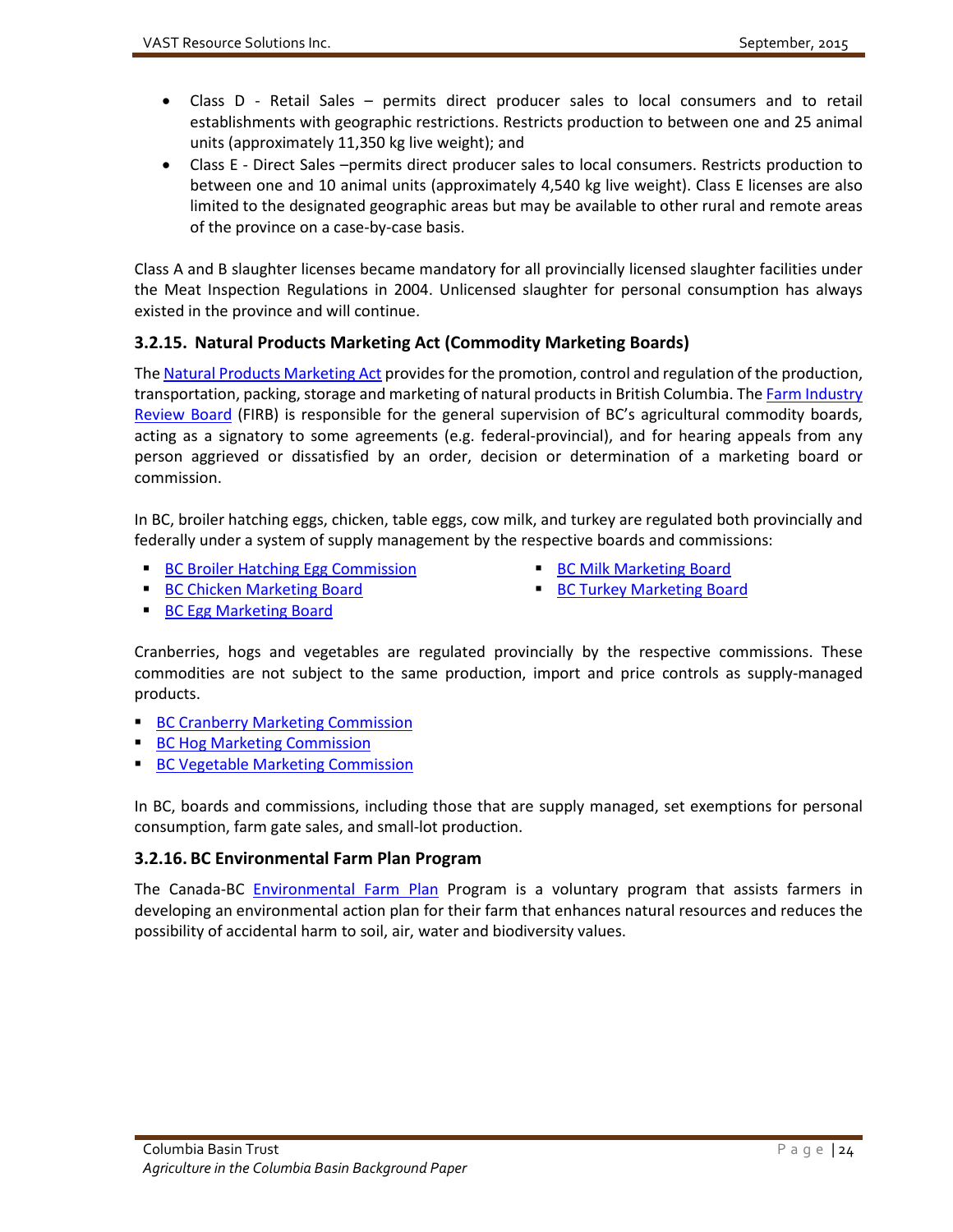# <span id="page-34-0"></span>*3.3. Federal*

#### <span id="page-34-1"></span>**3.3.1. Strategic Initiatives**

*[Growing Forward 2](http://www.agf.gov.bc.ca/apf/GF2/GF2.html)*, the most recent national Agricultural Policy Framework agreement between the federal, provincial and territorial governments, is designed to help the agricultural industry position itself to respond to future opportunities and to realize its full potential as a significant contributor to the economy. *Growing Forward 2* will support BC's agri-food sector in three key areas:

- **Innovation:**
- **Competitiveness and market development; and**
- Adaptability and industry capacity.

In addition, Growing Forward 2 will continue to provide funding for a complete suite of Business Risk Management programs to ensure farmers are protected against severe market volatility and disasters.

#### <span id="page-34-2"></span>**3.3.2. Canada Agricultural Products Act**

The [Canada Agricultural Products Act](http://laws-lois.justice.gc.ca/eng/acts/C-0.4/) regulates the import, export and inter-provincial trade and marketing of agricultural products. The [Canadian Food Inspection Agency](http://www.inspection.gc.ca/eng/1297964599443/1297965645317) administers many of the agricultural import and export activities. This Act standardizes agricultural grading and inspecting procedures across Canada.

#### <span id="page-34-3"></span>**3.3.3. Additional Federal Legislation Affecting Agriculture**

Additional federal legislation that influences various aspects of the agriculture industry include:

- **[Canada Grain Act](http://laws-lois.justice.gc.ca/eng/acts/G-10/index.html) Canada Grain Act Canada Grain Act Canada Grain Act Canada Canada Canada Canada Canada Canada** [Canada Wildlife Act](http://laws-lois.justice.gc.ca/eng/acts/w-9/index.html) **Fisheries** Act [Consumer Packaging and Labelling Act](http://laws-lois.justice.gc.ca/eng/acts/c-38/) [Food and Drugs Act](http://laws-lois.justice.gc.ca/eng/acts/f-27/) **[Customs Act](http://laws-lois.justice.gc.ca/eng/acts/c-52.6/) Customs Act [Health of Animals Act](http://laws-lois.justice.gc.ca/eng/acts/h-3.3/)** [Excise Tax Act](http://laws-lois.justice.gc.ca/eng/acts/e-15/) **[Migratory Birds Convention Act](http://laws-lois.justice.gc.ca/eng/acts/m-7.01/)** Migratory Birds Convention Act [Excise and Import Permits Act](http://laws-lois.justice.gc.ca/eng/acts/E-19/) [Pest Control Products Act](http://laws-lois.justice.gc.ca/eng/acts/P-9.01/) Farm Debt Mediation Act [Plant Protection Act](http://laws-lois.justice.gc.ca/eng/acts/P-14.8/) [Farm Income Protection Act](http://laws-lois.justice.gc.ca/eng/acts/F-3.3/) [Seeds Act](http://laws-lois.justice.gc.ca/eng/acts/S-8/) [Farm Products Agencies Act](http://laws-lois.justice.gc.ca/eng/acts/F-4/index.html) [Species at Risk Act](http://laws-lois.justice.gc.ca/eng/acts/s-15.3/) [Feeds Act](http://laws-lois.justice.gc.ca/eng/acts/f-9/) **[Transportation of Dangerous Goods Act](http://laws-lois.justice.gc.ca/eng/acts/t-19.01/)** Transportation of Dangerous Goods Act
-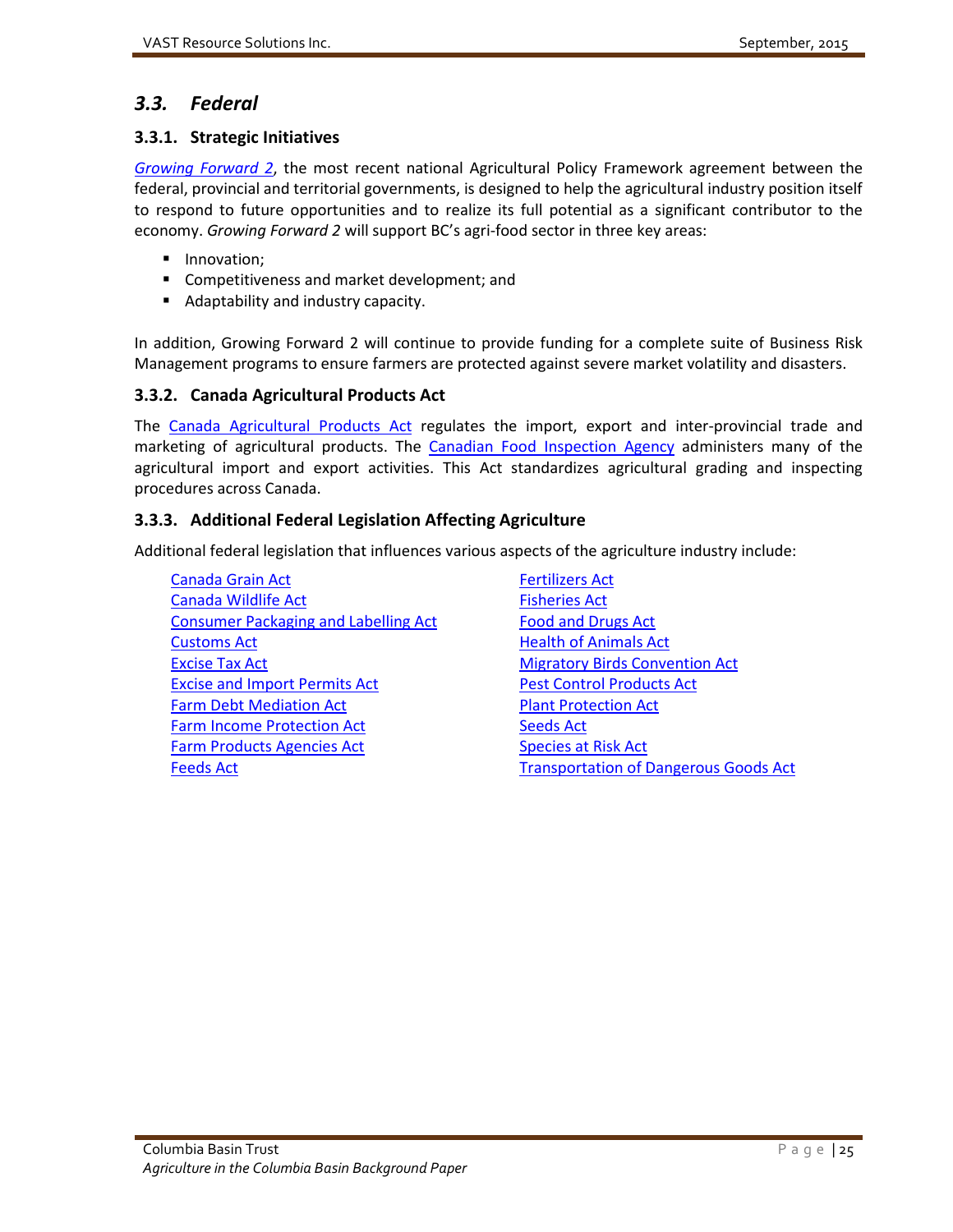# <span id="page-35-0"></span>**4. Agricultural Commerce**

A number of local and regional organizations are actively involved in promoting and developing a regional food economy strategy that encourages agricultural diversification, provides jobs, supports farmers and ranchers, enhances food security and builds a market for agricultural and cultural tourism.

# <span id="page-35-1"></span>*4.1. Sales and Marketing*

#### <span id="page-35-2"></span>**4.1.1. Retail and Wholesale**

Five small-scale retail outlets offering locally and BC grown organic produce operate in the East Kootenay. Th[e Kootenay Food Directory](http://directory.kootenayfood.com/?page_id=44) lists 30 specialty retail grocers and food stores in the Central Kootenay and Kootenay-Boundary regions. The largest of these is the [Kootenay Co-op](http://kootenay.coop/) in Nelson, BC; a consumer owned cooperative offering a wide variety of healthy foods and wellness products, with a focus on locally grown or processed certified organic products.

There are a small but growing number of local restaurants throughout the Basin that feature and promote locally grown farm products and endeavor to source most of their raw materials locally.

#### <span id="page-35-3"></span>**4.1.2. Direct to Consumer**

#### *4.1.2.1. Farm Gate Sales*

There are an increasing number of farms and ranches marketing farm products directly to the public from the farm gate, offering products ranging from breads and grains to herbs, spices, fruits, vegetables, preserves, honey, eggs and meat. The 2014 version of the [East Kootenay Local Food Guide](http://media.wix.com/ugd/5fbc65_0ce41118aa0d426f9b4e3736e4ff1226.pdf) lists 18 producers offering on-site sales in the North Columbia Valley (Golden to Invermere), 23 in the Central Columbia Valley (Skookumchuk to Cranbrook and Bull River), 43 in the South Columbia Valley (Erickson to Wynndel), and nine in the Elk Valley (Mayook to Fernie and Baynes Lake). The range of available farm products includes breads, nuts, dairy, eggs, flowers, wine, honey, fruit, vegetables, preserves, tea, herbs, plants, grains and meats.

The [Kootenay Food Directory](http://directory.kootenayfood.com/?page_id=44) is a searchable web-based directory of Central Kootenay and Kootenay-Boundary agricultural and food producers, retailers, food and farm groups, and ancillary product and service providers. The directory can be searched by category or location, and provides contact information, web links and brief descriptions of the products and services available.

#### *4.1.2.2. Farmer's Markets*

The BC Association of Farmers' Markets lists seasonal farmers' markets offering local produce in a number of communities in the Basin including [Jaffray-Baynes Lake,](http://met.bcfarmersmarket.org/market/jaffray-baynes-lake-farmers-market) [Cranbrook,](http://www.cranbrookfarmersmarket.com/) Edgewater, [Fernie,](http://www.mountainmarket.ca/) [Invermere,](http://met.bcfarmersmarket.org/market/invermere-farmers-market) [Nelson,](nehttp://markets.bcfarmersmarket.org/market/nelson-downtown-local-market-cottonwood-market) [New Denver,](http://markets.bcfarmersmarket.org/market/new-denver-friday-market) [Rossland,](http://markets.bcfarmersmarket.org/market/rossland-mountain-market) [Golden,](http://markets.bcfarmersmarket.org/market/golden-farmers-market) [Revelstoke](http://markets.bcfarmersmarket.org/market/revelstoke-farmers-market) and [Valemount.](http://markets.bcfarmersmarket.org/market/valemount-farmers-market) Farmers' markets typically operate on weekends from mid-June to early September and feature seasonal produce as well as locally produced crafts and artwork.

A 2012 study commissioned by the [BC Association of Farmers' Markets](http://www.bcfarmersmarket.org/) concluded that farmers' markets in BC continue to grow in number, producing 147% more sales in 2012 than 2006 and delivering \$170+ million in total economic benefits. The growth is attributed to three main factors: (1) more farmers' markets operating in the province; (2) more people shopping at farmers' markets; and (3) more money being spent by shoppers at farmers' markets $^{11}$  $^{11}$  $^{11}$ .

<span id="page-35-4"></span> <sup>11</sup> [http://www.bcfarmersmarket.org/sites/default/files/files/BCAFM%20Economic%20and%20Social%20Benefits-](http://www.bcfarmersmarket.org/sites/default/files/files/BCAFM%20Economic%20and%20Social%20Benefits-%20Final%20Report%202013(2).pdf) [%20Final%20Report%202013\(2\).pdf](http://www.bcfarmersmarket.org/sites/default/files/files/BCAFM%20Economic%20and%20Social%20Benefits-%20Final%20Report%202013(2).pdf)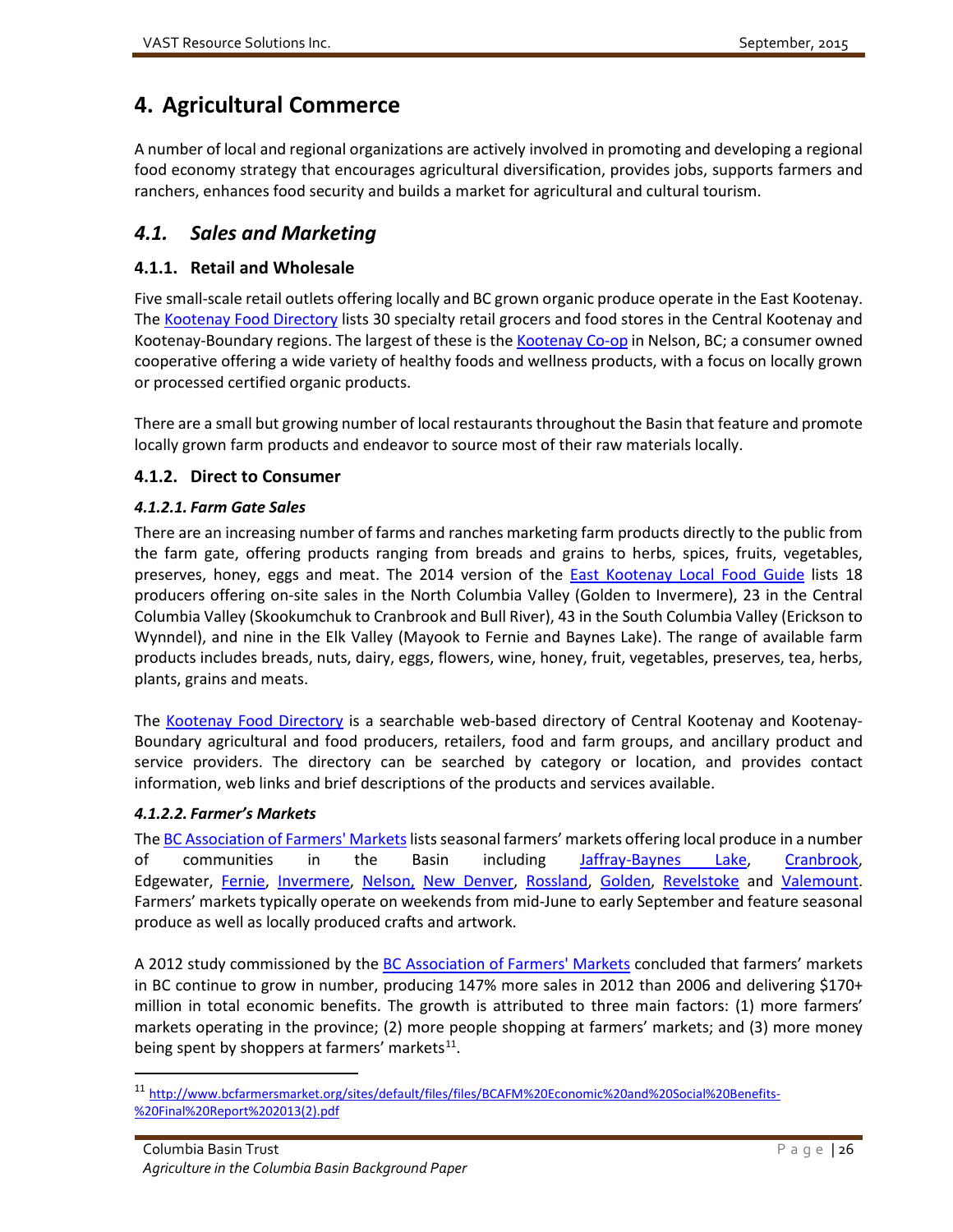#### *4.1.2.3. Community Supported Agriculture (CSA)*

[Community Supported Agriculture](https://en.wikipedia.org/wiki/Community-supported_agriculture) is an alternative, locally-based economic model of agriculture and food distribution. A CSA refers to a network or association of individuals who have pledged to support one or more local farms, with growers and consumers sharing the risks and benefits of food production. CSA members or subscribers pay at the onset of the growing season for a share of the anticipated harvest; once harvesting begins, they receive weekly shares of the produce. Many CSAs also include herbs, cut flowers, honey, eggs, dairy products, grains and meat. Some CSAs provide for contributions of labor in lieu of a portion of the annual subscription costs. There are currently CSA initiatives operating in the Columbia Valley [\(Edible Acres\)](http://farmbox.ca/edible-acres/), Creston Valley [\(Kootenay Grains,](http://www.kootenaygraincsa.ca/) [Cherrybrook Farms\)](cheeryhttp://www.cherrybrookfarms.ca/index.html), Castlegar [\(Mad Dog Farm\)](http://www.maddogfarm.ca/index.html), Fruitvale [\(Earthy Organics\)](http://earthyorganics.ca/), Valemount (Roger's Organics), Slocan Valley [\(Ravine Creek Garden Farm\)](https://ravinecreek.wordpress.com/) and Kaslo [\(Lofstedt Farm\)](http://mypage.direct.ca/l/lofstedtfarm/).

#### *4.1.2.4. Agri-tourism and culinary tourism*

Growth in regional tourism creates potential for agri-tourism<sup>[12](#page-36-2)</sup> and culinary tourism<sup>[13](#page-36-3)</sup>, yet currently very little is being done to coordinate and promote this locally within the broader context of the tourism industry, so producers are not capitalizing on opportunities. Recent initiatives, such as food business incubator and commercial kitchen projects, are a positive step and will provide much needed business development support.

# <span id="page-36-0"></span>*4.2. Value Added Processing and Manufacturing*

Value added processing and manufacturing of agriculture and food products is currently a very small sector in the Basin, with a focus on bakeries and small-scale food processors (e.g. honey, fruit and vegetable products) and wineries.

#### <span id="page-36-1"></span>**4.2.1. Abattoirs**

The changes to the meat inspection regulations in 2004 have severely limited the slaughter options available to small-scale producers (Figure 5). According to BC's [Meat Inspection and Licensing](http://apps.gov.bc.ca/pub/dmf-viewer/?siteid=5450001149050677859) web site, there are currently two Class B provincially licensed and inspected red meat slaughter facilities (Cranbrook and Creston), one Class B mobile red meat slaughter facility (Slocan City), one Class B provincially licensed and inspected poultry slaughter facility (Creston) and two Class B mobile poultry slaughter facilities (Cranbrook and Slocan Park) in the region. An additional Class B provincially licensed and inspected red meat slaughter facility was recently approved for development at Invermere. A Class B red meat facility at McBride services livestock producers in the northwestern portion of the Basin.

Class C licenses, issued as a temporary transitional measure to slaughter facilities that were upgrading to an A or B license, are being phased out and no Class C operations exist in the region. Class D licenses allow on-farm slaughter of 1 to 25 animal units for direct sale to consumers or retail sales to secondary food establishments (e.g., restaurants and meat shops) within the boundaries of the regional district where the meat was produced. Class D license holders may slaughter their own or other peoples' animals. Class D licenses are only available in 10 provincially designated regional district[s \(designated areas\),](http://www.agf.gov.bc.ca/meatinspection/designated_areas_map.html) selected using the following criteria: absence of licensed slaughter facilities; low population density; small livestock numbers; and transportation barriers (e.g., required marine transportation or seasonal road closures). None of the designated districts are within the Basin. Class E licenses allows on-farm slaughter of 1 to 10 animal units annually for direct sale to consumers. Sales are restricted to the regional district in which the

<span id="page-36-2"></span><sup>&</sup>lt;sup>12</sup> Agri-tourism is a form of niche tourism that encompasses any agriculturally based operation or activity that brings visitors to a farm or ranch[; Agri-tourism Development in British Columbia](http://www.nlc-bnc.ca/obj/s4/f2/dsk2/ftp04/mq24176.pdf)

<span id="page-36-3"></span><sup>&</sup>lt;sup>13</sup> Culinary or food tourism is defined by the World Food Travel Association (WFTA) as the pursuit of unique and memorable eating and drinking experiences, both near and far.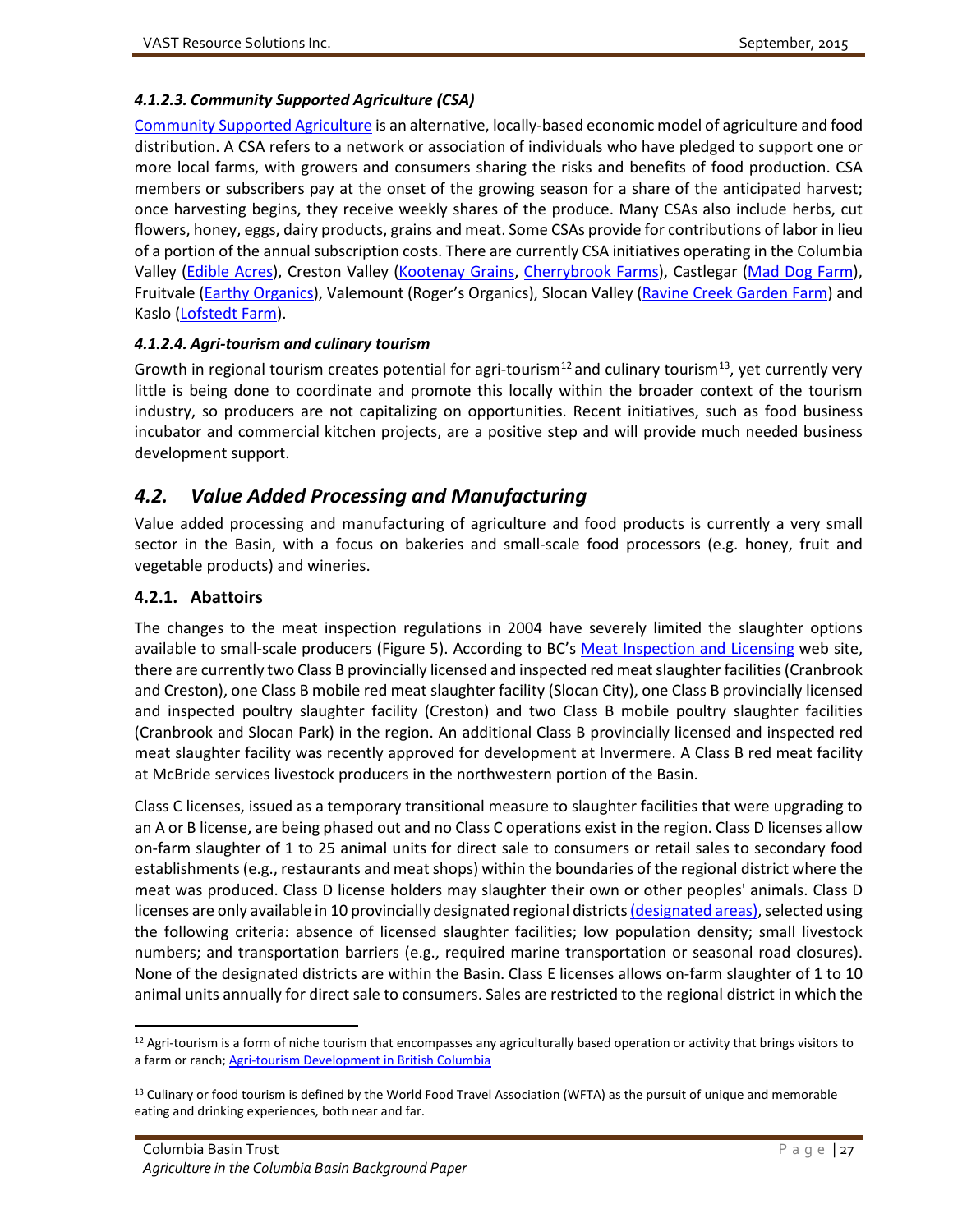meat was produced, and operators are only permitted to slaughter their own animals. There are currently no Class D or E licenses in the Basin. There are also a number of small custom butcher shops who process (cut and wrap) meat for producers who have slaughtered their own animal. These operations do not require a license. Refer to section 3.2.14 for further information on BC's meat inspection regulations.



**Figure 5. BC's Graduated Livestock Slaughter Licensing System**[14](#page-37-5)

# <span id="page-37-4"></span><span id="page-37-0"></span>**5. Industry Services**

# <span id="page-37-1"></span>*5.1. Infrastructure*

## <span id="page-37-2"></span>**5.1.1. Manufacturing, Processing, Storage and Distribution**

The majority of agricultural products produced in the Columbia Basin are processed and marketed outside the region. There are no longer any local or regional stockyards or auction markets to facilitate local sales of livestock. As a result, most livestock are shipped to Alberta. Similarly, there is no commercial-scale infrastructure associated with grains (i.e. elevators, producer car load-out facilities), fruits, vegetables or forage production or processing.

## <span id="page-37-3"></span>**5.1.2. Transportation**

In general, the Basin is well serviced by transportation infrastructure. Major highway corridors run east – west through the northern (Hwy 1) and southern portion of the region (Hwy 3) and north-south through the Rocky Mountain Trench (Hwy 93/95), providing access to Alberta, the United States and the Interior and Coastal regions of BC. The mountainous terrain presents occasional road closure challenges and travel delays due to avalanche hazard and control measures, vehicle accidents, etc. Inland ferry services are available for crossings on Kootenay Lake, Arrow Lakes, as well as the Columbia and Kootenay Rivers. The Canadian Pacific Railway freight rail line services the East Kootenay and Columbia-Shuswap districts. Air passenger, charter and freight services are available at the Canadian Rockies International Airport near Cranbrook, West Kootenay Regional Airport in Castlegar and several smaller regional airports.

<span id="page-37-5"></span> <sup>14</sup> *[Graduated Licensing Brochure,](http://www.bcfpa.ca/system/files/story/file/Graduated_licensing_brochure_for_producers.pdf) Producing Livestock for Meat in British Columbia – What Producers Need to Know.*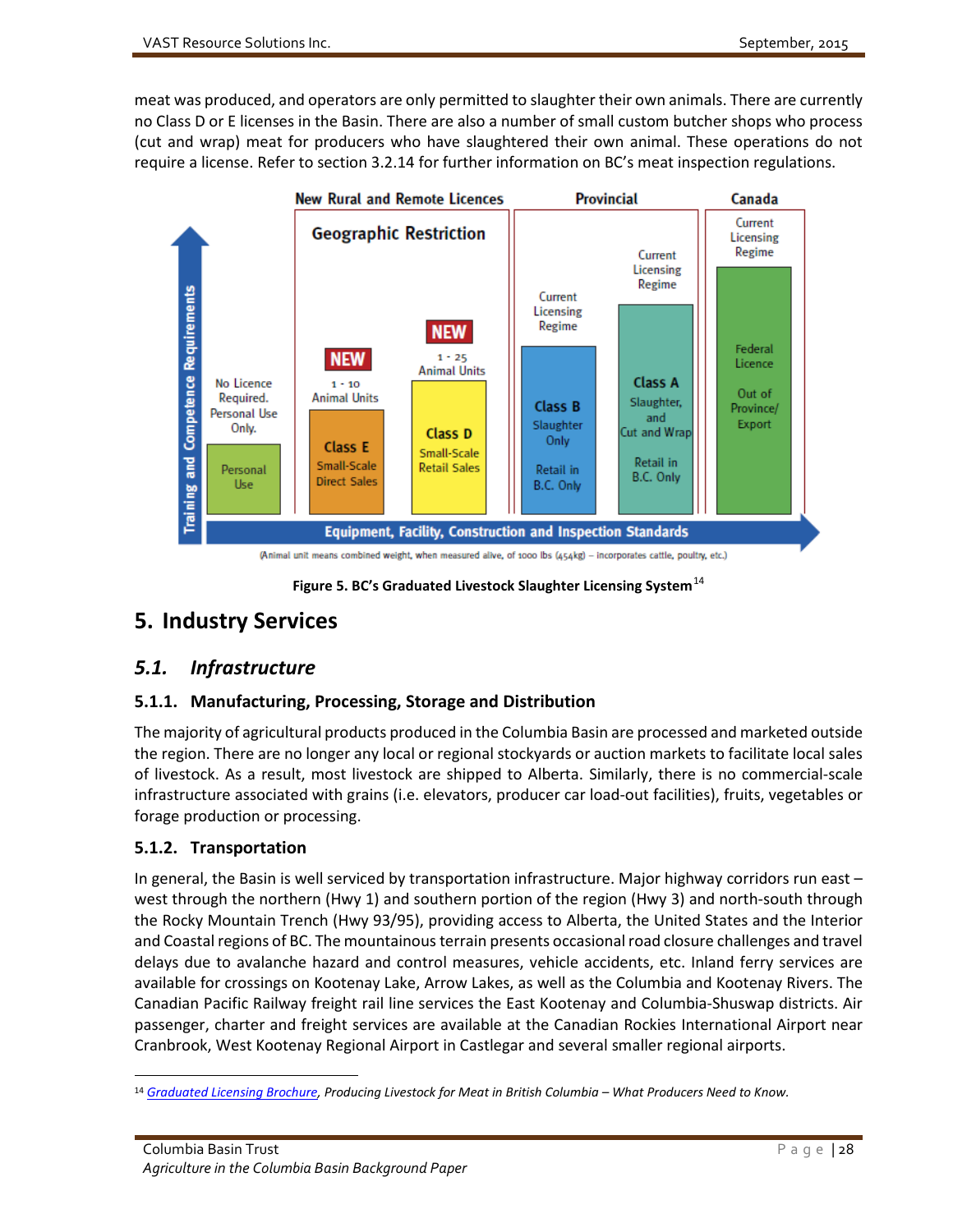# <span id="page-38-0"></span>*5.2. Extension and Technology Transfer*

The BC Ministry of Agriculture has changed the priorities for regional Agrologists and no longer provides individualized extension services to assist farmers and ranchers with production, marketing, business and financial planning information. The focus of the delivery mechanism for agricultural extension information has shifted to the internet, which occasionally presents accessibility and adoption challenges in rural communities due to internet capabilities, and for individuals with limited computer knowledge and/or outdated hardware and software platforms. In 2011, 56% of census farms in the Basin reported owning a computer, and only 40% reported access to high-speed internet connectivity (Table 20), which is increasingly becoming a requirement for timely web site access and document downloading.

<span id="page-38-4"></span>

|                       | <b>RDEK</b> | <b>RDCK</b> | RDKB $A, B$ | CSRD $A^*$ | RDFFG <sup>H**</sup> | <b>Basin</b> |
|-----------------------|-------------|-------------|-------------|------------|----------------------|--------------|
| Total number of farms | 396         | 552         | 45          | 45         | 121                  | 1,159        |
| Farms with computers  | 230         | 307         | 24          | 28         | 63                   | 652          |
| Farms with internet   | 218         | 294         | 22          | 27         | 55                   | 616          |
| High-speed internet   | 152         | 244         | 17          | 17         | 38                   | 468          |

*Source: Census of Agriculture, 2011*

A, B, H refers to the Electoral Areas in the identified Regional Districts that are within the Basin boundary.

- \* Values for CSRD reflect Electoral Area A only (Area B unavailable)
- \*\* Values for RDFFG reflect Electoral Area H, including non-Basin area

Due to the expanding interest in local food production and marketing, there is a trend towards small acreage market garden/hobby farm operations involving individuals with little or no agricultural experience. These individuals have diverse information needs related to production, economics, research and marketing. A number of local and regional food and environmental organizations have begun to address this need by organizing and facilitating workshops, seminars and field tours, and preparing information documents and resources.

# <span id="page-38-1"></span>*5.3. Ancillary Services*

The number of agricultural input suppliers located in the region has declined over time, with most of the farm inputs now being sourced in the Okanagan, Alberta, USA or on-line. Livestock feed, seed, fertilizer and petroleum and related products are available in communities within the Basin, as are custom seed/fertilizer application services. There are no commercial pesticide storage and distribution facilities or licensed custom application services for field crops.

Two farm equipment manufacturer sales, repair and parts businesses are located in the Basin region. There are a number of general parts supply companies and repair shops that provide services to the agricultural sector. The livestock sector is generally well serviced by veterinarians located throughout the region.

# <span id="page-38-2"></span>**6. Workforce**

## <span id="page-38-3"></span>*6.1. Employment*

In 2011, only 7% of Basin farms provided year-round employment, which averaged 35 weeks per employee. Twenty-one percent (21%) of farms reported seasonal or temporary employment, with an average of six weeks per employee. A total of 1,740 farm operators were reported in 2011, representing an average of 1.5 operators per census farm (Table 21).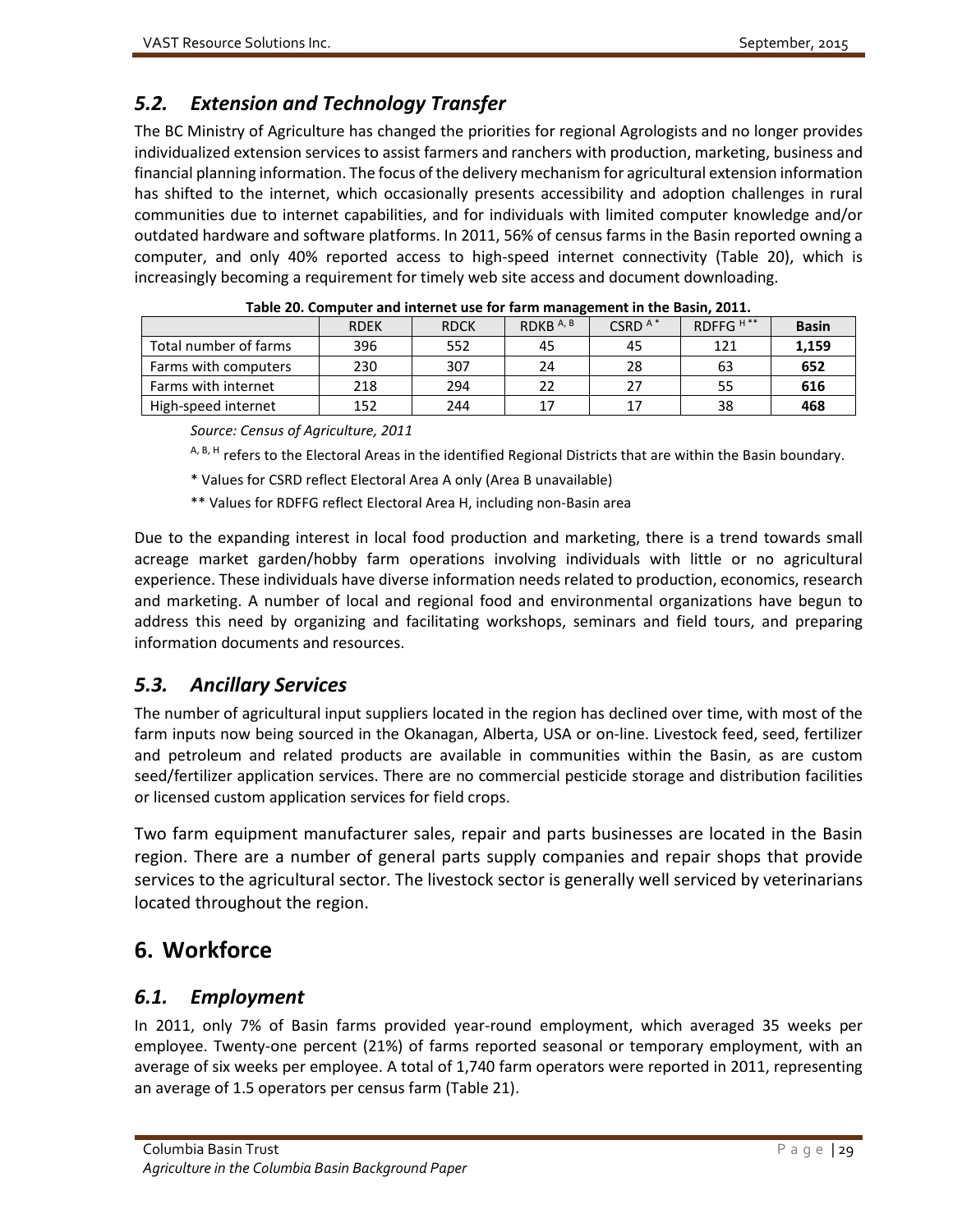<span id="page-39-2"></span>

|                                                                                  | <b>RDEK</b> | <b>RDCK</b> | RDKB <sup>A,B</sup>                                      | CSRD <sup>A*</sup> | RDFFG <sup>H**</sup> | <b>Total</b> |  |  |  |
|----------------------------------------------------------------------------------|-------------|-------------|----------------------------------------------------------|--------------------|----------------------|--------------|--|--|--|
|                                                                                  |             |             | Paid work on a year-round basis (full-time or part-time) |                    |                      |              |  |  |  |
|                                                                                  |             |             |                                                          |                    |                      |              |  |  |  |
| farms reporting                                                                  | 31          | 34          | 4                                                        | 1                  | 11                   | 81           |  |  |  |
| number of employees                                                              | 51          | 141         | 6                                                        | X                  | 17                   | 215          |  |  |  |
| number of weeks for all employees                                                | 1617        | 5243        | 132                                                      | X                  | 593                  | 7585         |  |  |  |
|                                                                                  |             |             | Paid work on a seasonal or temporary basis               |                    |                      |              |  |  |  |
| farms reporting                                                                  | 67          | 136         | 11                                                       | 9                  | 21                   | 244          |  |  |  |
| number of employees                                                              | 248         | 1077        | 87                                                       | X                  | 38                   | 1450         |  |  |  |
| number of weeks for all employees                                                | 2262        | 5633        | 644                                                      | X                  | 259                  | 8798         |  |  |  |
| <b>Total number of employees</b>                                                 |             |             |                                                          |                    |                      |              |  |  |  |
| farms reporting                                                                  | 84          | 151         | 13                                                       | 9                  | 29                   | 286          |  |  |  |
| number of employees                                                              | 299         | 1218        | 93                                                       | 15                 | 55                   | 1680         |  |  |  |
| <b>Total weeks of paid work</b>                                                  |             |             |                                                          |                    |                      |              |  |  |  |
| farms reporting                                                                  | 84          | 151         | 13                                                       | 9                  | 29                   | 286          |  |  |  |
| number of weeks for all employees<br>3879<br>10876<br>776<br>125<br>852<br>16508 |             |             |                                                          |                    |                      |              |  |  |  |
| Total number of farms and total number of operators, 2011                        |             |             |                                                          |                    |                      |              |  |  |  |
| total number of farms                                                            | 396         | 552         | 45                                                       | 45                 | 121                  | 1159         |  |  |  |
| total number of operators                                                        | 605         | 815         | 70                                                       | 70                 | 180                  | 1740         |  |  |  |

|  | Table 21. Farm employment in the Basin, 2011. |  |  |  |  |  |  |
|--|-----------------------------------------------|--|--|--|--|--|--|
|--|-----------------------------------------------|--|--|--|--|--|--|

*Source: Census of Agriculture, 2011*

A, B, H refers to the Electoral Areas in the identified Regional Districts that are within the Basin boundary.

\* Values for CSRD reflect Electoral Area A only (Area B unavailable)

\*\* Values for RDFFG reflect Electoral Area H, including non-Basin area

 $1$  Value reported is for entire Regional District, not the specified Electoral Areas

# <span id="page-39-0"></span>*6.2. Demographics and Succession*

#### <span id="page-39-1"></span>**6.2.1. Age of Farm Operators**

The average age of farm operators in the Basin increased from 54.8 years to 57.1 years of age between the 2006 and 2011 census years, and exceeds both the provincial and national averages (Table 22).

<span id="page-39-3"></span>

| Table 22. Average age or farm operators in the basin. |             |             |             |                   |                      |              |           |        |  |
|-------------------------------------------------------|-------------|-------------|-------------|-------------------|----------------------|--------------|-----------|--------|--|
|                                                       | <b>RDEK</b> | <b>RDCK</b> | RDKB $A, B$ | $CSRDA*$          | RDFFG <sup>H**</sup> | <b>Basin</b> | <b>BC</b> | Canada |  |
| 2011 Census                                           | 57.5        | 55.8        | 57.3        | 56.5              | 58.4                 | 57.1         | 55.7      | 54.0   |  |
| 2006 Census                                           | 55.0        | 54.3        | $54.4^{1}$  | 53.8 <sup>1</sup> | 56.5 <sup>1</sup>    | 54.8         | 53.6      | 52.0   |  |

**Table 22. Average age of farm operators in the Basin.**

*Source: Census of Agriculture, 2011*

A, B, H refers to the Electoral Areas in the identified Regional Districts that are within the Basin boundary.

\* Values for CSRD reflect Electoral Area A only (Area B unavailable)

\*\* Values for RDFFG reflect Electoral Area H, including non-Basin area

 $1$  Value reported is for entire Regional District, not the specified Electoral Areas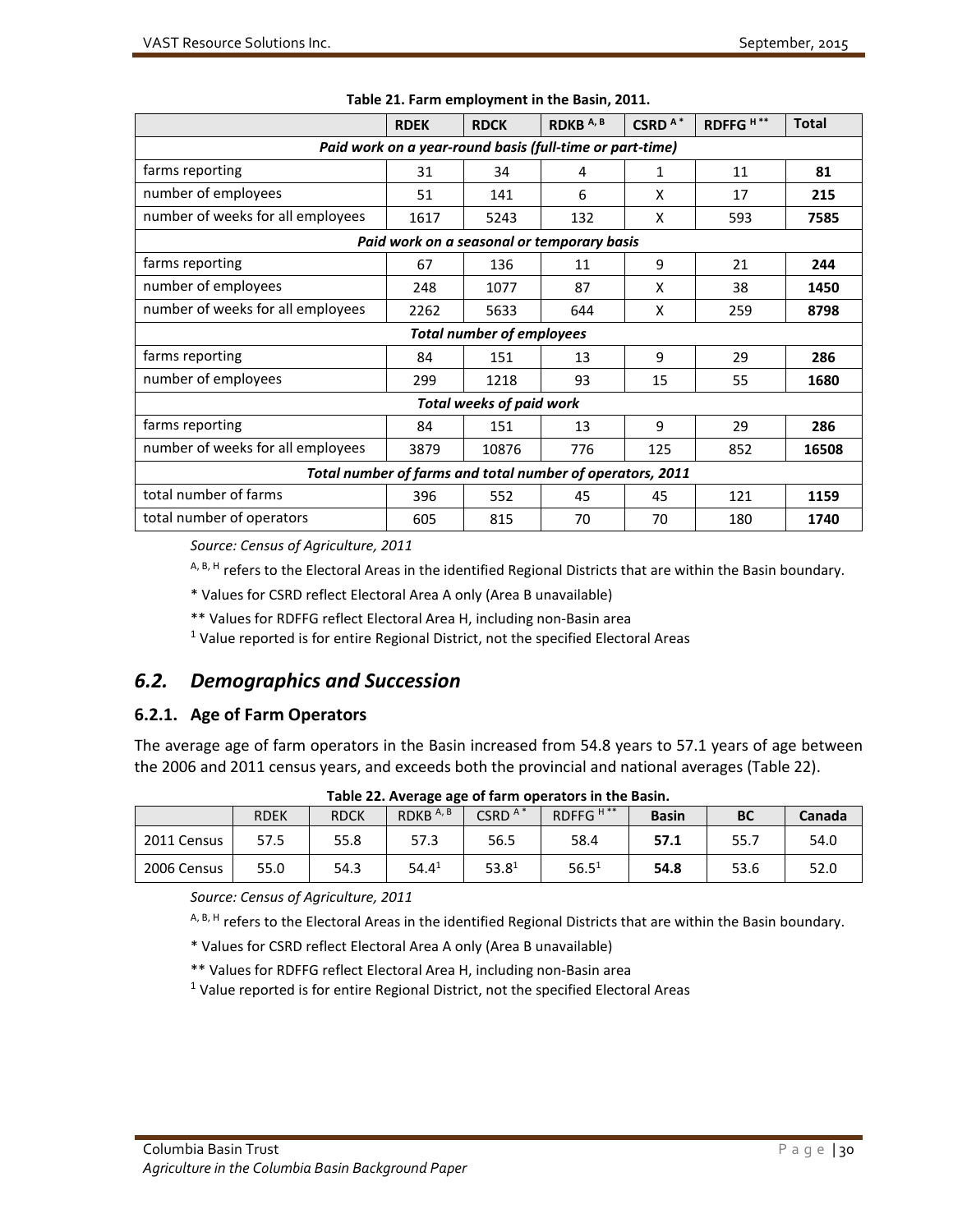# <span id="page-40-0"></span>**7. Existing Basin Agriculture Plans, Organizations and Activities**

# <span id="page-40-1"></span>*7.1. Agricultural Area Plans*

The BC Ministry of Agriculture's Strengthening Faming program actively supports local government initiatives to develop [Agricultural Area Plans](http://www.agf.gov.bc.ca/resmgmt/sf/aap) that focus on a community's farm area to discover practical solutions to issues and identify opportunities to strengthen farming and ultimately to contribute to agriculture and the community's long-term sustainability.

# <span id="page-40-2"></span>**7.1.1. Regional District of East Kootenay**

Th[e RDEK Agricultural Plan](ftp://ftp.rdek.bc.ca/pdf/agplan/2014_agplanconsolidated.pdf) was initiated in the spring of 2011. The planning process was led by the RDEK and an Agricultural Plan Steering Committee comprised of members of the farm community, including local ranchers, producers, farmers and business owners. The steering committee provided technical advice and input to the planning process, in addition to liaising with the agricultural community.

The RDEK ag plan project was implemented in three phases. The first of these was the completion of a comprehensive agricultural land use inventory (ALUI) in partnership with the Ministry of Agriculture's Strengthening Farming Program. This involved a "windshield survey" of each property and observation of land use, land cover, and agriculture activity. For each property in the study area, data was collected on general land use and land cover. For properties with agriculture present, data was collected on agricultural practices, irrigation, crop production methods, livestock, agricultural support (storage, compost, waste), and activities which add value to raw agricultural products. In addition, the availability of non-farm use properties for future farming was assessed based on the amount of potential land for farming on the property and the compatibility of existing non-farm use with future farming activities. The ALUI data was supplemented with census data research from the 2011 Census of Agriculture. The second phase involved a series of community consultation and engagement activities that identified eight key issues, challenges and opportunities:

- Agricultural extension, networking and support
- Producer/Consumer relationships and education
- Improving economic viability
- Marketing/Branding (developing a local/regional agri-food economy)
- Government policies and regulations
- Diversification and value-added opportunities
- Farm demographics and succession
- Land access, value and utilization

Information from the first two phases was compiled into the [RDEK Agricultural Plan Background Report.](ftp://ftp.rdek.bc.ca/pdf/agplan/rdek%20ag%20plan_background%20report%20final.pdf) The third phase involved the completion of th[e RDEK Agricultural Plan,](ftp://ftp.rdek.bc.ca/pdf/agplan/2014_agplanconsolidated.pdf) which identified and described five (5) key strategic goals focused on addressing the issues, challenges and opportunities identified throughout the consultation and engagement process.

- 1. *Enhance institutional support for East Kootenay agriculture.* The agricultural sector in the East Kootenay lacks the level of institutional, organizational or human infrastructure that is needed to address challenges and achieve many of the priorities identified by the agricultural community.
- 2. *Improve the economic viability of East Kootenay agriculture.* Agricultural Census data, supported by anecdotal information provided by producers during the development of the Agriculture Plan, indicates that many agricultural enterprises in the RDEK are facing ongoing profitability challenges. While diversification and value-added initiatives such as on-farm processing, direct farm marketing and agri-tourism are being successfully employed by some farmers, economic initiatives and regulatory efficiencies are required to improve overall sector viability.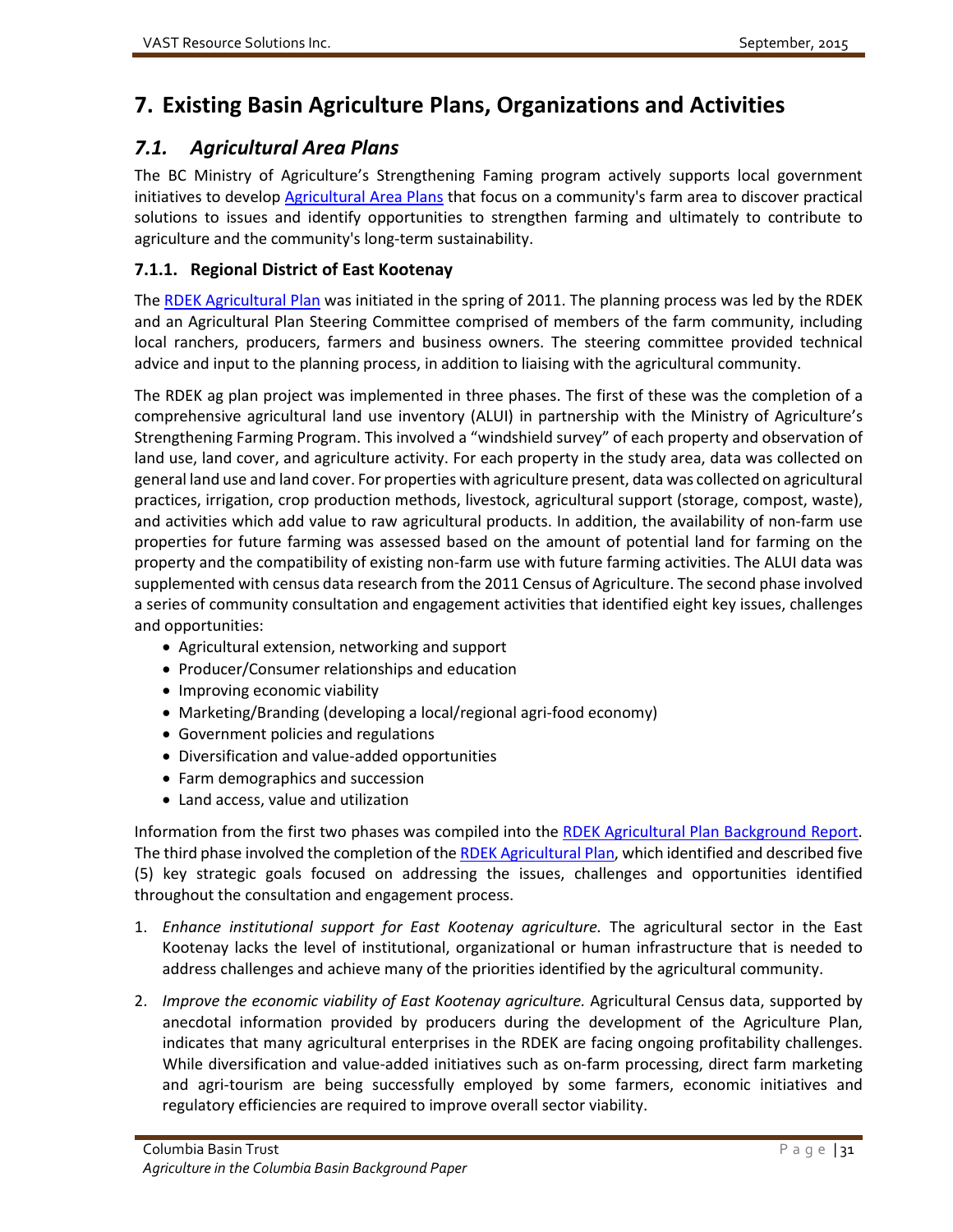- 3. *Encourage Agriculture on Agricultural Land.* Consistent land use policies and a decision making framework are needed to protect the agricultural land resource and foster the development of the agricultural industry. Initiatives are needed to support farm succession, enable and train new farmers, and improve linkages between those who own farmland and those who wish to farm.
- 4. *Increase Public Knowledge and Support of Agriculture*. Agriculture in the East Kootenay lacks a clear identity among the majority of its population and specifically, urban residents. People are not always aware of the contribution that agriculture makes to the economy, quality of life and environmental amenities that society enjoys and expects. Public support has become increasingly important to agricultural sector objectives, as the interests of community, farmland protection, local food and economic viability of farm operators have become more intertwined. Agriculture stands to gain from a closer relationship with the public as the importance to community well-being of economically sustainable local food and fibre production becomes more appreciated.
- 5. *An Agri-food Systems Strategy for the East Kootenay.* The development and implementation of a regional agri-food system strategy that encompasses the interests of all stakeholders is a critical step in ensuring a sustainable agricultural industry in the East Kootenay.

#### <span id="page-41-0"></span>**7.1.2. Regional District of Central Kootenay**

The Regional District of Central Kootenay completed the [RDCK Agriculture Plan](http://www.rdck.ca/assets/Services/Land%7EUse%7Eand%7EPlanning/Documents/AG-Plan.pdf) in June 2011. The process involved an extensive community consultation and survey process to identify issues and possibilities, compilation of agricultural census data for the region, and the development of a background report that provided context for the plan. An ALUI was not conducted as part of the agricultural planning process. Key concerns identified within the region include:

- continuing loss of farmers and their expertise;
- fallow or abandoned farms increasing weed and pest pressures on the remaining farms;
- loss of biodiversity as farmers are forced to focus on high value crops;
- lack of retirement options and succession for farmers;
- farm income cannot support the purchase of land at residential / recreational market values;
- difficulty funding equipment and infrastructure needs for start-up farmers, even if they are able to acquire the land;
- the loss of regionally-based extension services, providing professional support to fledgling and established farmers;
- aging farmers and few new entries into the sector;
- limited local equipment, supplies and processing facilities;
- ongoing loss of farmland; and
- the shortage of seasonal and permanent local market options.

The Plan provides a number of recommendations around these broad goals and objectives:

- Support the viability of farming in the RDCK;
- Ensure that the agricultural capability of the RDCK is realized and protected;
- Foster a secure food supply for RDCK residents; and
- Implementation of the agriculture plan.

The RDCK plan has been endorsed by the board; implementation status in unknown.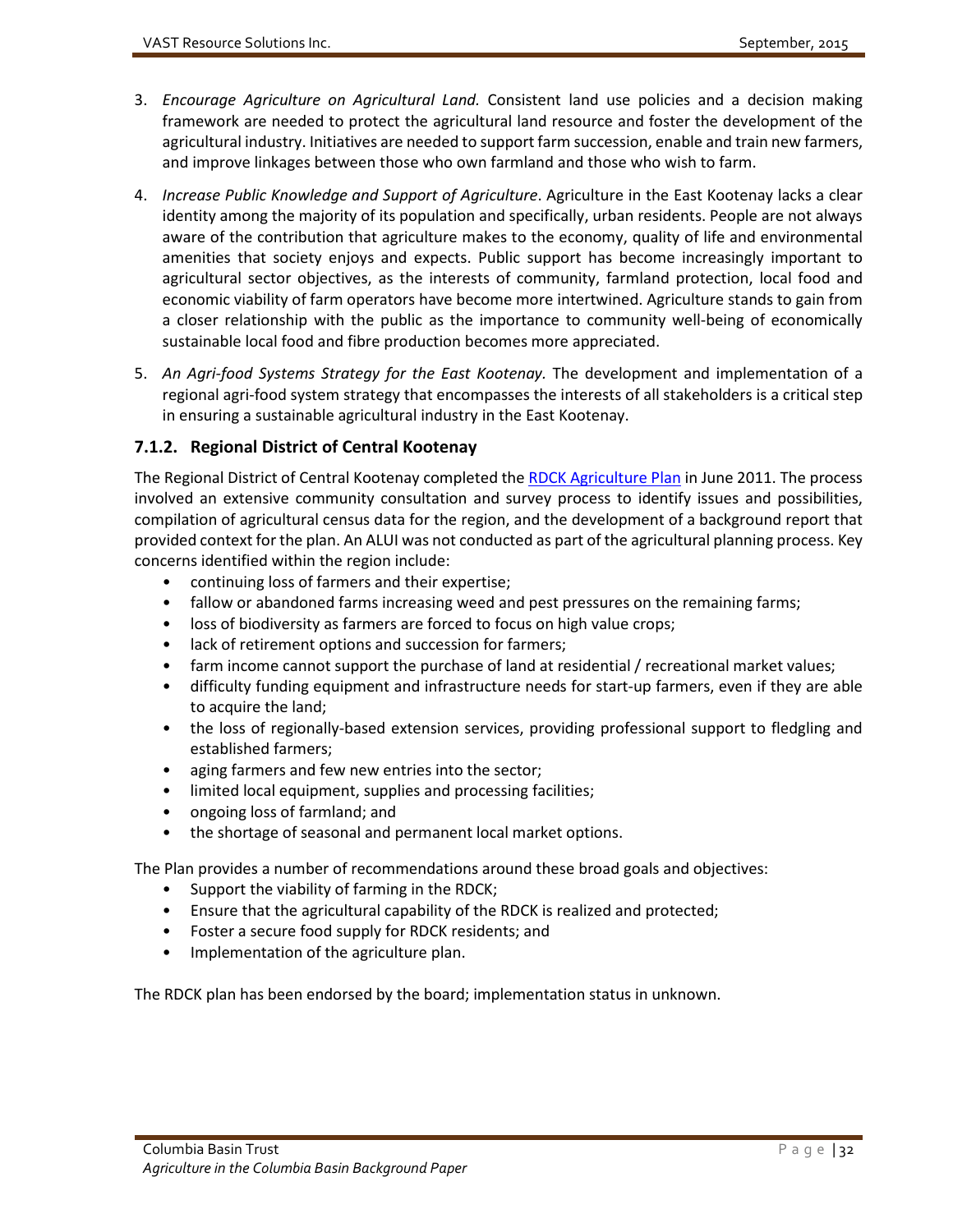#### <span id="page-42-0"></span>**7.1.3. Regional District of Kootenay-Boundary**

The RDKB completed the **Boundary Area Agricultural Plan** in 2011. The plan focuses on Electoral Areas C, D and E, which does not encompass the portions of the RDKB within the Basin (Areas A and B). The plan identifies five overarching pillars of sustainable agriculture:

- Human Capital: Protecting people's skills and knowledge to produce local food in a changing world
- Natural Capital: Protecting the soil and water while meeting climate challenges
- Built Capital: Enabling farmers with tools & regulatory support
- Financial Capital: Building profitable family farm businesses & markets
- Social Capital: Embracing urban-agriculture relationships and building an engaged society

These five pillars are each supported by a set of strategic objectives and these objectives, in turn, are supported with specific recommendations for policy action. The key recommended policy action identified in the plan is the establishment of an Agricultural Development Coordinator. The majority of the remaining recommendations derived from the plan hinge somewhat upon the creation of this position. These other recommendations range from the revision of bylaws that pertain to agricultural land, through to the creation of an AAC and the creation of a local food charter.

The plan has been adopted by the RDCK board and has entered the implementation phase.

#### <span id="page-42-1"></span>**7.1.4. Columbia-Shuswap Regional District**

The Columbia-Shuswap Regional District (CSRD) published an Agriculture Plan in 2014, however, it does not include the two electoral areas (Area A - rural Golden and Area B - rural Revelstoke) that fall within the Columbia Basin region because they were not deemed as agriculturally important.

#### <span id="page-42-2"></span>**7.1.5. Regional District of Fraser-Fort George**

The RDFFG has discussed the need for an agricultural plan, but has not yet formalized the process. An RDFFG planner indicated that the focus area for a plan would be the portions of the RD from McBride to the west, which would not include the portion of Electoral Area H that is within the Columbia Basin.

#### <span id="page-42-3"></span>**7.1.6. Common Themes in Basin Agricultural Plans**

The [Columbia Basin Rural Development Institute](http://www.cbrdi.ca/) (RDI) recently prepared a briefing document, [Common](http://www.cbrdi.ca/wp-content/uploads/CommonThemesAGplans_final.pdf)  [Themes in the Three Agricultural Plans of the Columbia Basin-Boundary Region](http://www.cbrdi.ca/wp-content/uploads/CommonThemesAGplans_final.pdf) that highlights the commonly identified challenges, opportunities, and suggestions outlined in the RDCK, RDEK and RDKB regional agricultural plans in an effort to assist and promote the implementation of the most common and highest priority actions. Common themes include:

- *Increasing Demand, Decreasing Supply* the demand for locally grown and organic food is increasing and there are opportunities to expand local agricultural production. However, the area being farmed and the volume of agricultural produce offered for sale is decreasing.
- *Land Supply* Agricultural land is becoming increasingly underutilized, often taken out of production or unavailable to farmers due to increasing land values which are often based on development or recreational uses as opposed to agriculture.
- *Farmers*  The number of farms and farm operators is decreasing, and the average age of farmers is increasing, suggesting that farm succession and transition may be issues in the future. However, increased interest in local food production and participation in food related workshop, conferences and training events suggests the next generation of farmers is available and interested. The challenge is connecting current and prospective farmers and facilitating transition.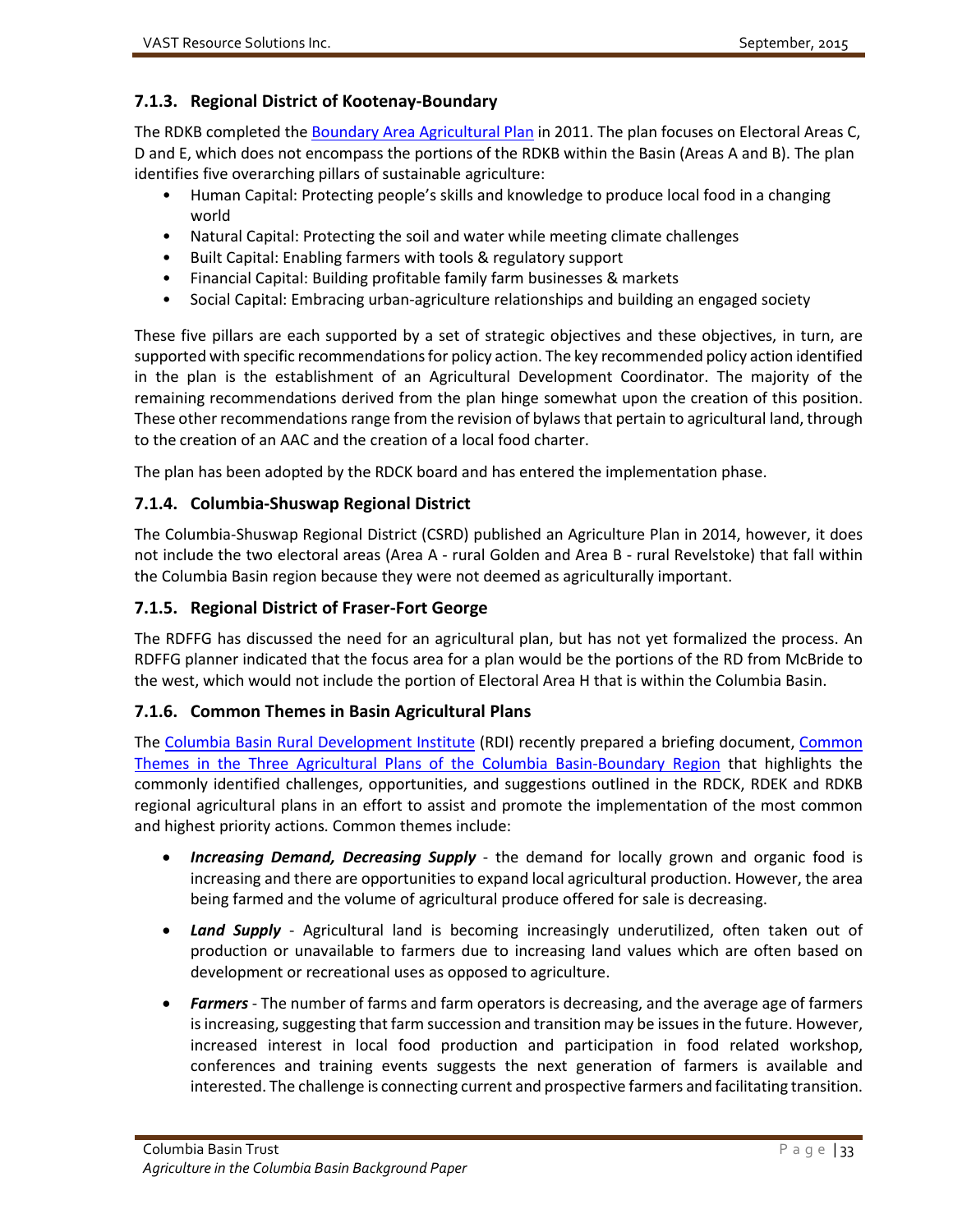• *Financial Viability* - All three agriculture plans describe the financial challenges faced by farmers, and suggest that the core of the issue is that it is extremely challenging for farmers to make a living growing food. Average profitability levels are not sufficient to sustain and grow a farm operation. If farming became more financially viable, more young people would be able to get into farming, more farmers would be able to keep farming, fewer farmers would have to look for off-farm work, more land would be put towards food production, and more food produced.

# <span id="page-43-0"></span>*7.2. Provincial and National Organizations*

At the provincial level there are several key organizations involved in agricultural planning, regulation and service delivery, including the [BC Ministry of Agriculture,](http://www.gov.bc.ca/agri/) [BC Farm Industry Review Board](http://www.firb.gov.bc.ca/) (FIRB), [Investment Agriculture Foundation of BC](http://www.iafbc.ca/index.htm) (IAFBC), [Agricultural Land Commission](http://www.alc.gov.bc.ca/alc/content.page?id=650C876AD9904910B4807D9DCCB1F067) (ALC), and the [BC](https://bcac.bc.ca/)  [Agricultural Council](https://bcac.bc.ca/) (BCAC), whose membership is comprised of more than 30 producer organizations. Within the province there are approximately 55 commodity/product specific associations for the various animal and plant production industries, several processing industry associations, and more than 20 general farm-related organizations. Comprehensive lists of these organizations can be accessed via the [IAFBC](http://www.iafbc.ca/publications_and_resources/links.htm) and [BCAC](https://bcac.bc.ca/member-associations) web sites.

National organizations include [Agriculture & Agri-Food Canada](http://www.agr.gc.ca/eng/home/?id=1395690825741) (AAFC), which delivers a broad range of federal-provincial programs accessible via [AgPal,](http://www.agpal.ca/) a web-based discovery tool developed to help farmers and others in the agriculture and agri-business sector find the federal and/or provincial programs and services that specifically apply to them; the [Canadian Federation of Agriculture](http://www.cfa-fca.ca/) (CFA), a farmer-funded, national umbrella organization representing provincial general farm organizations and national commodity groups; and the [National Farmers Union,](http://www.nfu.ca/) a direct-membership organization made up of Canadian farm families.

[Agriguide](http://www.agriguide.ca/home) provides a searchable directory including contact information for national, regional and provincial not-for-profit and publicly funded farm organizations and commodity groups.

# <span id="page-43-1"></span>*7.3. Agricultural Producer and Community Organizations in the Basin*

There are numerous local and regional organizations in the Columbia Basin with a focus on local food production, food security, networking, marketing and agricultural education of both producers and consumers. Examples include:

- Columbia Valley Food Corridor Association
- [Cranbrook Food Action Committee](http://www.cranbrookfoodaction.com/favicon.ico)
- [Creston Valley Food Action Coalition](http://www.crestonfoodaction.ca/site/)
- [Groundswell Network](http://groundswellnetwork.ca/)
- [Kaslo Food Hub](http://www.nklcss.org/food/)
- [Kootenay Food Strategy Society](http://www.kootenayfood.ca/)
- Kootenay Livestock Association
- [Kootenay Local Agricultural Society](http://www.klasociety.org/)
- [Kootenay Food](http://kootenayfood.com/)
- [Kootenay Organic Growers Society](http://kogs.bc.ca/)
- [Kootenay Permaculture Institute](http://www.kootenaypermaculture.com/)
- [Slow Food Columbia Valley](http://slowfood.ca/blog/2012/02/14/slow-food-columbia-valley-the-little-convivium-that-couldun-petit-convivium-qui-pouvait/)
- Waldo Stockbreeders Association
- Windermere District Farmer's Institute (WDFI)
- [West Kootenay Permaculture Co-op Association](http://kootenayfood.com/Groups/west-kootenay-permaculture-co-op/)
- [Wildsight](http://www.wildsight.ca/)
- [Young Agrarians](http://youngagrarians.org/)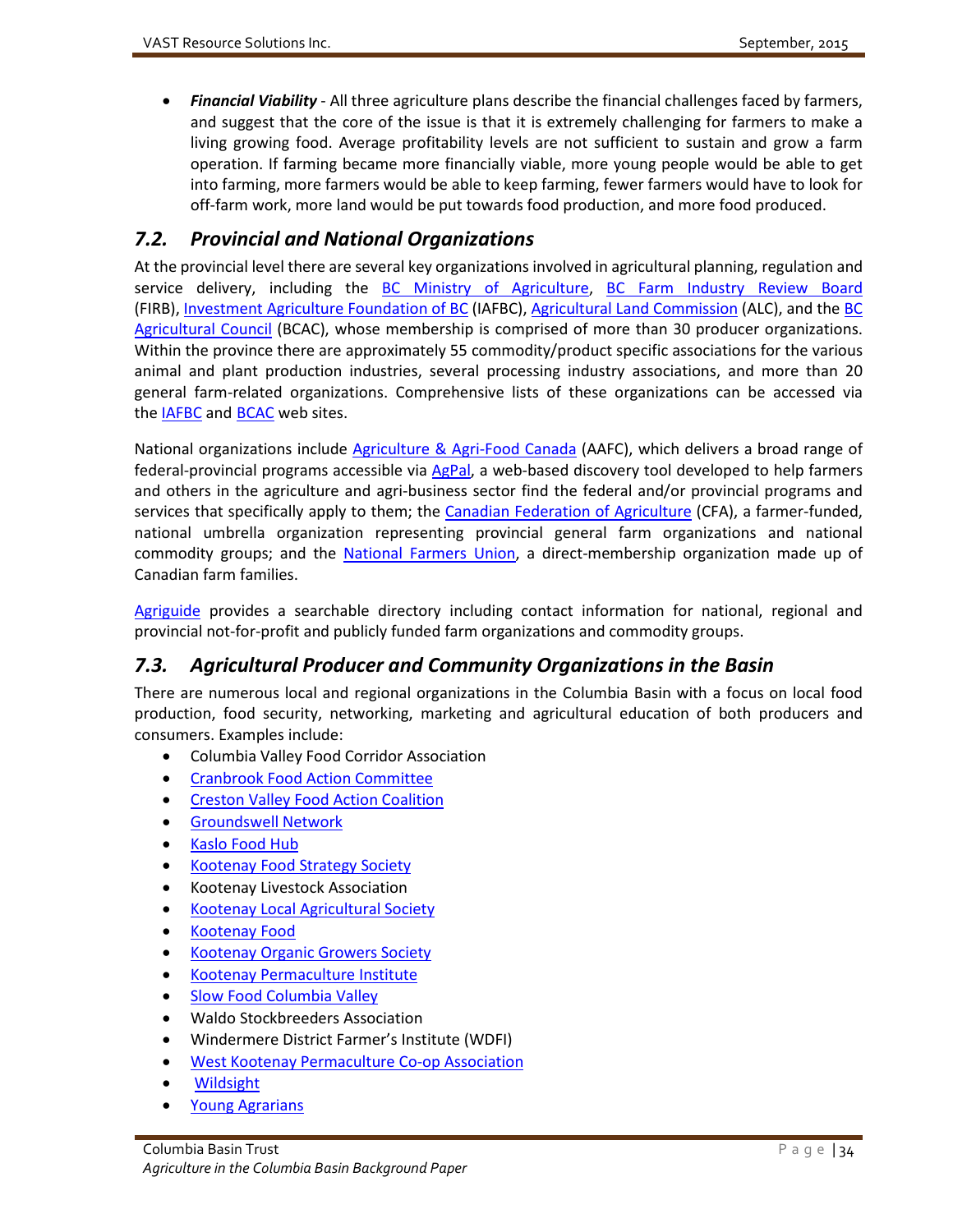# <span id="page-44-0"></span>*7.4. Educational Institutions*

At present, there are no formal post-secondary education institutions in the Basin offering agriculturespecific educational programs. Individuals wishing to study agriculture may enroll in the University of British Columbia [Faculty of Land and Food Systems](http://www.landfood.ubc.ca/) in Vancouver, the University of the Fraser Valley [Agriculture](http://www.ufv.ca/agriculture/) program, short-course programs offered through colleges in other regions of the province, or programs in other provinces.

# <span id="page-44-1"></span>**8. Programs and Funding**

Most of the agricultural programs that farmers, ranchers and agri-food organizations may access in British Columbia are either administered through the [Investment Agriculture Foundation of BC,](http://www.iafbc.ca/index.htm) BC Agricultural [Council](https://bcac.bc.ca/) (BCAC), or the [BC Agricultural Research & Development Corporation](https://bcac.bc.ca/ardcorp) (ARDCorp), a wholly owned subsidiary of the BC Agriculture Council that delivers programs and services that advance both the individual producer end entire agriculture sector while benefiting local communities. ARDCorp provides funding and assistance for a variety of producer-focused programs for which eligible BC farmers and ranchers are free to apply.

The [Columbia Basin Trust](https://www.cbt.org/Funding/?Programs) (CBT) also provides program funding for certain agricultural initiatives, specifically the Grassland and [Rangeland Enhancement Program,](http://cbt.org/Funding/?view&vars=1&content=Program&WebDynID=2444) which supports efforts to maintain and/or enhance grassland resources while meeting conservation, environmental and recreational objectives.

Joint Federal – Provincial programs are generally delivered throug[h Growing Forward 2,](http://www2.gov.bc.ca/gov/topic.page?id=EB8322DE53664C7289317829FA25360E) a five-year federal-provincial policy framework for Canada's agriculture and agri-food sector. Programs cover the following key areas:

- [Business Risk Management](http://www2.gov.bc.ca/gov/topic.page?id=EB8322DE53664C7289317829FA25360E#business_risk)
- **[Innovation](http://www2.gov.bc.ca/gov/topic.page?id=EB8322DE53664C7289317829FA25360E#innovation)**
- [Competitiveness and Market Development](http://www2.gov.bc.ca/gov/topic.page?id=EB8322DE53664C7289317829FA25360E#competitiveness)
- [Adaptability and Industry Capacity](http://www2.gov.bc.ca/gov/topic.page?id=EB8322DE53664C7289317829FA25360E#adaptability)

# <span id="page-44-2"></span>**9. Information, Policy and Investments Needs/Gaps**

The RDI briefing document on the three Agriculture Plans developed within the Basin provides a concise summary of the collective recommendations for addressing gaps and enhancing the agriculture industry, which can be placed in three separate, but related categories: information needs, policy suggestions, and investment and infrastructure needs.

# <span id="page-44-3"></span>*9.1. Information Needs*

## <span id="page-44-4"></span>**9.1.1. Farm Advisory Services**

There is an identified need for agriculture extension services and educational opportunities encompassing support services for existing farmers; business development and marketing training; and training and education of new farmers. Producers need access to the latest research on new crops and varieties, emerging technologies and industry trends, changing consumer demands, and changing regulations.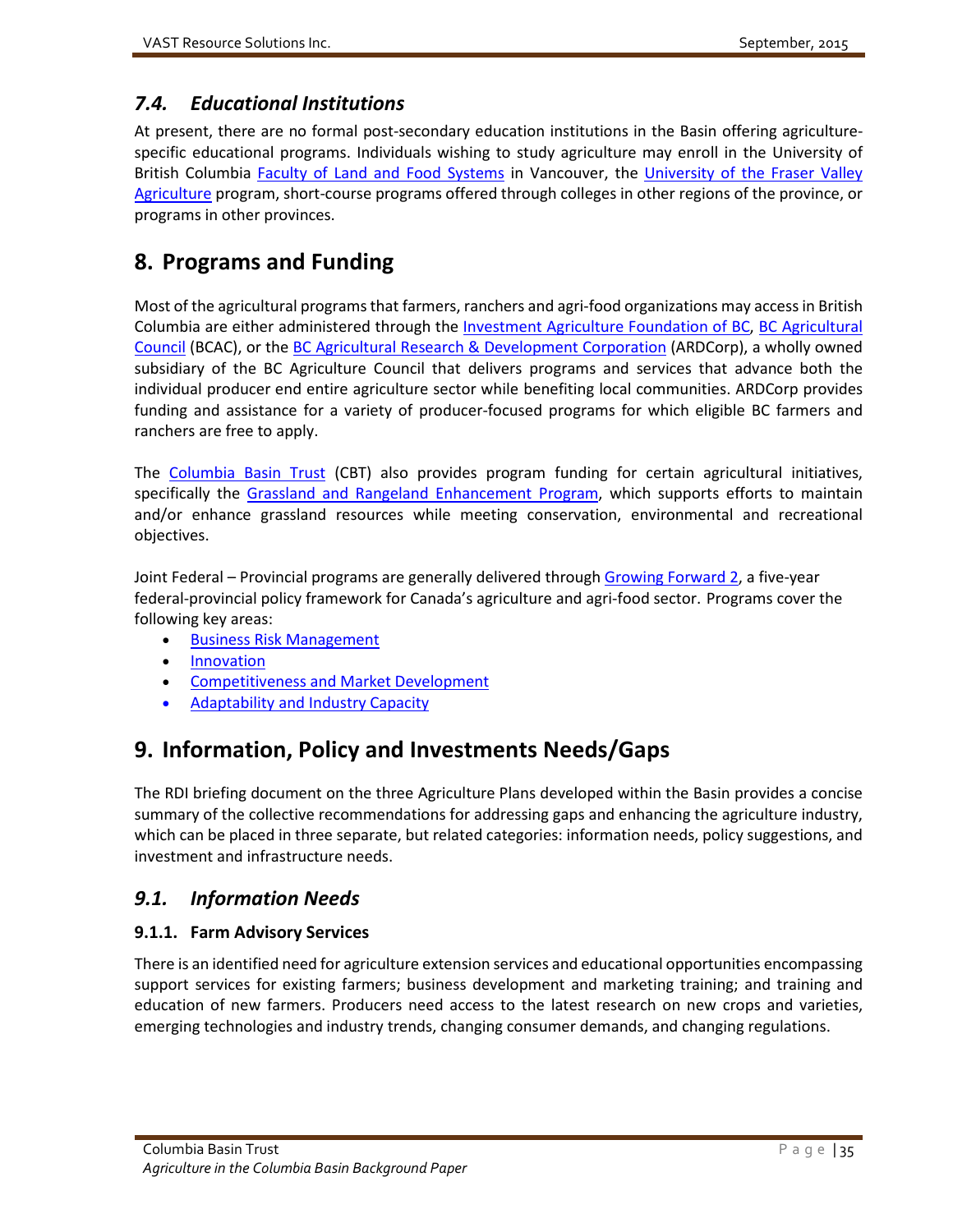#### <span id="page-45-0"></span>**9.1.2. New Farmer Training**

Training, education, mentoring and possibly internship and/or cooperative programs are needed to support new farmers and to facilitate effective succession and knowledge transfer from existing farmers and ranchers.

#### <span id="page-45-1"></span>**9.1.3. Land Use and Capability Information**

There is a clearly identified need to create, update, and maintain agricultural land use and capability information across the Basin. This information is a prerequisite for effective land use planning, research, policy improvements, and bylaw development. A key element of this is modelling the projected impacts of climate change on crop adaptation and suitability.

#### <span id="page-45-2"></span>**9.1.4. Market Research**

Producers need support in identifying and developing market opportunities for specific crops and livestock products. Detailed baseline economic studies are needed for each sector to determine the cost of production, revenues, profit margins, transportation and logistics, market potential, and best management practices. The market research should determine the size and scope of local or regional markets, how effectively local markets are currently served by local agricultural products, current and future production capacity, and potential economic returns and risks.

#### <span id="page-45-3"></span>**9.1.5. Alternative Land Access Models**

Affordable access to farmland is a significant barrier to entering the agricultural industry for new farmers and existing farmers wishing to expand their operations. Research is needed to explore the feasibility of alternative land ownership models such as an Agriculture Land Trust or land cooperative model.

#### <span id="page-45-4"></span>**9.1.6. Climate Change Adaptation**

The majority of climate scientists consider that climate change is a real phenomenon occurring due to many factors, including the impacts of greenhouse gas emissions and human activity on the environment. An appropriate strategic response is critical for agriculture in the Basin. There are significant opportunities for agriculture to assist in the mitigation of effects through changes in practices and adoption of technologies. The threat is that changes to climate may trigger more volatility in growing conditions and create constraints on agricultural resource availability in the future. Many farming operations are dependent on stream flows or stored water from glacier and snow melt runoff delivered to crops via irrigation during summer when precipitation and stream flow is lowest.

A project commissioned by the Water Initiatives Program of the CBT, with the assistance of the Pacific Climate Change Impact Consortium and a number of other scientific researchers, identified preliminary climate change impact and adaptation strategies for a variety of economic sectors including agriculture.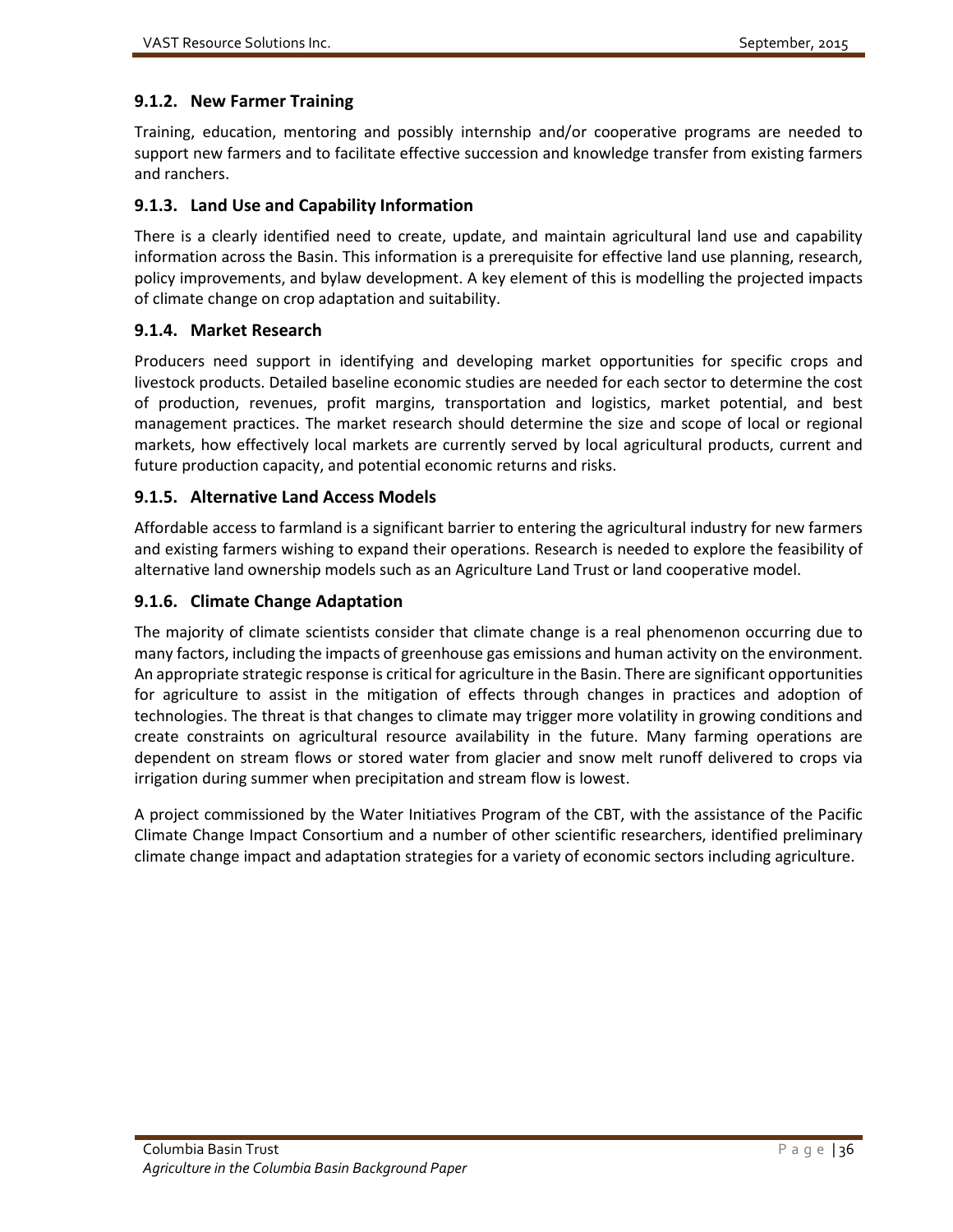| <b>Relevant likely Environmental Changes</b><br>and Possible Impacts on Agriculture                                                                                                                                                                                                                                                                                                                                                                                                                                                                                                                                                                                                                                                                                                | <b>Potential Adaptations</b>                                                                                                                                                                                                                                                                                                                                                   |  |  |  |
|------------------------------------------------------------------------------------------------------------------------------------------------------------------------------------------------------------------------------------------------------------------------------------------------------------------------------------------------------------------------------------------------------------------------------------------------------------------------------------------------------------------------------------------------------------------------------------------------------------------------------------------------------------------------------------------------------------------------------------------------------------------------------------|--------------------------------------------------------------------------------------------------------------------------------------------------------------------------------------------------------------------------------------------------------------------------------------------------------------------------------------------------------------------------------|--|--|--|
| Warmer temperatures and less summer precipitation may<br>reduce soil moisture and increase evaporation, increasing<br>irrigation needs at the same time of year that stream flows are<br>expected to decline<br>Warmer temperatures will increase the length of the growing<br>٠<br>season, potentially increasing crop moisture needs, and<br>requirements for irrigation<br>Warmer temperatures may improve the potential for high value<br>٠<br>crops, but this will be realized only if sufficient water is available<br>Extreme events and more intense precipitation increases the<br>$\blacksquare$<br>potential for soil erosion and crop damage<br>Smoke from wildfires may damage crops<br>٠<br>Warmer temperatures may favour weeds, insects and plant<br>٠<br>diseases | • More efficient irrigation (e.g.<br>drip, scheduling, leak repair)<br>■ Construct additional water<br>storage facilities<br>■ Crop diversification<br>Grow higher value crops with<br>$\blacksquare$<br>low water needs<br>Update erosion control<br>practices<br>Enhanced monitoring and<br>٠<br>refined practices to minimize<br>damage from weeds, insects<br>and diseases |  |  |  |

*Source[: Climate Change in the Canadian Columbia Basin -](http://www.cbt.org/uploads/pdf/Climate_Change_in_the_Canadian_Columbia_Basin_-_Starting_the_Dialogue.pdf) Starting\_the\_Dialogue*

#### <span id="page-46-0"></span>**9.1.7. Irrigation**

Education and awareness of irrigation systems and management practices is required to ensure more efficient water use and irrigation effectiveness. Additionally, alternative policy options need to be explored to reduce costs for irrigation; increased access to municipal and Crown land water, and improve controls and management of new water licenses.

#### <span id="page-46-1"></span>**9.1.8. Invasive Weeds**

Financial and administrative support is needed to ensure that existing regional invasive plant management programs within the Basin can continue to focus their efforts on education/outreach, monitoring and treatment.

# <span id="page-46-2"></span>*9.2. Policy Suggestions*

Agricultural issues and concerns should be fully integrated into the planning and decision making processes regarding zoning, land use planning, taxation, bylaws, and Official Community Plans. Additional policy suggestions within the purview of Regional Districts includes:

- reduce tax assessment rates or building code permit fees for farm structures that meet the National Farm Building Code of Canada;
- restrict the number and size of non-agriculture related secondary dwellings;
- utilize zoning and bylaw tools to reduce the potential for urban/rural conflict and the loss of agricultural land to urban expansion;
- review bylaws related to restrictions on livestock in backyards in non-agricultural zones;
- review agricultural zoning bylaws related to processing livestock and other agricultural crops, and on-farm businesses;
- consider policy or bylaw restrictions for maximum building footprint size and setbacks for residential buildings in agriculture zones to reduce the loss of agriculture lands;
- reduce subdivision, set minimum parcel sizes, and encourage amalgamation of contiguous parcels in agriculture zones (smaller parcels are less likely to be farmed);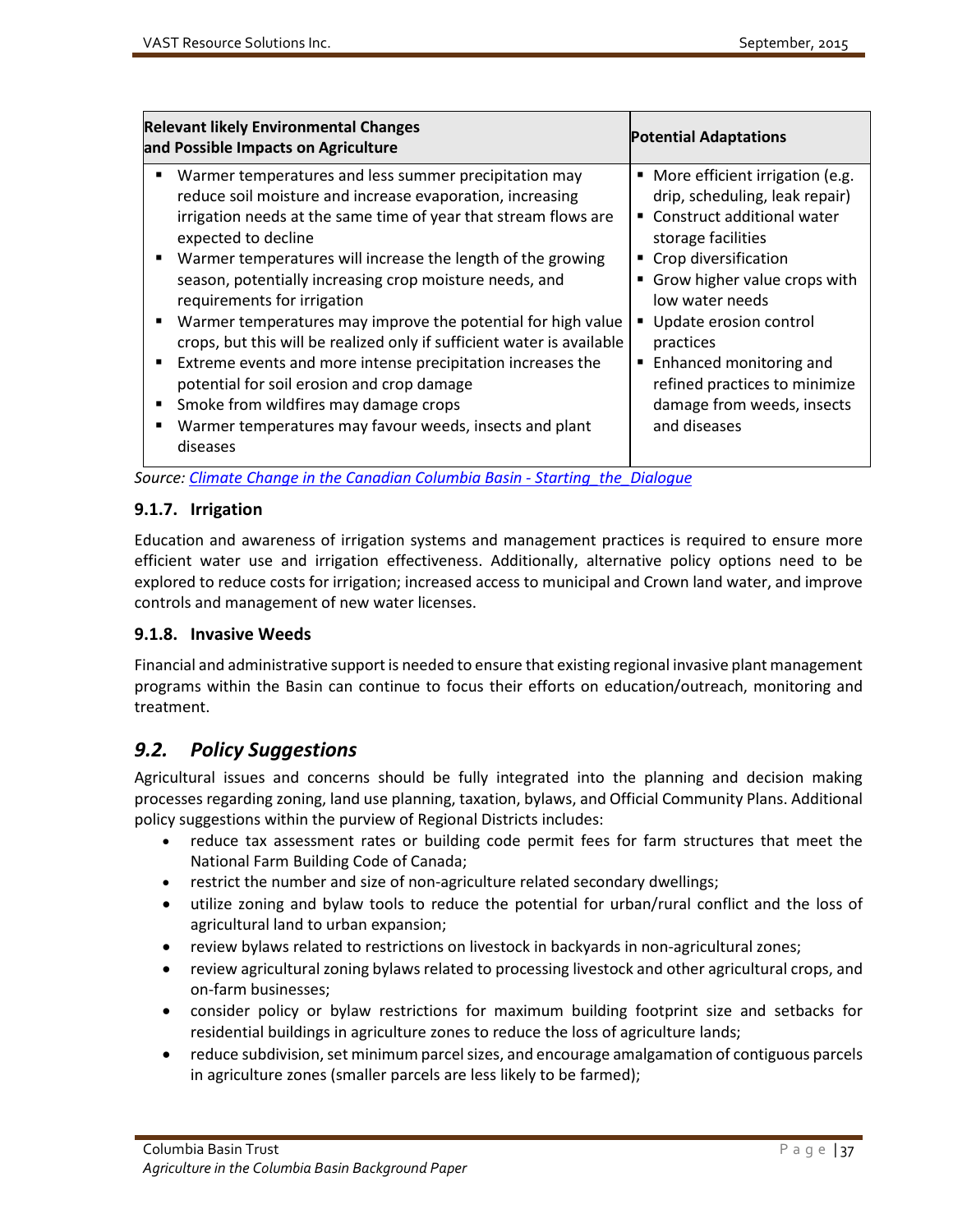# <span id="page-47-0"></span>*9.3. Investment Needs*

Significant investment of financial and human resources is needed to develop and sustain infrastructure that will support local food systems. This not only includes physical infrastructure such as storage, distribution and processing facilities, as well as tools and equipment, but also investment in marketing and brand development strategies, farm advisory services, education and training, information technology and research.

# <span id="page-47-1"></span>**10. Emerging Trends and Opportunities**

# <span id="page-47-2"></span>*10.1. Local/Regional Food Systems*

According to data presented by th[e Columbia Basin Rural Development Institute,](http://www.cbrdi.ca/) a recent public opinion survey shows that 92% of BC residents believe that BC should produce enough food to feed itself so the province does not have to rely on import products. In the Columbia Basin-Boundary Region, 75% of residents prefer to buy food that was produced locally, and more than two-thirds would be willing to pay extra for local food. The fact that approximately 95% of the food consumed in the Basin-Boundary region is imported from other parts of the province, from other provinces, or internationally suggests there is enormous potential for local producers and processors to expand. The development and implementation of a regional agri-food system strategy that encompasses the interests of all stakeholders is a critical step in ensuring a sustainable agricultural industry in the Columbia Basin.

Th[e Canadian Agri-Food Policy Institute,](http://www.capi-icpa.ca/) in a 2011 study entitled Canada's Agri-Food Destination<sup>[15](#page-47-4)</sup>, stated: *"We need to stop talking only about sectors, value chains and product lines and start thinking more about agri-food "systems". Future success hinges on taking a systems approach that better understands the connections among many diverse players. Every ingredient and food relies on a productive ecological system managed by ranchers or farmers. Getting the ingredient or food to the consumer's plate takes a value chain, including input providers, producers, distributors, processors and retailers. All levels of government are also part of this system, acting as policy makers, regulators, funders and facilitators. As well, scientists, researchers and entrepreneurs contribute ideas and new technologies. Adjacent sectors (e.g., in the health, transportation and environment sectors) intersect with the agri-food sector in multiple ways. This goes well beyond a linear view of the sector. All these stakeholders have a leading role to play in food systems.*

*Each food system must work together to decide how to deliver on the promise to provide: good food (about having the most nutritious and safest foods), responsibly produced food (about lowering the ecological footprint and increasing operational efficiencies) and a reliable food supply (about better managing risks across the system and utilizing bio-solutions, among other responses). In short, this is about creating a "new contract" among industry and government. Currently, Canada is not organized or aligned to support food systems. A new food plan is needed."*

# <span id="page-47-3"></span>*10.2. Environmentally and Socially Conscious Consumers*

Over the last two decades, the globalization of the agri-food system has resulted in an increased diversity of food products being offered to consumers in all parts of the world. As consumer choice has expanded, so has consumer awareness of the important link between the agri-food system and the environment, thereby increasingly affecting their food choices.

<span id="page-47-4"></span> <sup>15</sup> [http://capi-icpa.ca/destinations/CAPI-Agri-Food\\_Destination\\_FULL.pdf](http://capi-icpa.ca/destinations/CAPI-Agri-Food_Destination_FULL.pdf)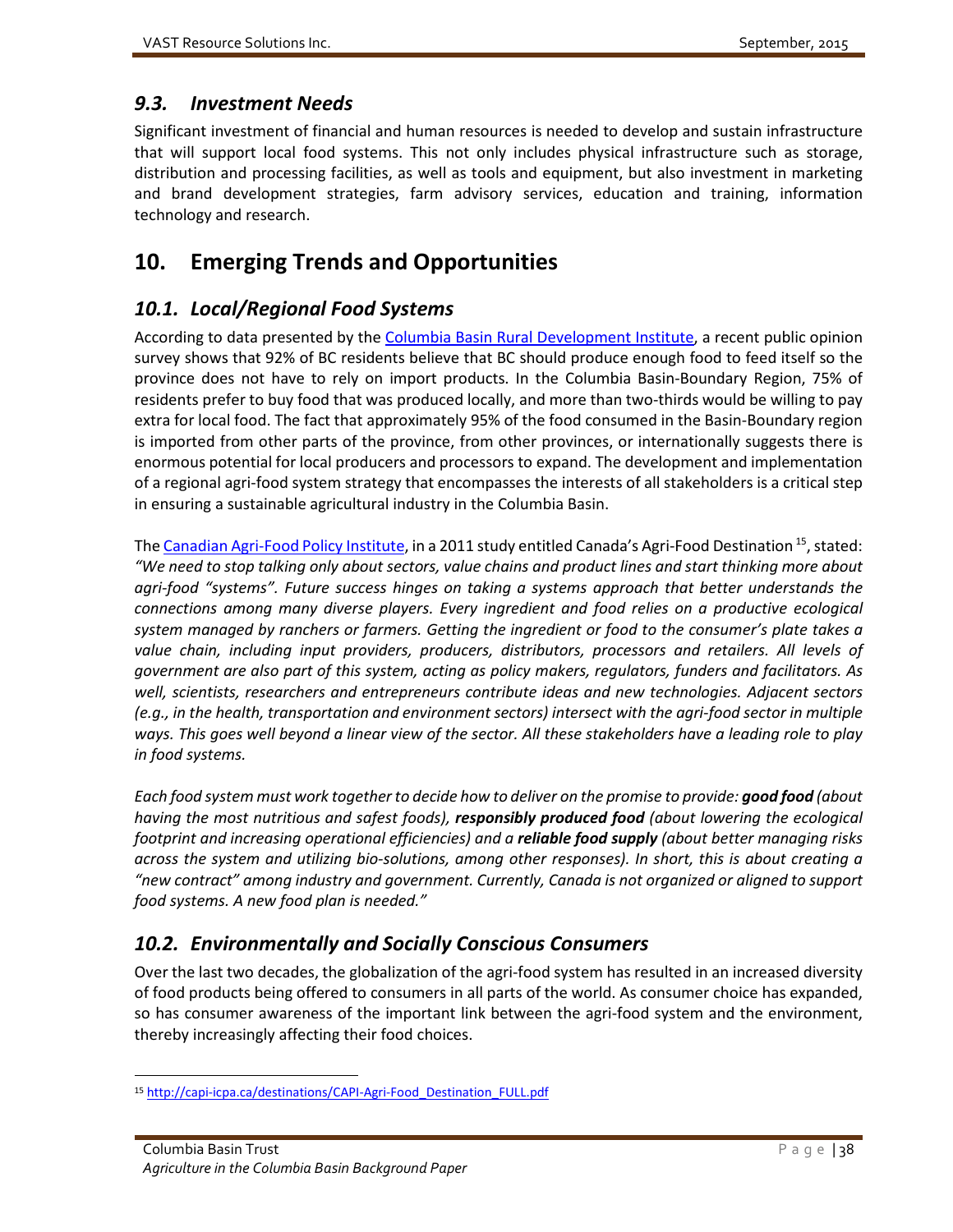Agriculture and Agri-food Canada (AAFC) commissioned a literature review entitled [Consumer Attitudes](http://www5.agr.gc.ca/resources/prod/Internet-Internet/MISB-DGSIM/ATS-SEA/PDF/5429-eng.pdf)  [Toward the Agri-food System and the Environment,](http://www5.agr.gc.ca/resources/prod/Internet-Internet/MISB-DGSIM/ATS-SEA/PDF/5429-eng.pdf) which concluded that production practices believed to be more environmentally friendly such as organic agriculture, "food-mile" diets designed to reduce the environmental impact of transporting foods from distant markets, and reduced packaging all have strong positive connotations for a growing number of today's consumers.

Consumers are now connecting personal health, food safety, and environmental concerns, and relying significantly on their social values and belief structure when making purchasing decisions. Purchasing trends are now partly driven by environmental concerns, in addition to concerns related to how far food travels and its overall ecological footprint, if foods can be sourced locally or in their own country, if they are grown using organic production methods, and whether a product's positioning on issues such as the environment or method of production, align with individual values, perceptions or knowledge.

# <span id="page-48-0"></span>*10.3. Ecological Services/Paid Ecosystem Services*

The [BC Ecological Services Initiative](http://www.bcesi.ca/) (ESI) is in the process of developing an incentive-based ecosystem services program for agricultural lands in BC and Alberta. This concept is focusing on a model that would function at the regional or watershed scale. Ecological Services are benefits derived from ecological functions of healthy ecosystems, which are globally recognized as necessary for human health and wellbeing. Globally, incentivizing the production of Ecosystem Services is a concept that has been garnering a tremendous amount of interest. There are many long-term programs throughout the world that pay agricultural producers to maintain and enhance practices that result in an increase in Ecosystems Services. This type of incentive program is generally referred to as Paid Ecosystem Services (PES). Unfortunately Canada has lagged behind in establishing such programs. The ESI was created to demonstrate and test the concept to determine its viability in the Canadian context. The objective is; to research and demonstrate a voluntary incentive-based model that encourages farmers to adopt Beneficial Management Practices for the maintenance and enhancement of ecological services under their management control. The ESI's main goal is to create and maintain an established, long-term, financially sustainable, ecological services program. Other aspects of the Initiative include research of PES efforts globally, research of long-term funding solutions, and an information project which will use collected information to establish a collaborative, web-based information exchange system for producers, government officials, NGOs, and other stakeholders.